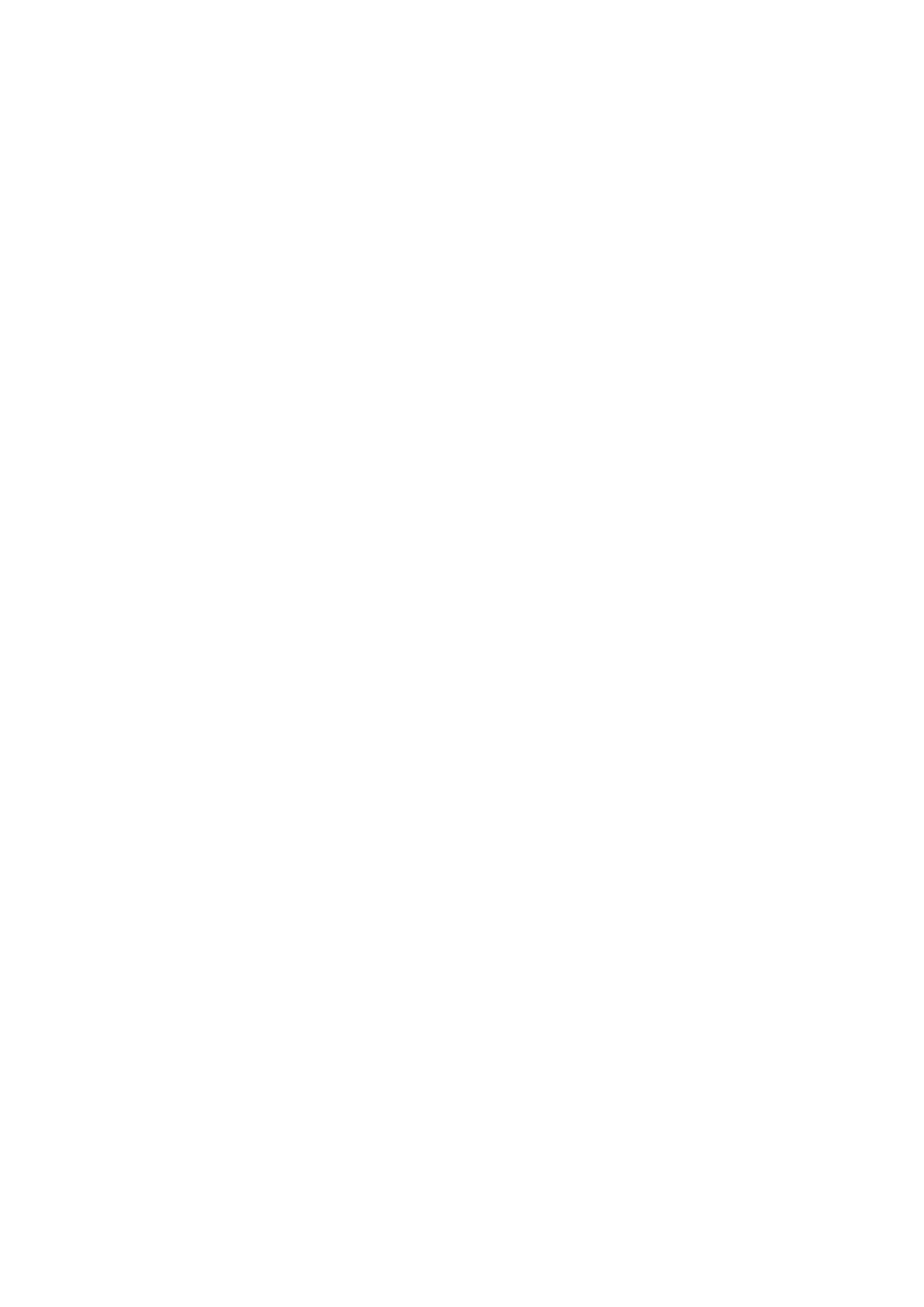*Buddha Sāsanānuggaha Organisation Mahāsī Translation Committee, Rangoon*

## The Questions of Sakka

A Discourse on the Sakkapañha Sutta by Venerable Mahāsī Sayādaw

> An Abridged Translation by U Aye Maung

First printed and published in the Socialist Republic of the Union of Burma December 1980

> **Online Edition** Edited by Bhikkhu Pesala January 2011

Cover Illustration by Christine Fitzmaurice The illustrations are copyright.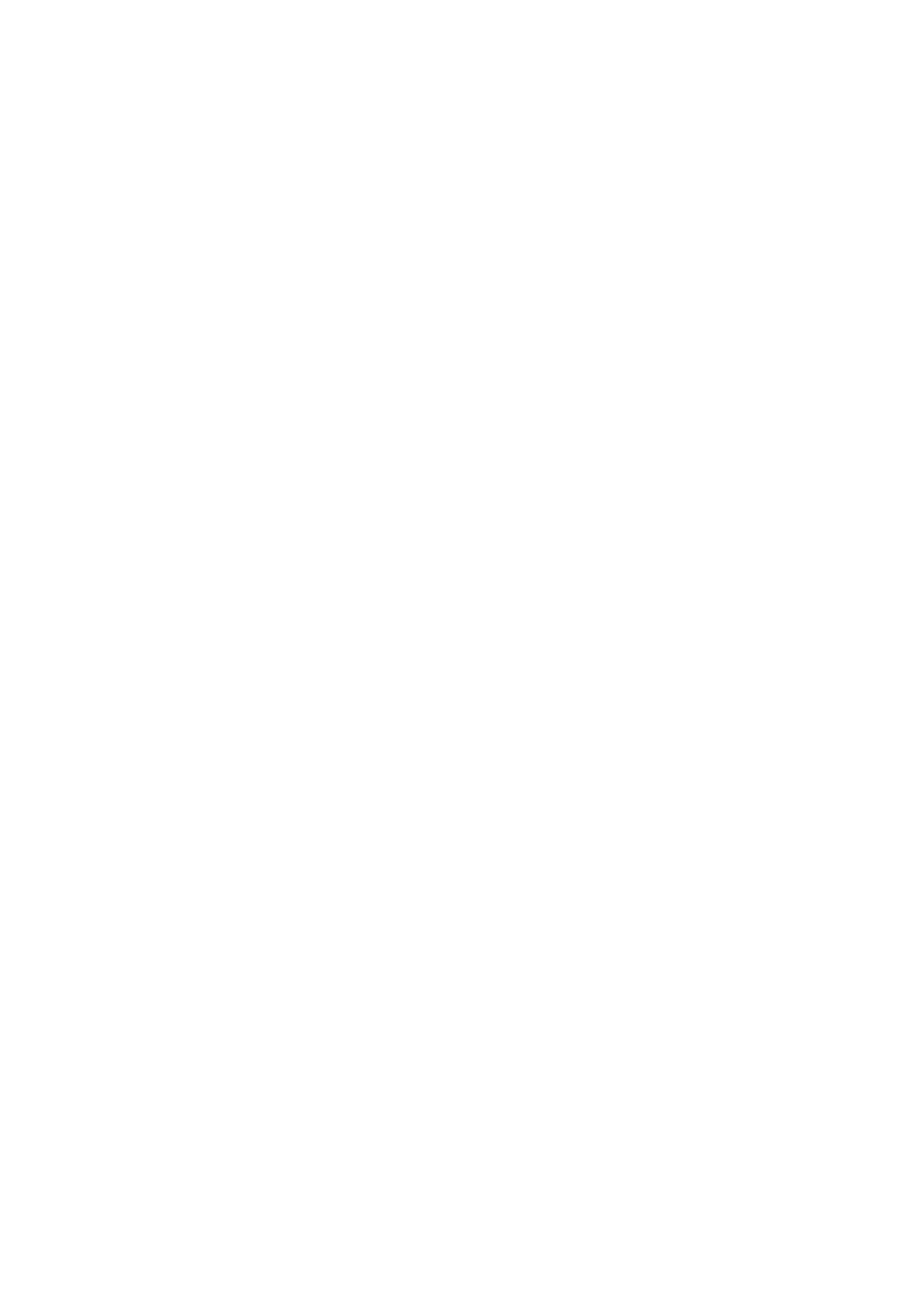## **Editor's Foreword**

A number of the late Venerable Mahāsī Sayādaw's discourses have been anslated into English, and most of these have been reprinted before in Malaysia, but this new edition has been prepared for distribution in English speaking countries. Although many changes have been made to the original anslation, they are only grammatical ones. The content of the Venerable Sayādaw's discourse has been fully preserved and is now much easier to read than it was. I am indebted to Christine Fitzmaurice-Glendining for her meticulous work in correcting the grammar. She also checked the final proofs. If any errors have unwittingly been introduced into the translation then that responsibility is mine alone.

The Venerable Sayādaw's discourses were addressed to meditators practising intensively at his meditation centre in Rangoon, so they contain many Pali words that, though familiar to those who have heard regular discourses, may be unfamiliar to others. In preparing this edition of the *Sakkapañha Sutta* I have replaced the Pali words with a translation wherever possible. However, since this book deals with advanced topics such as mental absorption *(jhāna)* and insight knowledge *(vipassanā-ñāṇa),* the use of Pali terms is sometimes preferable.

In the footnotes, references are to the page numbers of the **Pali texts** of the Pali Text Society, which in the translations are given [in square brackets] at the top of the page or sometimes in the body of the text. However, in the case of the *Dhammapada* or *Sutta Nipāta*, references are simply given to verse numbers.

The *Sakkapañha Sutta* is the twenty-first discourse of the *Dīghanikāya*, the long discourses.

I have again updated this edition, this time for convenient reading online as in PDF format. If you find any errors, [please inform me via my forums.](http://my.opera.com/vipassana/forums/forum.dml?id=6844)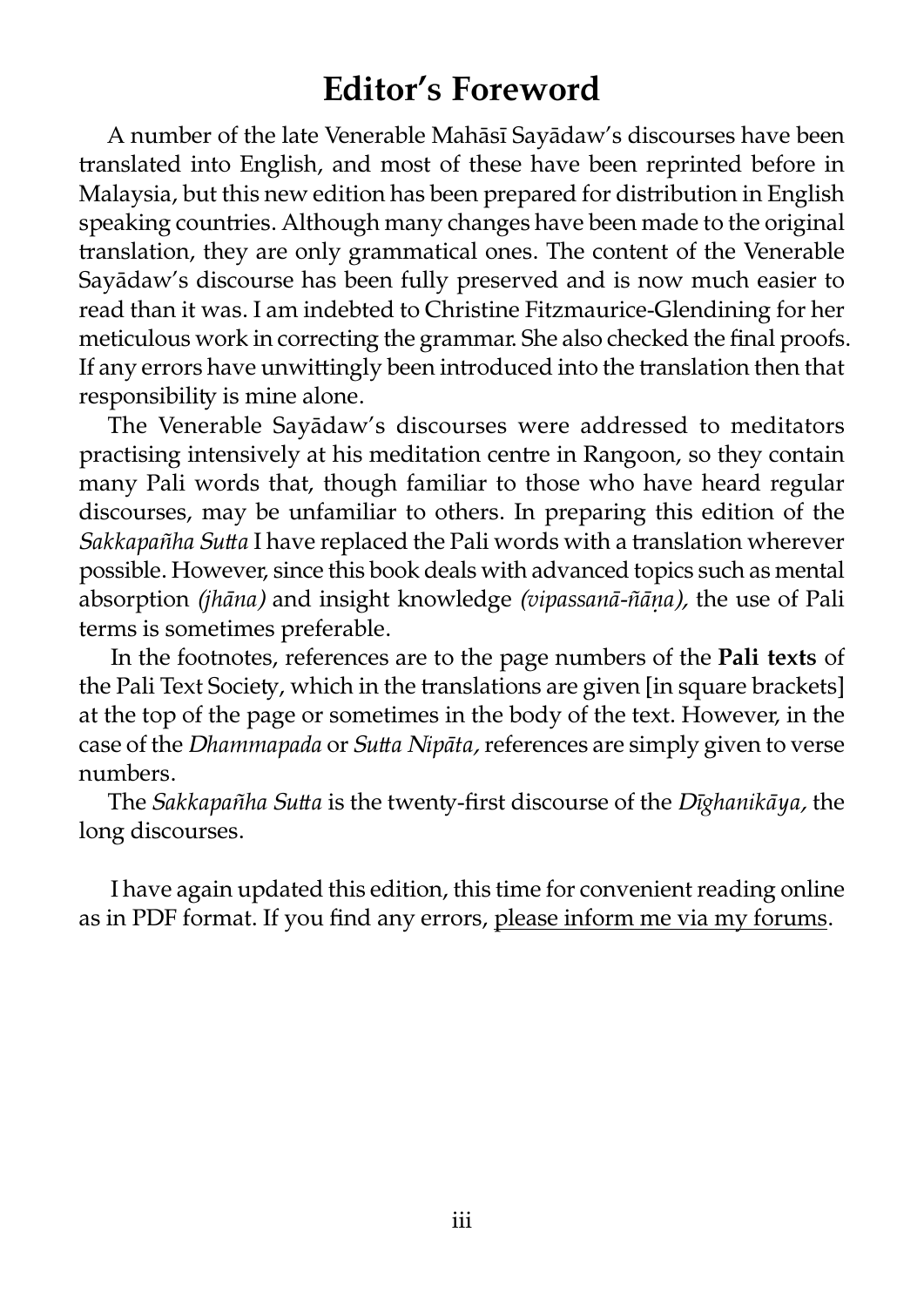# **Preface**

This is the abridged translation of Venerable Mahāsī Sayādaw's discourse on the *Sakkapañha Sutta*. The discourse was given in December 1977 at the request of U Pwin Kaung, the President of the Buddha Sāsanānuggaha Organisation, on the occasion of the annual gathering of Buddhist devotees from all over Burma, who came to pay their respects to the Sayadaw and to hear his teaching.

The President requested the Venerable Sayādaw to give a Buddhist discourse that would be universally applicable, so Mahāsī Sayādaw chose to give a series of talks on the *Sakkapañha Sutta*, which was the subject of a manuscript that he had been preparing for publication. This discourse tells us about the Buddha's dialogue with Sakka, the king of the gods, and of his penetrating analysis into the causes of conflicts, frustrations and suffering that beset all living beings. The Sayādaw rightly describes the discourse as the Buddha's teaching on world peace, and indeed it has an important message for people all over the world.

The Venerable Sayādaw's discourse on the *sutta* is very informative and illuminating. Many of his observations are essential to the proper understanding and practice of the *Dhamma.* Thus, according to the Sayādaw, the introduction to a *sutta* is not as important as its central teaching. It serves to establish the authenticity of the discourse but, as in the case of the *Abhidhamma Piṭaka*, its absence does not necessarily cast doubt on the origin of a Buddhist teaching. Such practices as the melodious recitation of scriptures, which is customary among some Buddhist preachers, and the mass slaughter of animals for food at pagoda festivals are to be deprecated because they run counter to the Buddha's teaching. No less incompatible with the spirit of the *Dhamma* is the fondness for lengthy prayers. This probably stems from the tendency to rely on external help rather than on making the effort to attain one's objective.

As well as these passing remarks on matters of general interest to Buddhists, the Sayādaw's discourse on the essence of the Buddha's teaching in the *Sakkapañha Sutta* is superb. It is based on rational observations, anecdotes and the teachings in the texts and commentaries. The Sayādaw's clarification of wholesome sorrow, wholesome depression, *etc.,* will inspire meditators who are discouraged by lack of spiritual progress. His other explanations will also enlighten those who do not have much knowledge of the *Dhamma* or much experience of insight meditation.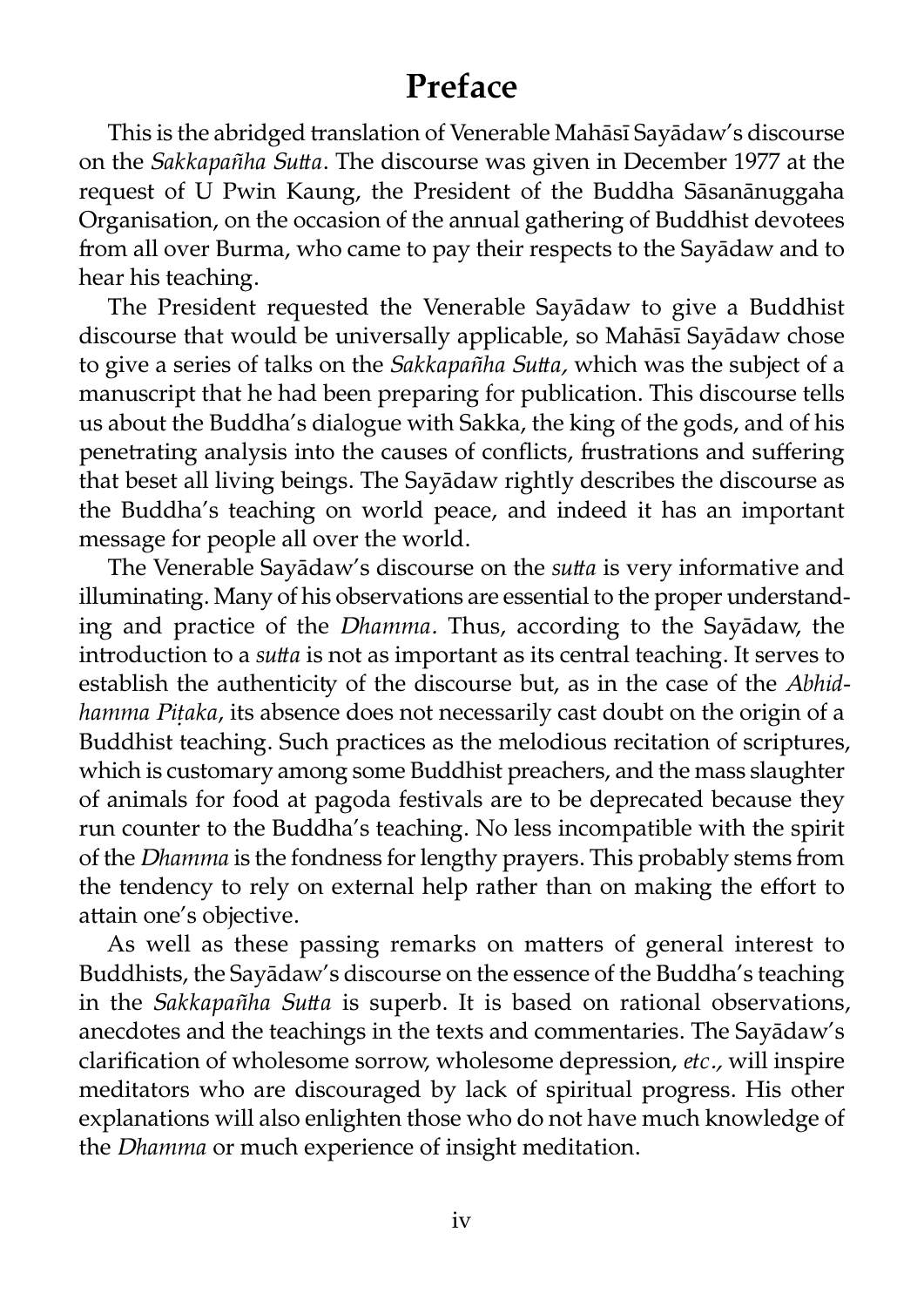*Preface* v

The importance of the *Sakkapañha Sutta* as expounded by Mahāsī Sayādaw is not confined to Buddhists, nor for that matter to a particular segment of the world's population. It concerns the whole of humanity and also all other beings in the universe, and those who practise it diligently may rest well assured of an end to suffering.

Bhikkhu Indaka (Nyaung gan) Mahāsī Dhammakathika Sāsana Yeiktha Rangoon, Burma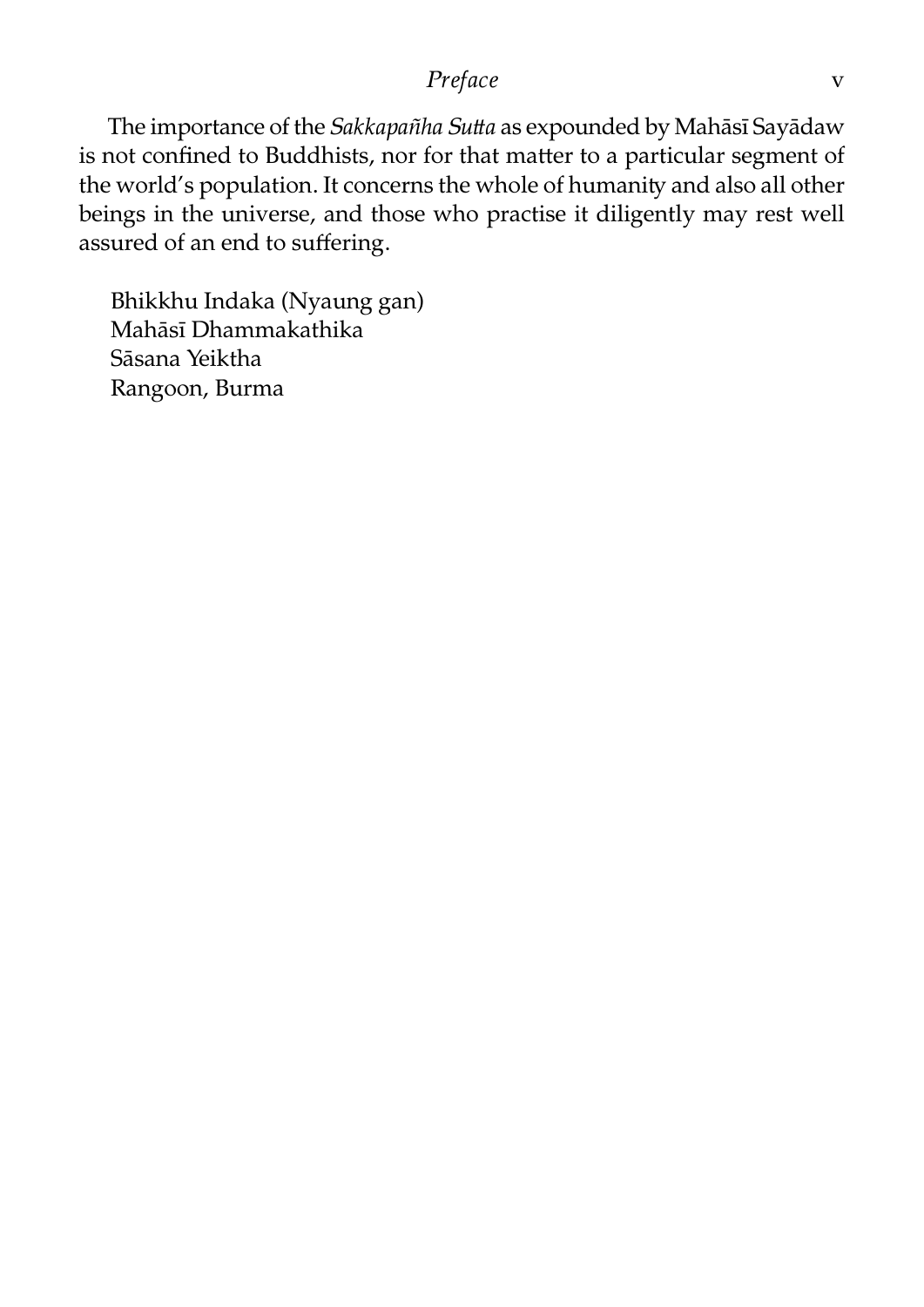# Contents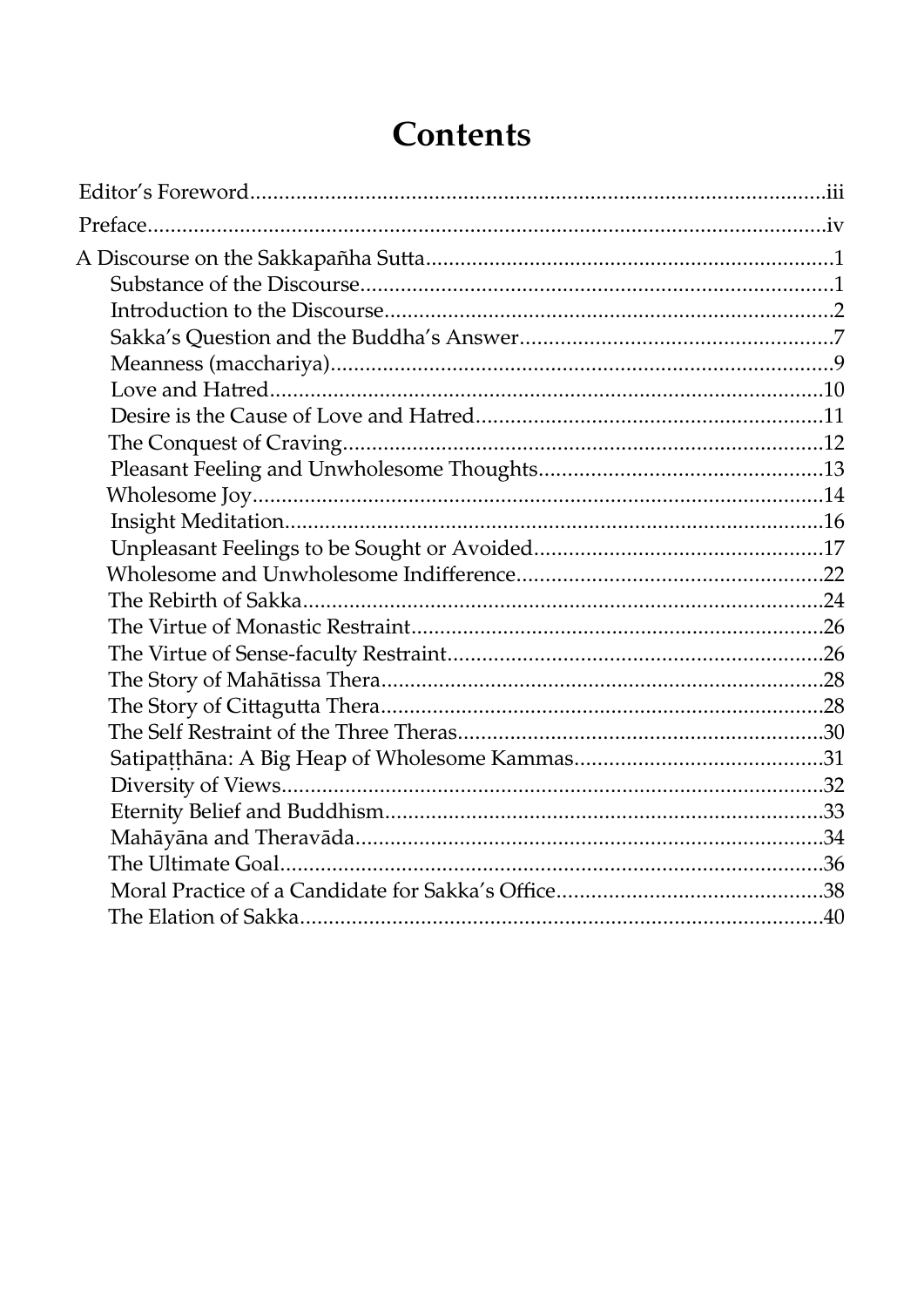# **A Discourse on the Sakkapañha Sutta**

#### **Substance of the Discourse**

In Buddhist literature, Sakka is the name given to the king of the gods *(devas)* and *pañha* means question. So the *Sakkapañha Sutta* is the discourse on the welfare of living beings that the Buddha gave to the king of the gods in response to his questions.

Sakka asked the Buddha as follows, "Lord, there are *devas,* human beings, *asuras, nāgas, gandhabbas* and many other living beings. These beings wish to be free from quarrels, armed conflicts, animosity and unhappiness. Yet they are not free from these evils of life. What is the fetter *(samyojana)* that makes them unable to fulfil their wishes?"

Here the *devas* referred to are probably the Catumahārāja and Tāvatiṃsa *devas* for these *devas* were well known to Sakka. We know that the Asura *devas* were originally the enemies of the Tāvatimsa *devas*, as their battles are mentioned in the *Dhajagga* and other*suas.* Formerly they lived in Tāvatiṃsa heaven but, while they were drunk, they were hustled down to the foot of Mount Meru by Sakka. The *nāgas* are a species of serpent who can work wonders with their psychic powers. The *gandhabbas* are a kind of Catumahārāja *deva* who excel in dancing, playing music and the other cultural activities of the celestial world. Then there are *yakkhas* (a kind of demonic god), animals and so forth.

The gods, humans and other beings of the sensual world have their hearts in the right place. They want to be free from hatred, not wishing to bear grudges nor to ill-treat others, nor to be ill-treated or robbed themselves. They do not want to become the enemies of other people. In short, all living beings long for security, peace, freedom and happiness. Yet they are all beset with danger, misery and suffering. What is the fetter that causes this situation? Today we hear the universal clamour for world peace and for the welfare of humanity, but these hopes for a happy world are still far from being realised. This naturally raises the question about the cause of our frustration.

In his reply, the Buddha described envy *(issā)* and meanness *(macchariya)* as the two fetters that lead to the unhappy plight of humanity.

*Issā* is envy that generates ill-will towards those who excel us. *Macchariya* is meanness that makes us reluctant to see others become as prosperous as ourselves. These two fetters of envy and meanness frustrate us and cause quarrels, enmity, danger and misery. Those who envy a man because of his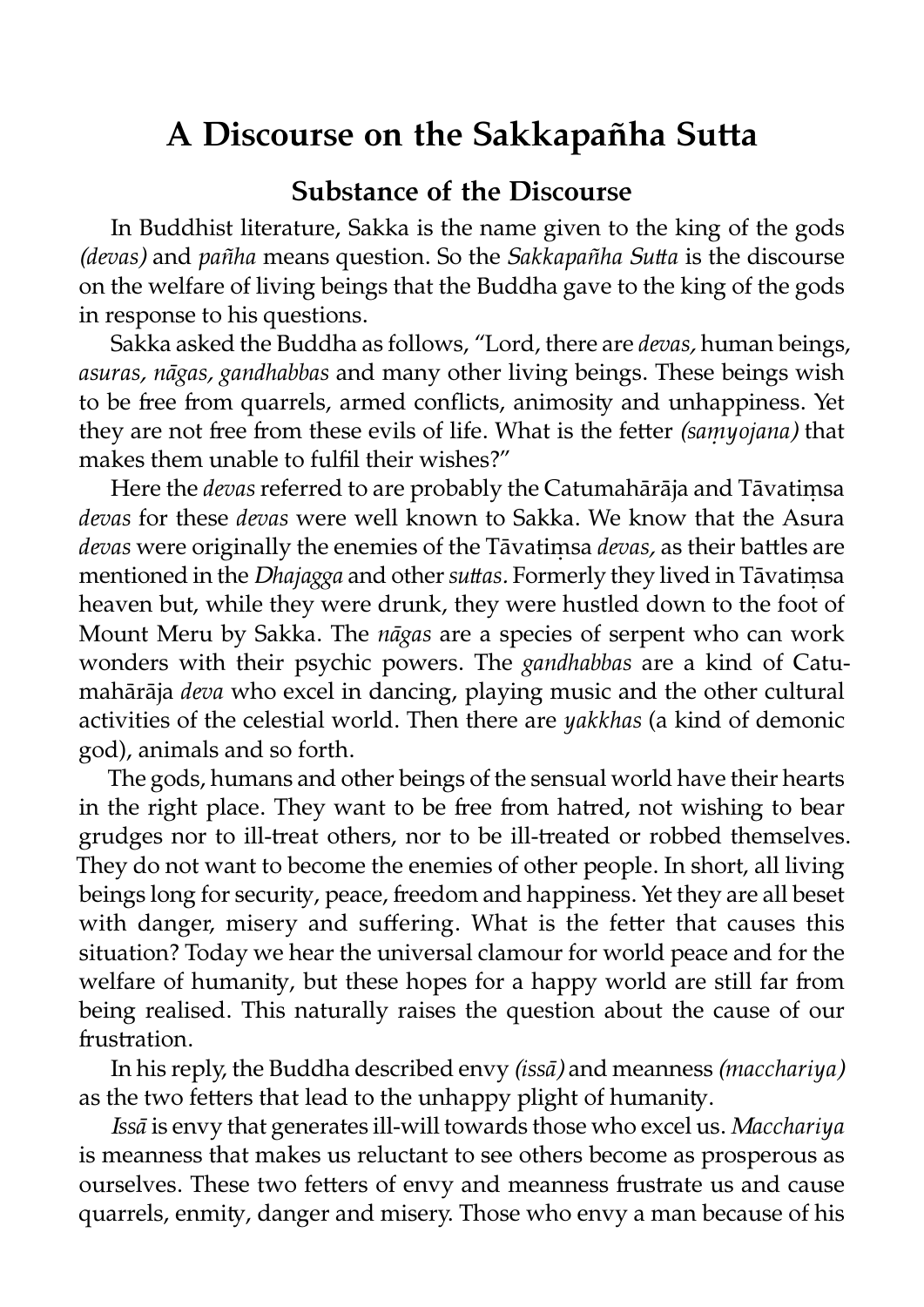prosperity, influence or status will be unhappy, however much they may talk about their desire for inner peace. Their unhappiness stems from the evil designs they harbour against the object of their envy. Naturally, those whom one envies become one's enemies, and vice versa. Many people suffer from envy, and doubtless this envy will subject them to suffering beyond redemption throughout the cycle of existence.

Again, despite one's desire to avoid conflict, meanness leads to it. One chafes at any person acquiring or using one's property. One resents any intimacy between one's beloved and another person; this is obvious in the case of married couples. Officials are unhappy when they face the prospect of their jurisdiction passing on to others. So meanness leads to enmity, danger, anxiety and misery.

To sum up the Buddha's reply, the root causes of envy and meanness are the sense objects, which one either likes or dislikes, and discursive thinking about them. The remedy is to observe all phenomena arising from the six senses, to avoid unwholesome thoughts, and to entertain only wholesome thoughts.

This, then, is the substance of the discourse. Now a few words about the introduction to the discourse.

#### **Introduction to the Discourse**

The introduction to a discourse tells us where, why, to whom and by whom the discourse was given. Thus it serves to establish the authenticity of the Buddha's teaching. Without it, the origin of a discourse is open to question, as in the *Abhidhamma Pitaka*, which has no such introduction.

The *Abhidhamma* was preached by the Buddha in Tāvatiṃsa heaven. At that time the Buddha went daily to the Himalayan forest, leaving his proxy, the *Nimmita* Buddha, to carry on his regular teaching. The Buddha gave Venerable Sāriputta a summary of the *Abhidhamma* that he had taught for the day, and the chief disciple in turn preached it to five hundred monks. So the *Abhidhamma* is ascribed to Venerable Sāriputta but, as the commentary says, since he heard it from the Lord, it is the teaching of the Buddha. The *Abhidhamma Pitaka* has no introductory statement such as, "Evam me sutam: Thus have I heard:" so, according to the commentary, some did not accept it as the true teaching of the Buddha.

So that posterity might have no doubt about the authenticity of the Buddha's teachings, most of those included in the canon at the First Buddhist Council have introductions based on the questions and answers of the leading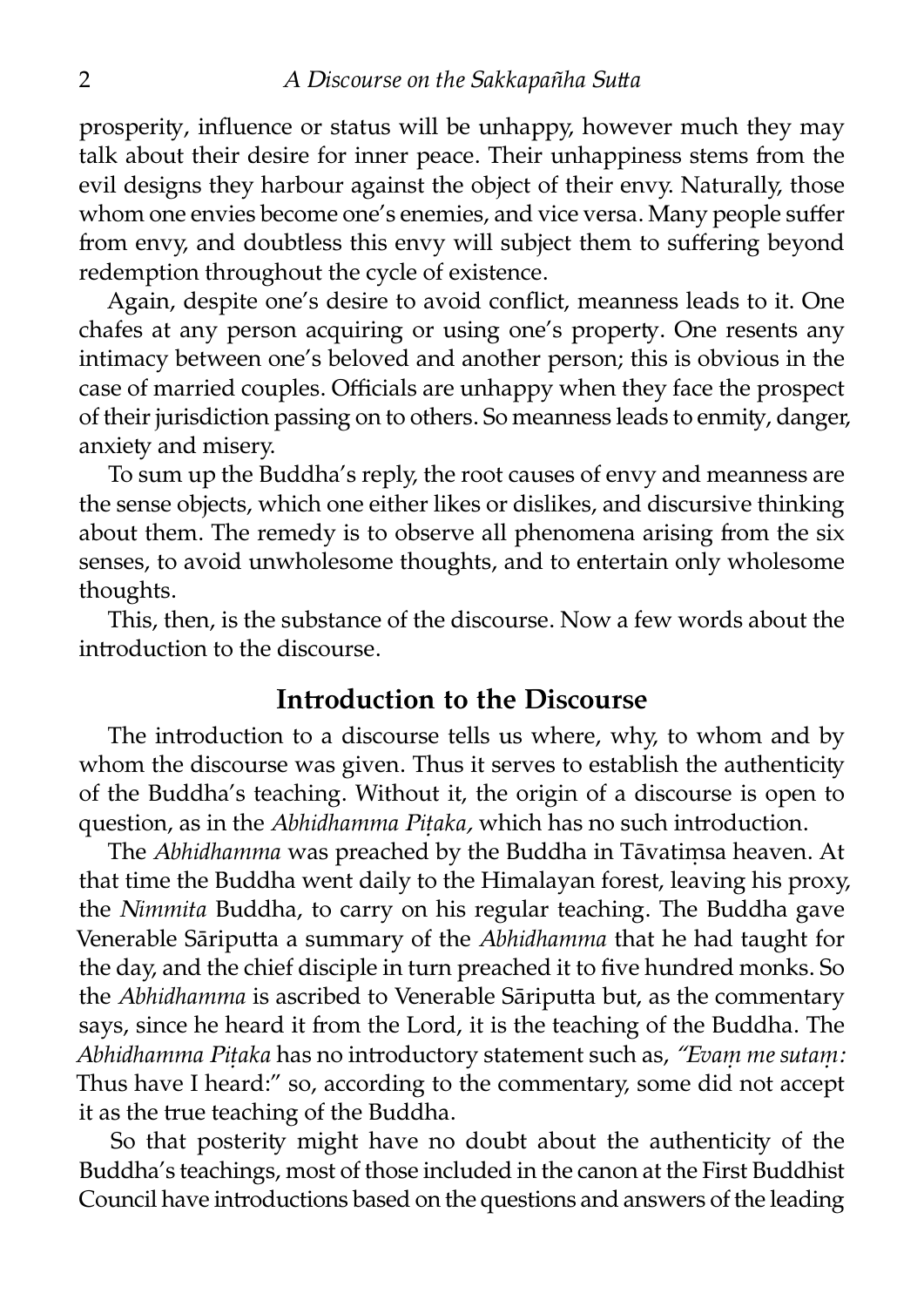elders of the assembly. The exceptions are the *Dhammapada* and a few other discourses.

The introduction to the *Sakkapañha Sutta* is superb as it makes the discourse impressive and highlights the substance of the Buddha's teaching. To record such an important event, Venerable Mahākassapa asked Venerable Ānanda where, to whom and why the discourse was preached, and Venerable Ānanda answered as follows.

Once the Buddha was dwelling in a cave that lay to the east of the city of Rājagaha in the country of Māgadha. At that time Sakka sought to see the Buddha. He had seen the Lord on the eve of His supreme enlightenment and at another time in Jetavana Monastery at Sāvatthi, but as he was then not yet spiritually mature, the Buddha did not grant him an interview. Now Sakka had decided to see the Lord, accompanied by his retinue of *devas*, because he hoped to hear a discourse that the Lord might teach to someone among his followers who was worthy of liberation. However, it was largely his fear of death that aroused his strong desire to see the Buddha. For, being aware that the end of his life was approaching, he was anxious for something to rely on for his salvation.

When a *deva* is about to pass away, five signs appear: 1) The flowers on his head wither, 2) His garments become dirty and worn out, 3) Though *devas* never normally sweat, he sweats from the armpits, 4) His youthful appearance gives way to signs of old age. 5) Finally, in the last week of his existence, he becomes weary of life. Having seen these five signs, Sakka reflected on his imminent death and became very depressed. To get over his depression, he decided to visit the Lord and listen to the Dhamma. Consequently, he appeared instantly near the Buddha's residence, with his retinue of *devas*.

According to the commentary on the *Visuddhimagga,* it took Sakka and his followers no longer than it takes to stretch or bend a hand for them to get from Tāvatimsa heaven to Māgadha. As the famous commentary says, "Phenomena that arise in one place pass away just there, they do not pass on to another place." The meditator who watches the bending and stretching according to the *Satipaṭṭhāna* method is aware of the passing away of phenomena several times in an instant. Just as psycho-physical phenomena arise and pass away instantly, so too, the *devas* reached Māgadha within a split second through the successive flux of mind and matter. This was due to the divine power *(kammajiddha)* that gives *devas* a speed far greater than that of modern rockets or spaceships.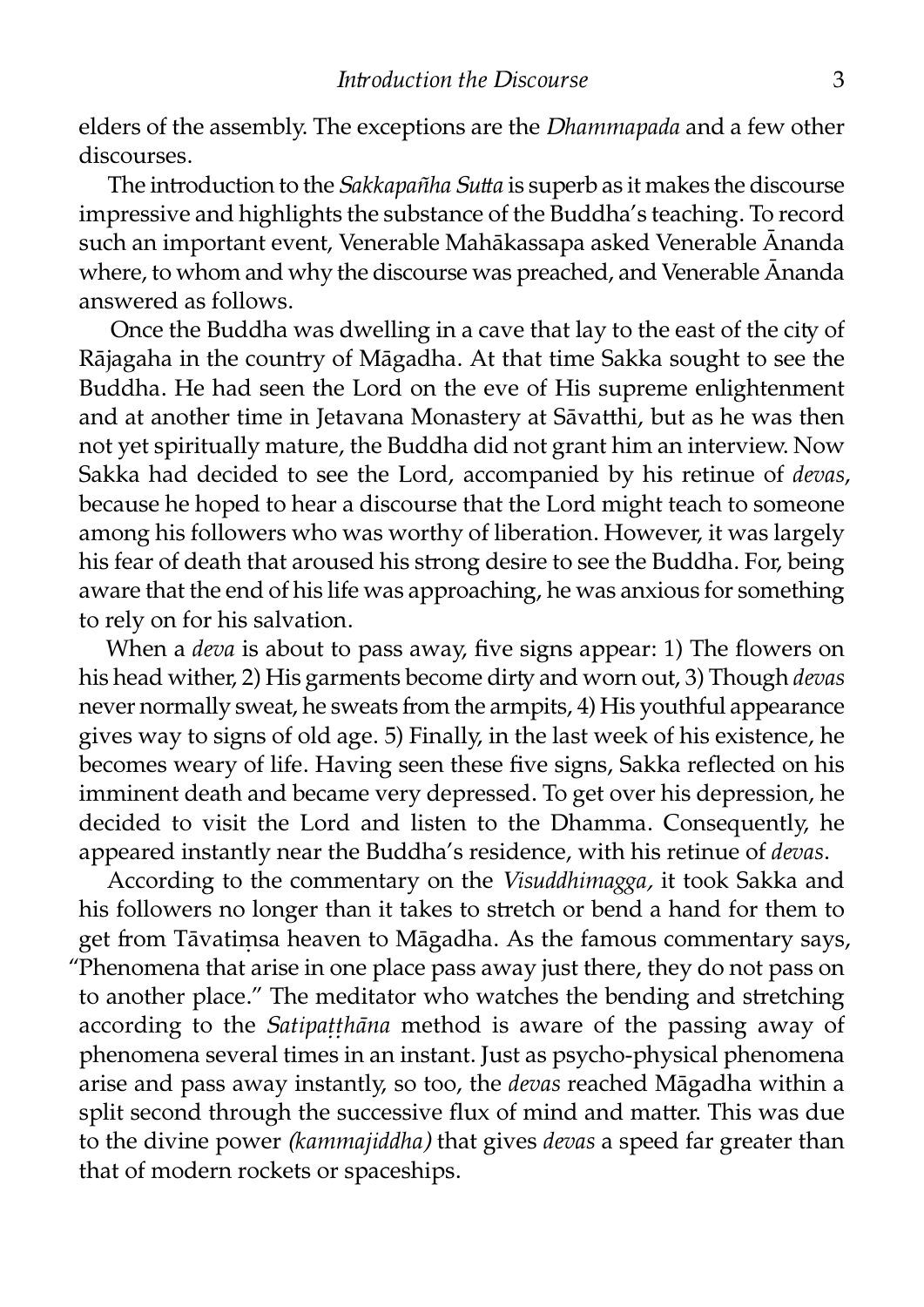Sakka wanted the Buddha's permission for his visit, so he told Pañcasikha *deva* to go and find out first whether the Lord was well disposed to welcome him. In Sakka's statement the word *'pasadeyyāsi'* occurs, which literally means 'to make one cheerful'. According to the commentary, it means gratifying a person and seeking his consent. It is a Pāli expression that Indians of the time used in speaking politely. It is somewhat like the saying of the jackal to the elephant in the Sanskrit work *Hitopadesa.* The jackal said, "My Lord! Kindly make your eyes clear", which means, as the expositor says, "Kindly help me or do me the favour."

So in compliance with Sakka's request, Pañcasikha went to the Buddha's residence. Standing respectfully at a suitable distance from the Lord, he played his harp and sang songs about the Buddha, the Dhamma, the Saṅgha and the Arahants. The Buddha would not have approved of the *deva's* way of honouring him with songs and music any more than he would have approved of some modern Burmese Buddhist practices, such as the melodious recitation of Pāḷi scriptures, the holding of pagoda festivals on a big scale, the killing of lots of animals for food for celebrations and so forth — practices that do a disservice to the Buddhist religion. However, the Buddha said nothing as he knew that many people would benefit from his dialogue with Sakka. Some of Pañcasikha's songs were sensual in character, for they describe his infatuation with a beautiful goddess, which had made him almost crazy. His frustration shows that the *deva* world does not guarantee the fulfilment of all one's desires and that the life of a *deva* is not always a bed of roses. His songs also contain references to the Buddha, the Arahant, and to the good deeds he had done on earth. He speaks of the bodhisatta who is always mindful, absorbed in *jhāna* and bent on nibbāna.

Here *jhāna* means watching. The object that one watches may be the object of concentration, or it may be the nature of the mind and body such as impermanence, etc. After giving up self-mortification, the bodhisatta resorted to breathing exercises and attained *jhāna*. These *jhānic* attainments centre on a single object of attention and may last for a couple of hours. It was through the power of *jhāna* that the bodhisatta gained the knowledge of previous existences (pubbenivāsañāna), while sitting under the *Bodhi* tree in the early part of the night. At midnight he attained the divine eye *(dibbacakkhu)*, which enabled him to see the passing away and coming into existence of all beings in the universe. In the last part of the night the bodhisatta reflected on dependent origination and attained insight into the arising and dissolution of mind and matter while seeing, hearing, *etc*. This constant mindfulness of the nature of existence is a mark of mature wisdom, but it does not seem to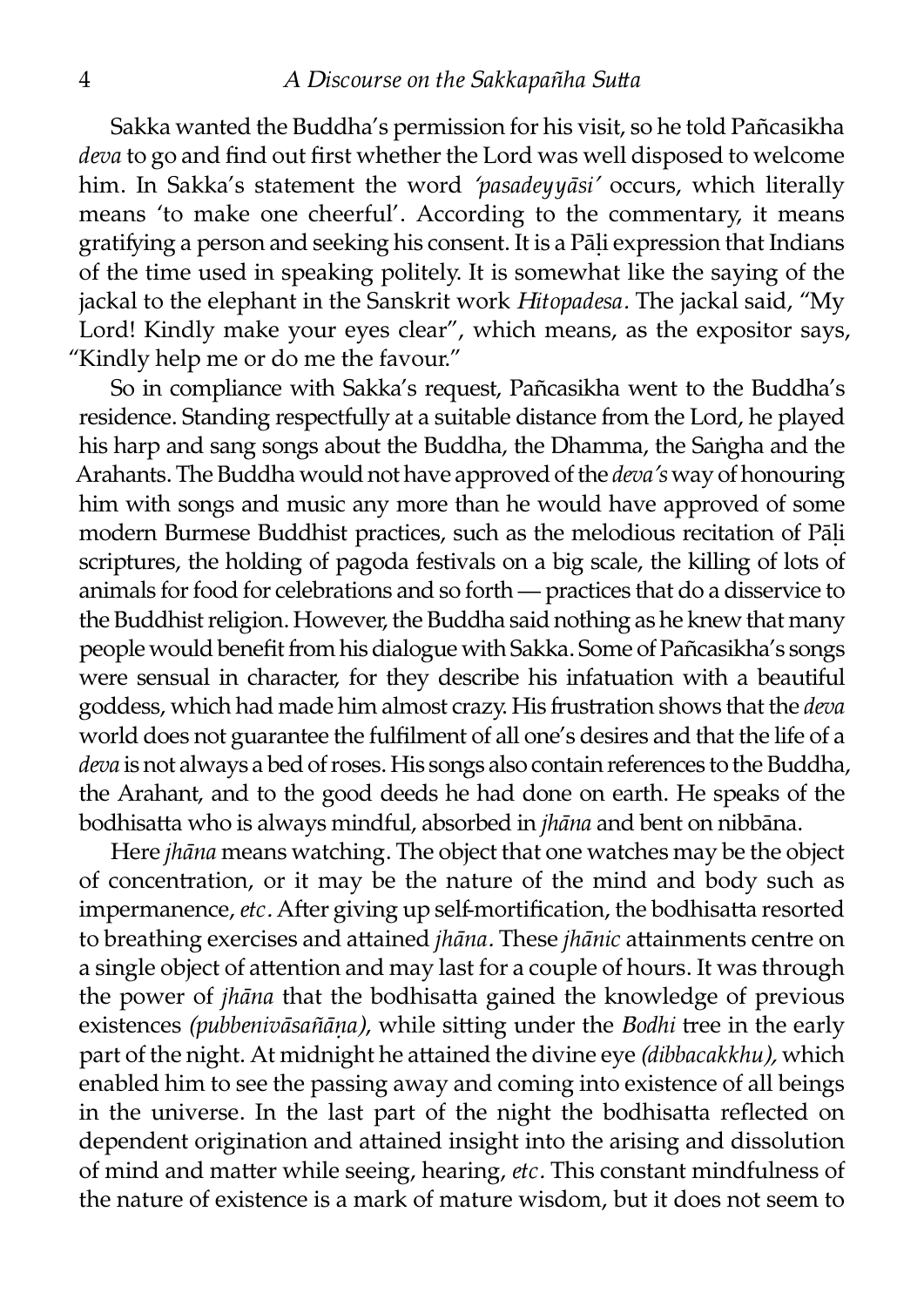have been well known to Pañcasikha *deva*. He knew only that the bodhisatta reflected constantly and that he was intent on attaining the Deathless *(amata)* or nibbāna. The word *amata* comes from the Sanskrit *amrita*, which means deathlessness, and so *amata* refers to the deathless or nibbāna.

Questioned by the Buddha as to the origin of his songs, Pañcasikha said that he had composed them for serenading his beloved goddess. She was so delighted with his songs about the Buddha that she had allowed him to spend a day with her, a favour that she did not grant him again. Distraught and frustrated over his unrequited love, the *deva* gave vent to his feelings in his songs. Here the *deva* was no different from the ordinary person who is so overwhelmed with desire that he cannot think rationally.

Once, the disciple of a famous Sayādaw left the Holy Order after an affair with a woman. The Sayādaw's followers blamed the couple but he admonished them thus: "You should not blame them. They have fallen into this predicament under the pressure of their craving. So you should blame their craving." This is indeed a realistic teaching.

When the *deva* paid respect to the Buddha on behalf of his master, the Lord wished Sakka happiness in both body and mind. The Buddha expressed this wish because all living beings want happiness and that is the way that he blessed those who worshipped him. When Sakka expressed his adoration of the Buddha through the *deva* he was not uttering a prayer, but, by the Pāli words *"abhivadeti abhivandati vandati*" we are to understand that he expected to be assured of happiness. In other words, he hoped that the Buddha would say, "May you be happy!"

The Buddha blessed other devotees in the same way. This makes us question the modern practice of giving profuse blessings as a reward for mere devotion. The devotee prays for many things but his prayer is often at odds with the effusive blessing of the officiating monk. In fact, it is not necessary for the devotee to say anything further after expressing his reverence for the three gems *(tiratana).* Not that there are some things for which you should not pray, but there should be no incongruity between the prayer and the blessing. Since the monk usually mentions all the benefits accruing to one who does a good deed, all that he or she has to do is to express the desire to have them. In paying respect to the Buddha, Sakka did not pray for anything, but he was assured of the due benefits as mentioned in the words, *"Abhivādanasīlissa, niccaṃ vuḍḍhāpacāyino, caāro dhammā vaḍḍhanti, āyu vaṇṇo sukhaṃ balaṃ."*¹

[Dhp. v.109.](http://www.aimwell.org/Books/Suttas/Dhammapada/08-Sahassa/08-sahassa.html#109) "For one who always respects and honours those who are older and more virtuous, four benefits: longevity, beauty, happiness and strength, will increase." (Editor's note).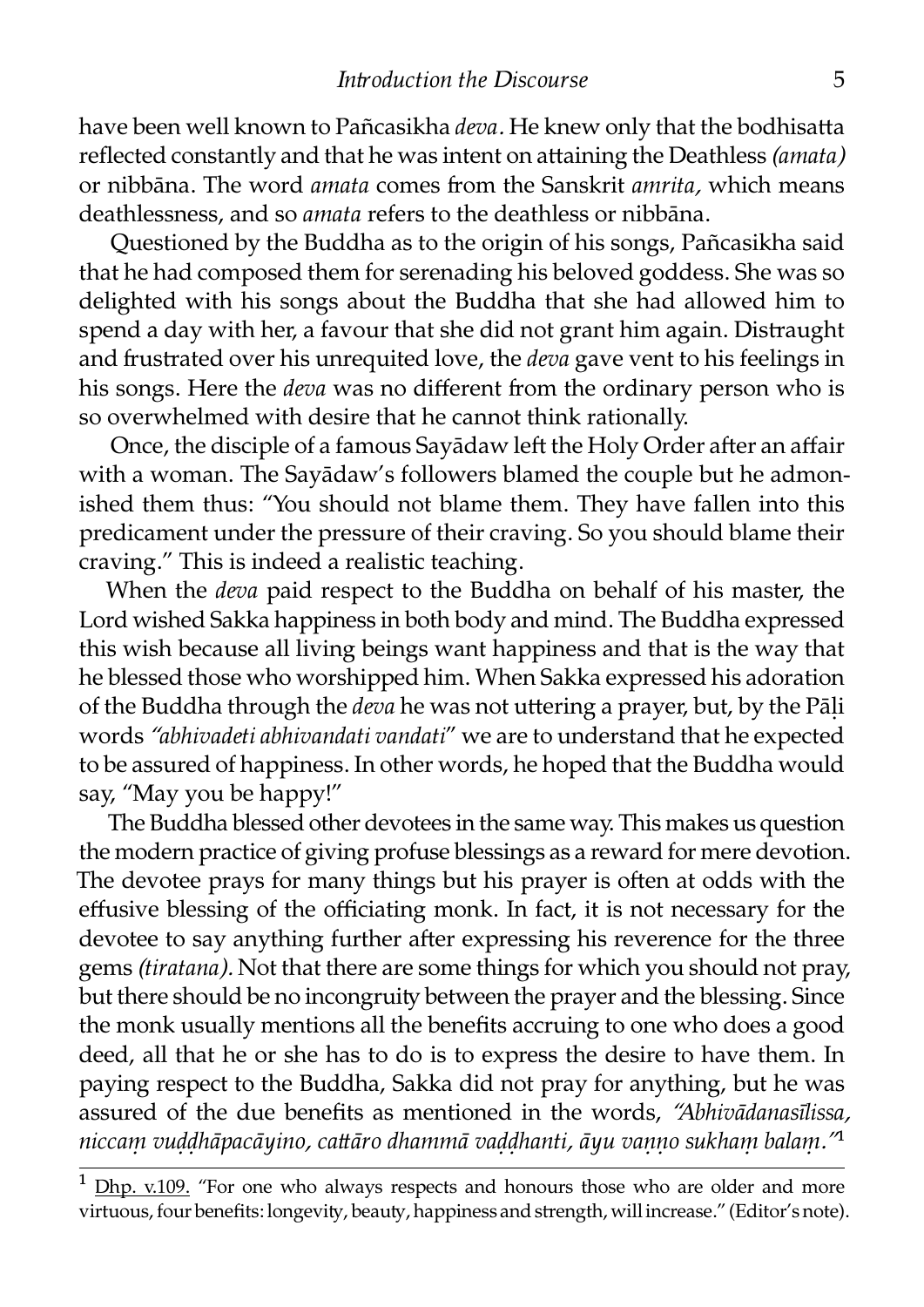So it is well for devotees to pray for longevity, health and security, and the monk should bless them accordingly. He should not act as if he were decreeing the fulfilment of their wishes but only as someone contributing to it.

When Sakka and his followers came to pay respect to the Buddha, Sakka said that despite his ardent desire to see the Lord, he had been unable to do so because of his preoccupation with the affairs of the *devas.* He told the Lord how his experience accorded with what he had heard previously. It was said that the *deva* population increased when the Buddha appeared and he had found that this was true. After the Buddha's preaching of the *Dhammacakkappavattana Sutta,* some observed the five precepts, some gave alms, and most of them attained the *deva* world after death. At the very least, those who had faith in the Buddha were assured of rebirth in the *deva* world. This was the view that the Buddha did not reject when it was expressed by a *brahmā*.

Faith in the Buddha means faith in the Dhamma and the Saṅgha, and as such it ensures protection from rebirth in the lower worlds. Moreover, even alms-giving to worthy disciples of the Buddha carries more kammic weight than any other act of generosity. Thus a *deva* who, as a lay follower of the Buddha in his previous existence, had given a spoonful of rice to an Arahant, was more powerful than another *deva* who, while on earth, had fed lots of people for many years as an act of charity.

Out of about a hundred million people in the central Gangetic valley, the original home of Buddhism, about eighty million people might have been Buddhists. Except for the Arahants and those at the *Anāgāmi* stage, most of those Buddhists might have attained the *deva* world. This probably accounts for the increase in the *deva* population of those days.

Sakka went on to narrate the story of Gopaka. A princess in the city of Sāvatthi named Gopika was full of faith in the Buddha, and observed the five precepts strictly. She loathed womanhood, preferring to be a man, and so after her death she became the son of Sakka and was called Gopaka.

One day Gopaka saw three *gandhabbas* who came to entertain Sakka. He found out that they were formerly three monks whom he had supported. He wondered why they were now reborn as low-class *devas* despite their previous lives, whereas he himself, an ordinary woman in his past existence, had become the son of Sakka by virtue of faith and morality. The three *gandhabbas* then recalled their past lives and realised that their rebirth in the lower order of *devas* was due to their craving for the world of *gandhabbas.* Two of the *devas* practised meditation and attained the *Anāgāmi* stage in a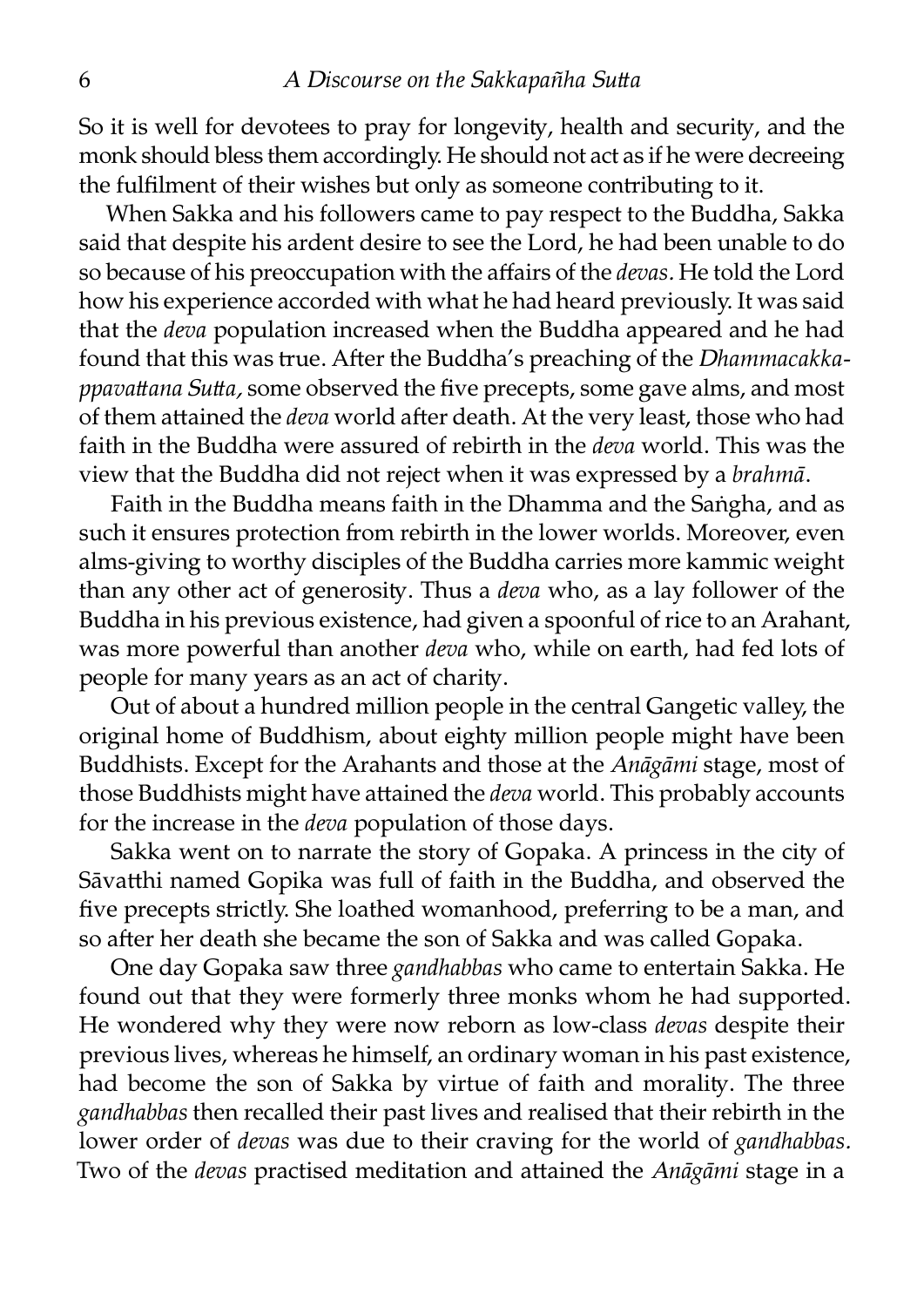moment. The other *deva,* however, was unable to overcome his sensual attachment and so remained stuck in his lowly life.

Here, renewal of existence as a *gandhabba*, resulting from attachment to a former life of the same kind, is especially noteworthy. People are likely to be reborn in their native place and environment, which have a special influence over them. The three monks mentioned above are no exception in this respect. King Bimbisāra, who adored the Buddha and gave alms to the Saṅgha liberally for thirty-seven years, became a subordinate of a Catumahārāja *deva* after his death. He could have attained a higher *deva* world but for his attachment in previous lives, which leaves no doubt about the need to overcome attachment to one's native place.

The two *devas* attained *jhāna* because they reflected on their recent practice of the Dhamma, and through insight meditation they reached the *Anāgāmi* stage of the holy path. You need not be disheartened by lack of success in meditation, for persistent effort will lead to rebirth in heaven. There you are assured of unusual spiritual experiences if you remember and continue to practise the Dhamma. For, as a discourse in the *Anguttaranikāya* says, the physical body of a *deva* is pure and radiant and the Dhamma becomes clearly manifest to one who has practised in his previous life. It may take some time to recollect, but recollection is instantly followed by attainment of insight knowledge. Some may forget it because of heavenly pleasure, but as *devas* they are physically and mentally alert, and so, once they turn their attention to the Dhamma through reflection or discourses, they understand and attain insight in a short time. If meditators who strive for spiritual experience do not have it in this life, they will certainly have it in the *deva* world.

As the *deva* world teems with sensual pleasure, those who have attained the *Anāgāmi* stage cannot stay there and so they pass on to the *brahmā* world instantly. For Sakka, the transformation of the two *devas* into *brahmās* right before his eyes was very impressive. When he heard Gopaka's explanation, he wished to share their spiritual experience. Moreover, the signs of his imminent death fuelled his desire for the life of a *brahmā*. If he heard the Dhamma, he might have a better future life even if he did not attain any insight. Hearing the Dhamma is indeed the best thing a *deva* can do on his deathbed.

#### **Sakka's Question and the Buddha's Answer**

As getting permission before asking questions is customary for a highly cultured individual, Sakka first sought the Buddha's permission before asking the following: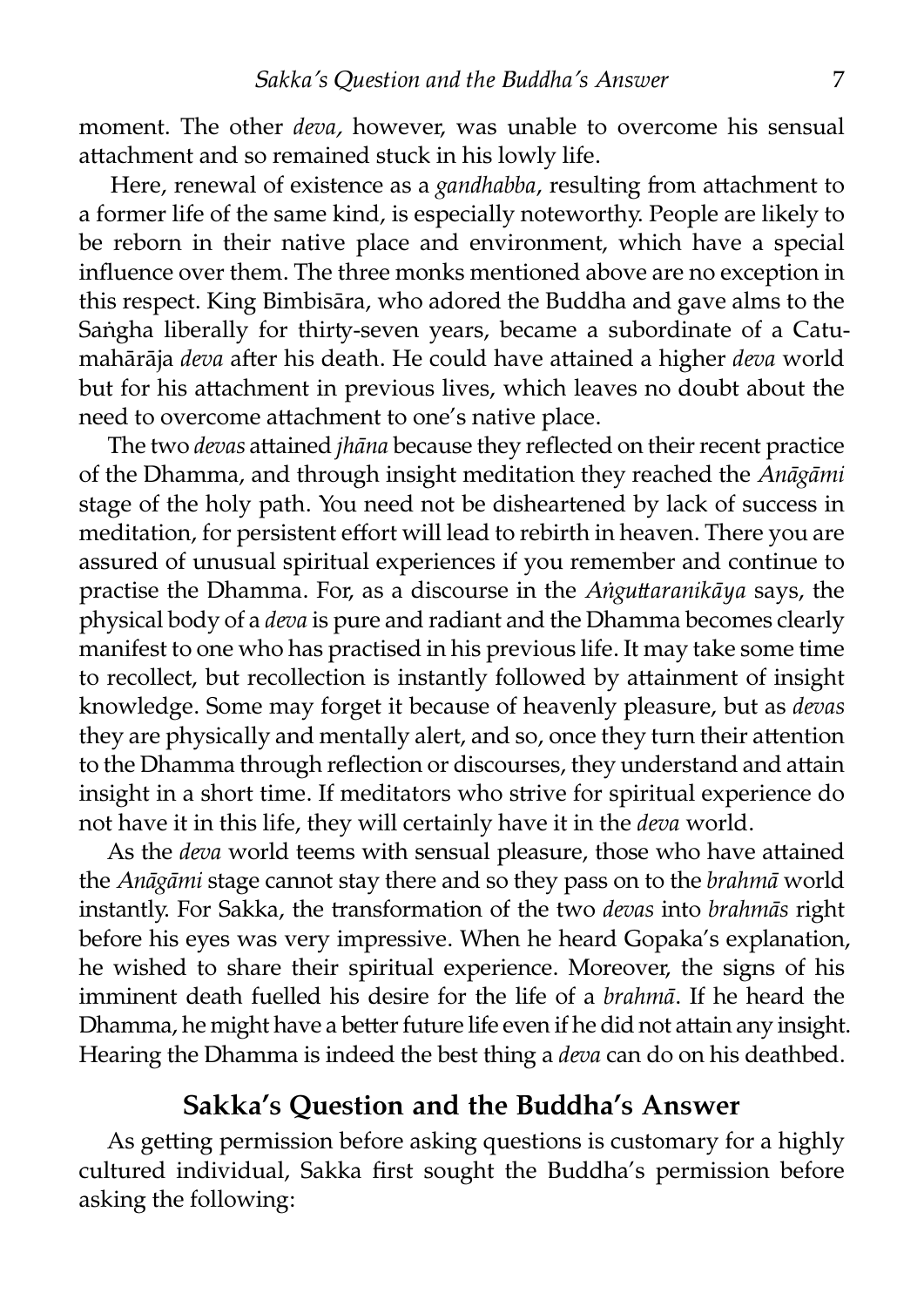"Lord! All living beings wish to be free from anger and ill-will. They do not want to quarrel or to be ill-treated, but pray instead for happiness, security, peace and freedom. Yet they are not free from danger and suffering. What is the cause of this situation?"

The Buddha answered, "O King of *devas!* All living beings long for happiness, security, peace and freedom. Yet they are not free from hatred, conflicts, danger and suffering. This unhappy condition is due to the fetters of envy *(issā)* and meanness *(macchariya)."*

The characteristic of envy is aversion to the prosperity and welfare of others, which makes one malicious and destructive. These evil desires occasion suffering right now and also in the future for the person who harbours them, leading also to suffering for those who are envied. All over the world much suffering is caused by envy. The envious person hates to see happy or prosperous people. So the characteristic of envy is resentment of other people's welfare, its function is to make the envious person miserable, and its manifestation is to shut one's eyes to another person's prosperity.

One who is dominated by envy does not want to see another person prosperous, successful, good-looking, educated or promoted to a high official position. Envy is an evil that does not benefit in any way the person who harbours it. It provides fertile soil for bad kamma and makes one miserable. A powerful man will seek to ruin the person whom he envies, and by so doing, he turns the other into his enemy who may pay him back in kind. Even if there is no danger of retaliation, he will surely suffer in an after life.

The *Cūlakammavibhaṅga Sutta*<sup>1</sup> sums up the kammic consequences of envy as powerlessness and a lack of influence. Some men and women do not want to hear anything about the good fortunes of another person — his wealth, intelligence, good health, eloquence and popularity, and so they say or do things that are detrimental to the other person's interest. Propaganda in modern times is motivated by envy. The envy-ridden person suffers in hell for many years and after his release from there, if he is reborn in the human world, he becomes a low-class man with little influence and an insignificant reputation.

On the other hand, a man of goodwill rejoices at the good fortune of others. He is happy when he sees or hears of another's prosperity and helps to promote others' welfare as much as possible, thus cultivating much good kamma. He attains the *deva* world after death where he enjoys a happy life, and on return to the human world he is powerful and has many followers.

 $1$  M.iii. p.204.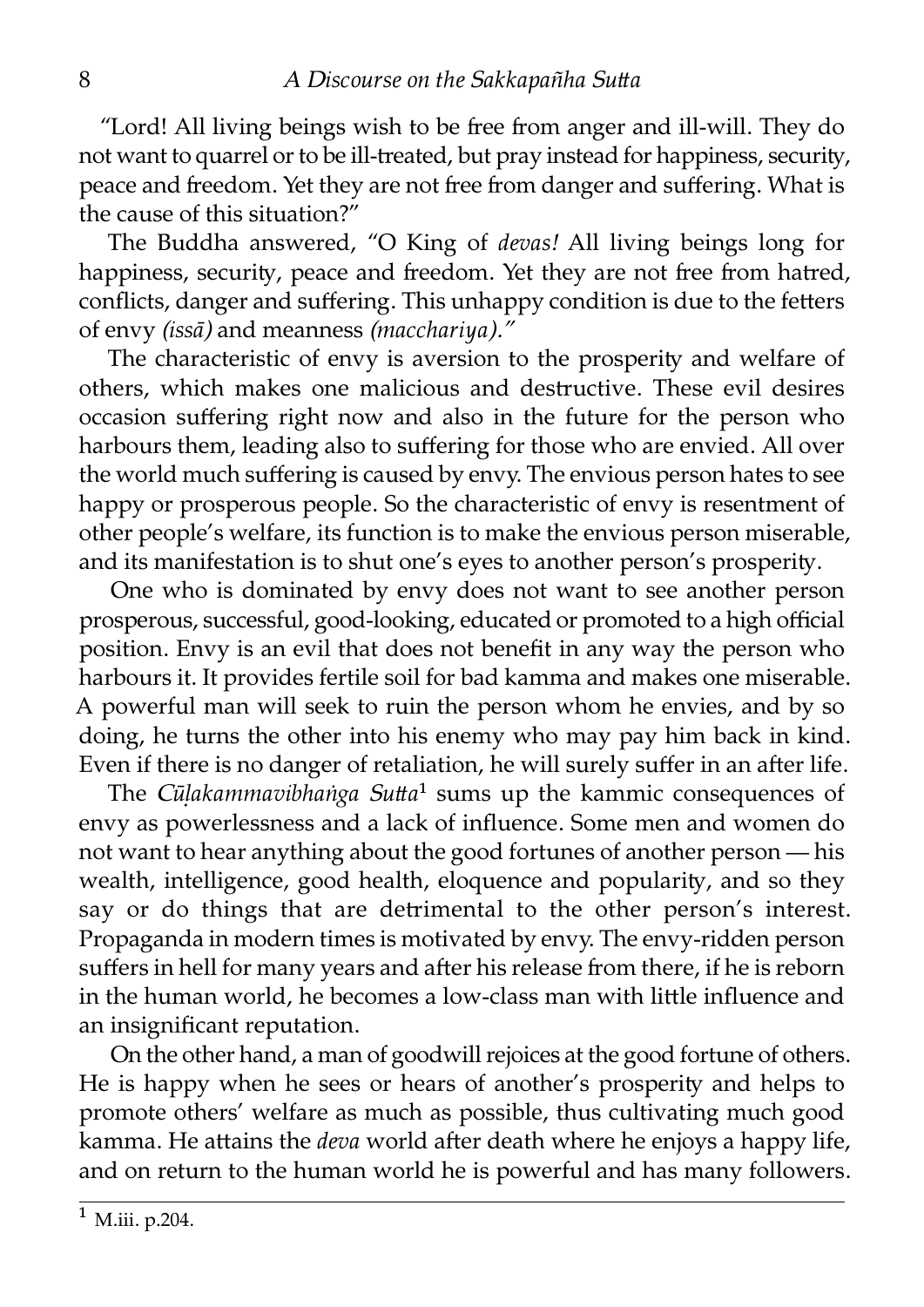So those who wish to prosper in this life and in the hereafter should overcome envy and cultivate sympathetic joy *(muditā).* In other words, they should rejoice at the welfare of other people.

#### **Meanness** *(macchariya)*

*Macchariya* is meanness to the point of keeping one's possessions secret. Its manifestation is not wanting others to share the object of one's attachment, and it is characterised by extreme possessiveness. It is of five kinds as it relates to: 1) dwellings, 2) friends and associates, 3) material things, 4) commendable attributes, and 5) learning.

The first kind of meanness is to be found among some monks who do not want to see other monks of good moral character dwelling in their monastery. A monk may not want his lay followers to give alms to other monks. Such envious monks, because of their ill-will, have to undergo many kinds of suffering after death.

*Vanna-macchariya* is the desire to possess exclusively a special quality, such as physical beauty, while resenting the same quality in others, and it may lead to ugliness.

Again, *dhamma-macchariya* means to begrudge a person his learning or to keep back any knowledge from him. This *macchariya* may make its victim a moron or an idiot in after lives. Thus meanness over the good fortune of other people makes a man unhappy, poor, friendless, and subject to great suffering after death.

*Āvāsa-macchariya* largely concerns the bhikkhus. It is the tendency to regard a communal monastery as one's private residence. For lay people it is the tendency to have a similar attitude regarding public religious buildings such as temples, meditation centres and so forth.

*Kula-macchariya* dominates those monks who do not want their lay followers to have close relations with other monks. Some monks forbid their disciples to see other monks or to hear their discourses. As for lay people, it is *macchariya* to insist on the undivided and exclusive loyalty of one's relatives.

*Lābha-macchariya* is the desire in some monks to have a monopoly of alms and to deny them to other good monks. As an example of the samsaric suffering rooted in this evil, there is the story of Losakatissa.

In the lifetime of Kassapa Buddha there lived a certain monk who was dependent on a lay disciple for the necessities of life. One day another monk came and stayed at his monastery. Fearing that his disciple's reverence for the new arrival might become a threat to his security, the resident monk tried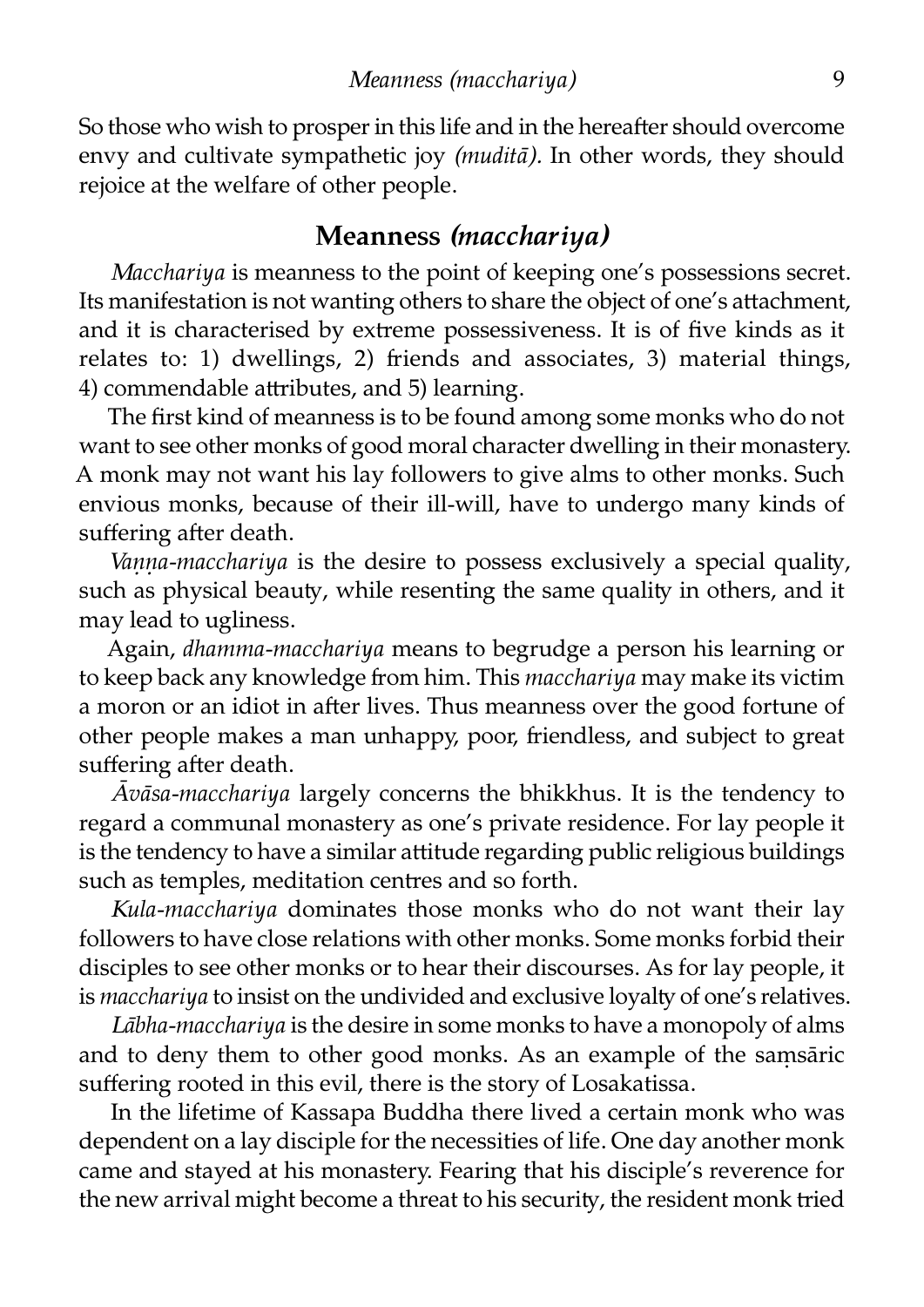to get rid of his guest. When the disciple invited both of them to take meals at his house, he went there alone. On his return he dumped by the wayside the food offered for the visiting monk. On his death he suffered for aeons in hell and from there he passed on to the animal world where he suffered extreme hunger for many lifetimes.

In his last existence he was reborn in a fisherman's village in the country of Kosala. From the time of his conception, misfortunes befell the villagers and his parents. At last, the pangs of hunger made his mother so desperate that she abandoned the child while he was out begging. Venerable Sāriputta saw the starving child. Moved with pity, the elder took him to his monastery where, some years later, he became a bhikkhu. He was called Venerable Losakatissa because he was so unlucky that he never got a substantial meal even at a great feast. All he got was barely enough to sustain life.

This kammic evil dogged him even when he attained Arahantship. Shortly before his death, Venerable Sāriputta took him into Sāvatthi to see to it that he had a proper meal on the last day of his life. It is said that there was no one to offer food to the elder so he sent his companion to a rest-house. Only then did the disciples offer the food, some of which he sent to Venerable Losakatissa, but the men who were supposed to take it to him ate it on the way there. So he had to bring more food himself and hold the bowl while Venerable Losakatissa ate the food. In this way Venerable Losakatissa had his last meal and passed away on that very day.

This story leaves no doubt about the frightful kammic consequences of meanness. Many kinds of meanness afflict lay people, as for example, *lābha-macchariya* in those who seek to monopolize a lucrative business; *vanna-macchariya* in those who do not recognise the good attributes of others; and *dhamma-macchariya* in those who do not wish to share their knowledge with anyone else.

The Buddha's statement attributing mankind's unhappiness to envy and meanness was directly relevant to Sakka. For, in view of his approaching end, he was unhappy at the prospect of his wives falling into the hands of his successor, and at the thought of the latter outshining him. So from experience he realised the truth of the Buddha's answer and asked another question.

#### **Love and Hatred**

"Lord, what is the cause of envy and meanness? What must we remove to be free from them?"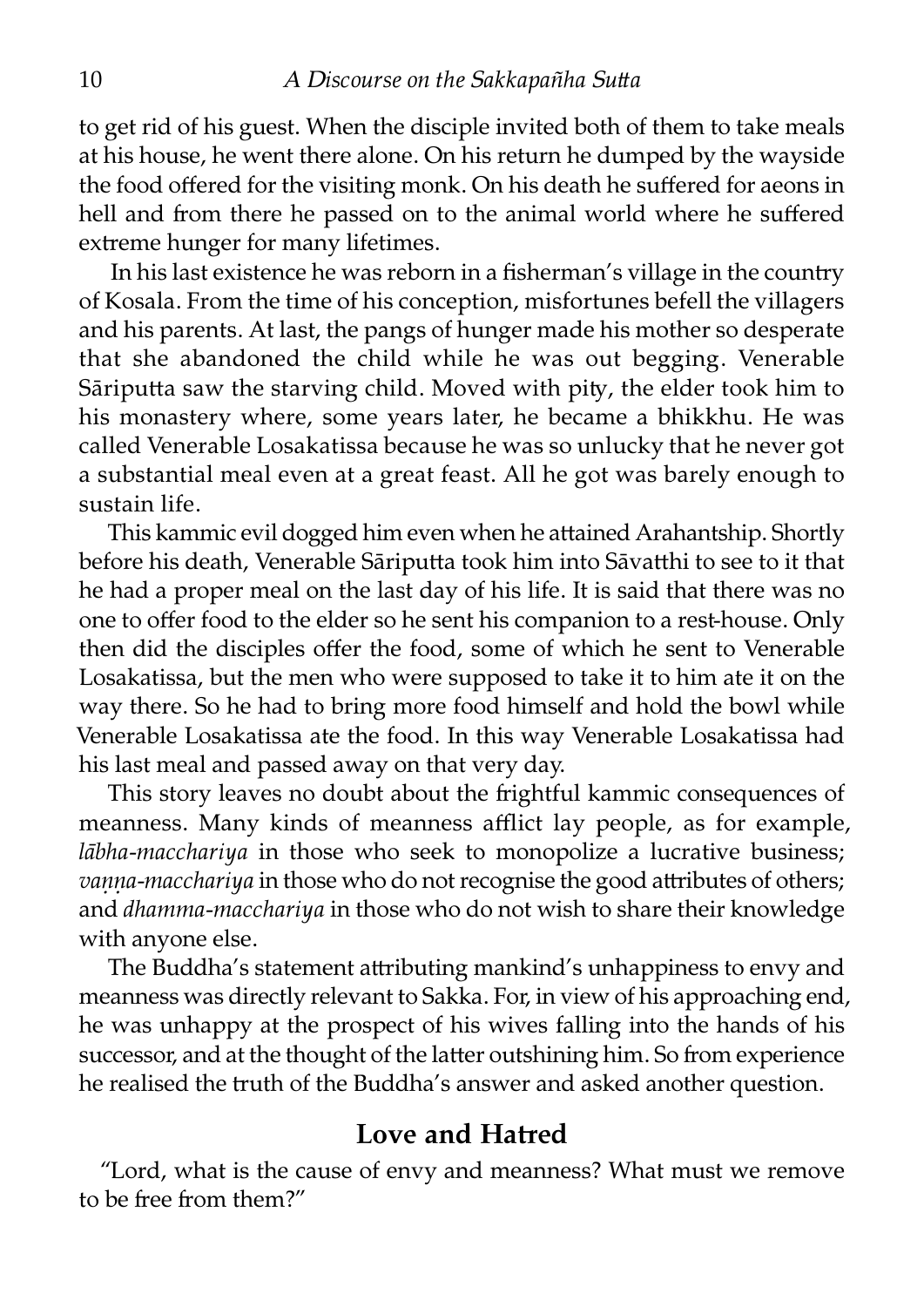The Buddha answered, "O King of *devas!* Envy and meanness are caused by the objects of love and hatred. If there were no such objects there would be no envy and meanness."

As the Buddha pointed out, the way to end suffering is to remove its cause, and the cause of mankind's unhappiness is love and hatred. It is like the eatment of a disease by a competent physician who seeks its cause and eliminates it.

The objects of love are the living and non-living things that please us, such as men, women, sights, sounds, *etc.*, and the objects of hatred are those things that displease us. We envy someone we dislike who owns valuable objects. Ill-will plagues us when we do not want others to have the objects to which we are attached. So envy and meanness have their roots in hated and cherished persons and objects. It is usually someone we hate who is the object of our envy. However, if the person who excels us happens to be our loved one, it is a cause not for envy but for joy. A boy who outshines his parents does not arouse envy in them  $-$  on the contrary they will pride themselves on his superior qualities.

The man who is mean wants to deny others the kind of wealth that he has, the use of his possessions and the opportunity to associate with his friends. So jealous men and women frown on their spouses when they have close relationships with members of the opposite sex or even engage in friendly conversation. In short, *macchariya* is the inclination to be excessively possessive, and to oppose any close contact between other people and the things one cherishes, and so it is rooted in love and hatred.

#### **Desire is the Cause of Love and Hatred**

Sakka then asked the Buddha about the cause of love and hatred. The Buddha said that desire was the cause of love and hatred. Here, the desire the Buddha referred to is not wholesome desire but the desire associated with pleasure and craving *(tanhā chanda)*.

Desire is of five kinds:

1. The insatiable desire to seek sensual objects. This desire is the driving force behind men's ceaseless activities until the moment of death in each existence.

2. The insatiable desire to get sensual objects. When one desire is fulfilled, another arises and so in this way the acquisitive drive never ends. No wonder that even millionaires crave for more wealth and money instead of being content with what they have.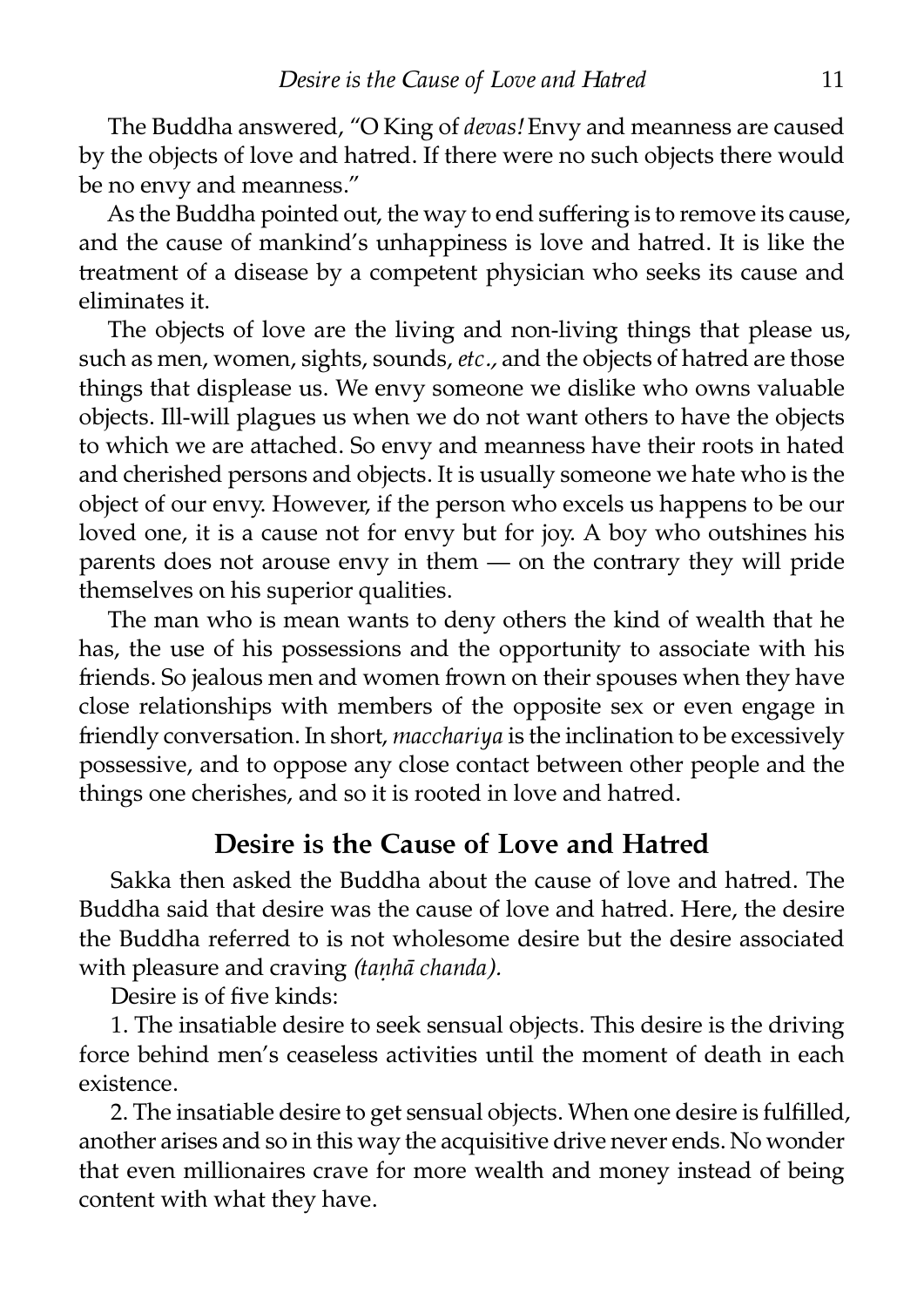3. The insatiable desire to consume various sensual objects and material goods. People who like shows, songs, *etc.,* never tire of enjoying them.

4. The insatiable desire to store gold, silver,*etc.,* or to hoard money in any form to be used in case of an emergency.

5. The desire that some people have to give money to their followers, employees, *etc.*

These five kinds of desire lead to love and hatred. Those objects and living beings that help to fulfil our desires cause love to arise, while those that obstruct our desires cause hatred.

Sakka then asked the Buddha about the origin of desire. The Buddha answered that desire is caused by discursive thinking *(vitakka).* According to the commentary, *vitakka* means thinking and deciding. This *vitakka* is of two kinds: one is based on desire while the other has its origin in views. In other words, you think and decide when you regard a sense-object, or a person or another living being as pleasant and desirable. Thus, if you are not mindful at the moment of seeing, hearing, *etc.,* you think and decide. This mental action leads to craving and attachment.

Then Sakka asked the Buddha about the cause of discursive thinking. The Buddha replied that discursive thinking is due to perception, which tends to expand or diffuse *(papañca-sañña).* There are three such kinds of perception: craving *(taṇhā),* conceit *(māna)* and wrong-view *(diṭṭhi).* Like a small photograph that can be enlarged, every mental image or thought lends itself to expansion. An unmindful person usually falls prey to one of these agents of expansion. He expands every sense-object that he perceives and remembers because of his attachment, conceit or wrong-view.

#### **The Conquest of Craving**

At the moment of seeing one sees only visible form, but then reflection brings into play craving, conceit and wrong-view. Craving makes the form appear pleasant and amplifies it. The same happens with conceit and wrong-view.<sup>1</sup> So later, every recollection of the moment of seeing leads to thinking and decision, which in turn causes desire. Again, desire leads to love and hatred that make a man prey to envy and ill-will. These cause the frustration and suffering of humanity.

In response to Sakka's request, the Buddha explained the practice for overcoming craving, conceit and wrong-view. According to him, there are

In the *Anattalakkhaṇa Sutta* one finds the standard phrase, "This is mine, I am this, this is my self." "This is mine" is deciding based on craving, "I am this" is deciding based on conceit, and "This is my self" is deciding based on views. (Editor's note).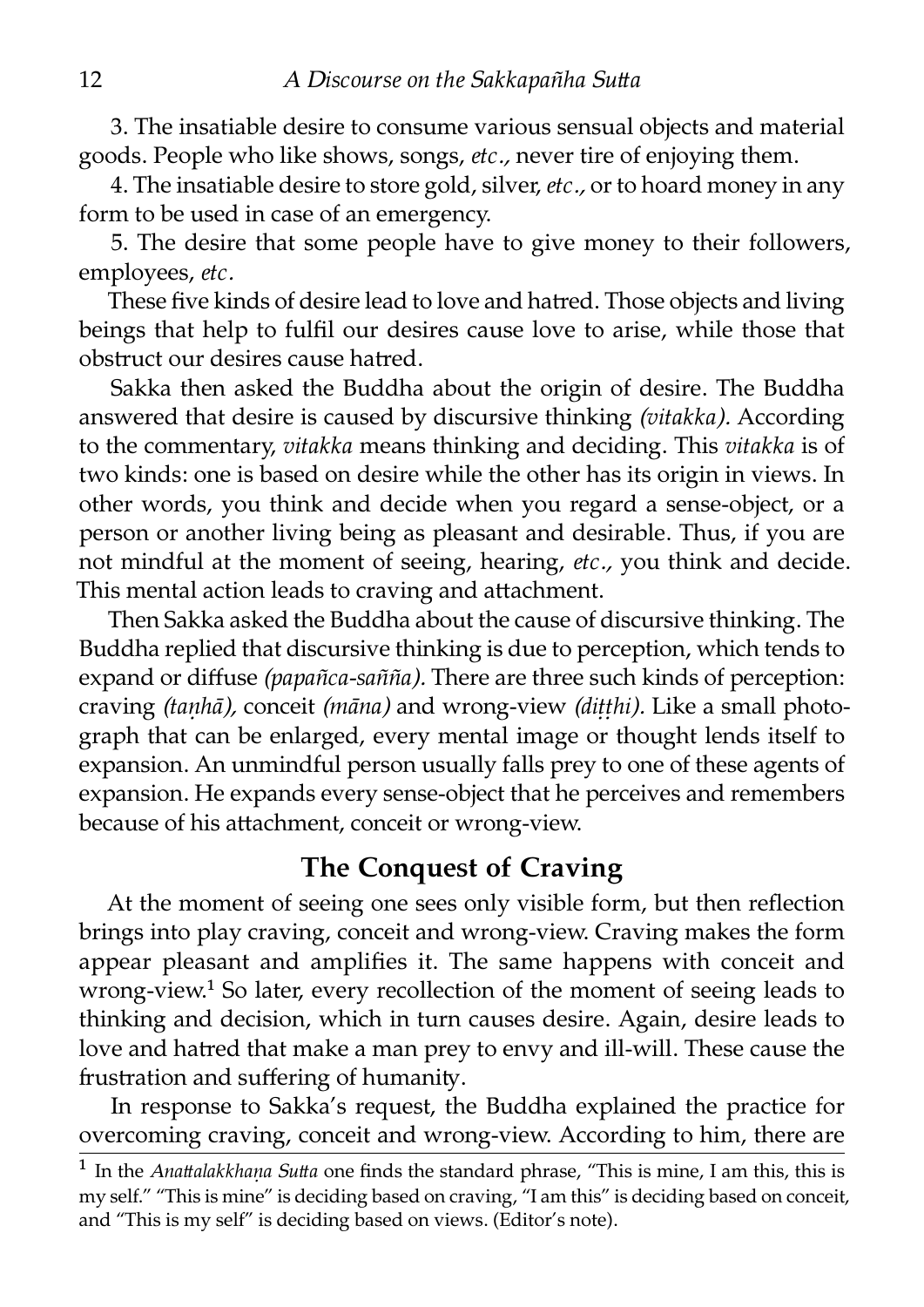two kinds of pleasant feeling and two kinds of unpleasant feeling: the pleasant or unpleasant feeling that we should harbour and the pleasant or unpleasant feeling that we should avoid. Then there is neutral feeling that we have when we are neither happy nor unhappy. This is also of two kinds.

Pleasant, unpleasant or neutral feeling is to be harboured if it leads to wholesome states of consciousness; it should be avoided if it leads to unwholesome states of consciousness. The commentary describes this teaching as insight practice on the noble path.

The Pāli text of the Buddha's teaching may be translated as follows:

"Sakka, I teach two kinds of pleasant feeling: the pleasant feeling that is to be harboured and the pleasant feeling that is to be avoided. If you know that a pleasant feeling helps to develop unwholesome states of consciousness and to hamper wholesome ones, you should not harbour such a feeling. If you know that a pleasant feeling helps to develop wholesome states of consciousness and to hamper unwholesome ones, you should harbour such a feeling. The pleasant feeling is of two kinds: one, which is bound up with thinking and reflection<sup>1</sup> and the other, which is unconnected with these mental activities. Of these two the pleasant feeling that has nothing to do with thinking and reflection is far superior."

#### **Pleasant Feeling and Unwholesome Thoughts**

Pleasant feelings that lead to unwholesome thoughts are rooted in sensual things. Most people are preoccupied with such things as sex and food. If they get what they want, they rejoice. However, their joy leads to more desire, and so for many people their so-called happiness is founded on desire. If this desire is not fulfilled they are frustrated and unhappy. This means the emergence of unwholesome thoughts, which bring the agents of expansion, namely craving, conceit and wrong-view, into play. The pleasant feelings that we should avoid are mentioned in the *Sāḷāyatanavibhaṅga Sua* of the *Majjhimanikāya.* The discourse likens sense-objects to human dwellings because they keep people in confinement. People derive pleasure from contact with them or from memories of that contact. There are six kinds of pleasant feelings rooted in the six sense-objects and their respective sense-organs.

The way to avoid pleasant, but unwholesome, feelings is to be mindful at the moment of seeing,*etc.* If sensual thoughts cause pleasure, the meditator must note and reject them. However, a beginner cannot follow and note all the mental processes, so he starts with the object of contact and becomes

<sup>&</sup>lt;sup>1</sup> Vitakka and Vicāra are translated as thought-conception and discursive thinking in Nyanatiloka's 'Buddhist Dictionary.'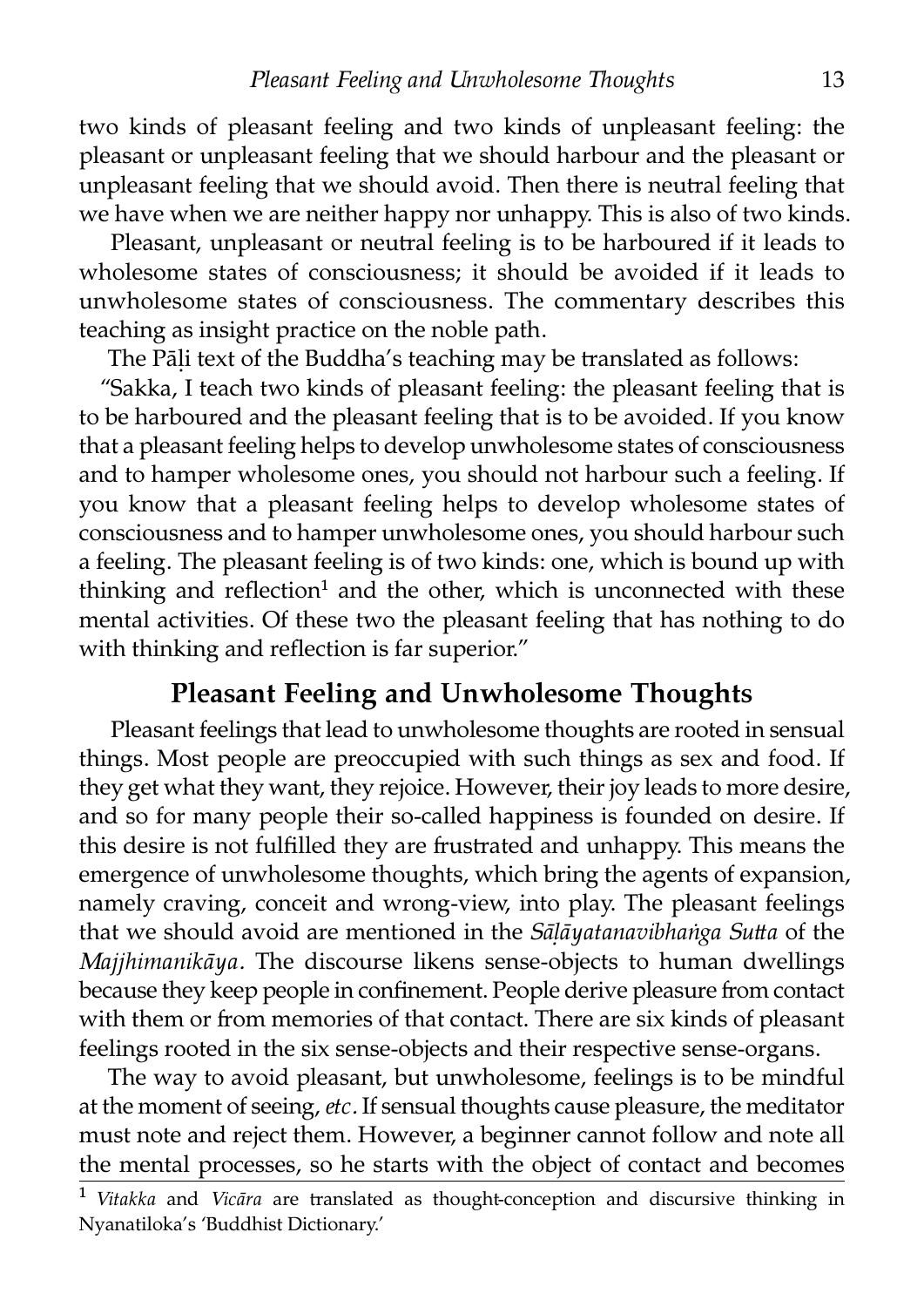aware of one of the primary elements: solidity, cohesion, temperature and motion *(paṭhavī, āpo, tejo, vāyo).*

In the *Satipatthāna Sutta* the Buddha says, "When walking he [the meditator] knows, 'I am walking' *(Gacchanto vā gacchāmī'ti pajānāti)."* This saying refers to clear awareness of rigidity and motion *(vāyo)*, but as he notes walking, the meditator is also aware of the hardness and softness *(pathavī)*, the warmth and coldness *(tejo)* and the heaviness and dampness *(āpo)* in the feet and the body. Though the element of *āpo* is intangible it can be known through contact with the other elements that are bound up with it.

Meditators at our meditation centre in Rangoon begin with contact and motion in the abdomen, which are the easiest and most obvious to note while siing. The tenseness and motion in the abdomen are the marks of the *vāyo* element. They practise noting (in their own language) the rising and falling of the abdomen. This practice has helped many meditators to attain insights and make significant progress on the holy path.

In the beginning, the meditator constantly watches the abdominal rising and falling. He notes any mental event that occurs while engaged in such concentration. A feeling of joy may arise but it disappears when it is noted and usually does not intrude if the meditator keeps on watching the rising and falling. When the Buddha speaks of unwholesome joy, this means that we should focus on mind and matter in order to head off sensual joy, and that if such joy arises we should note it and reject it at once.

#### **Wholesome Joy**

Then there is wholesome joy, which the Buddha describes in the same discourse as follows. Having realised the impermanence and dissolution of matter, the meditator knows that all matter that he has seen before and is seeing now is subject to impermanence *(anicca)* and unsatisfactoriness *(dukkha).* This insight knowledge causes joy, and such joy may be described as the pleasant feeling that is rooted in liberation from sensual desire.

This is part of the teaching in the discourse. The commentary adds that the meditator is joyful because he attains insight into impermanence, etc., as a result of his mindfulness of the six sense-objects. Such joy is wholesome and desirable.

The commentary describes four kinds of wholesome joy:

- 1. the joy due to renunciation of worldly affairs,
- 2. the joy associated with insight practice,
- 3. the joy based on contemplation of the Buddha, *etc.,* and
- 4. the joy resulting from absorption in the first *jhāna*, etc.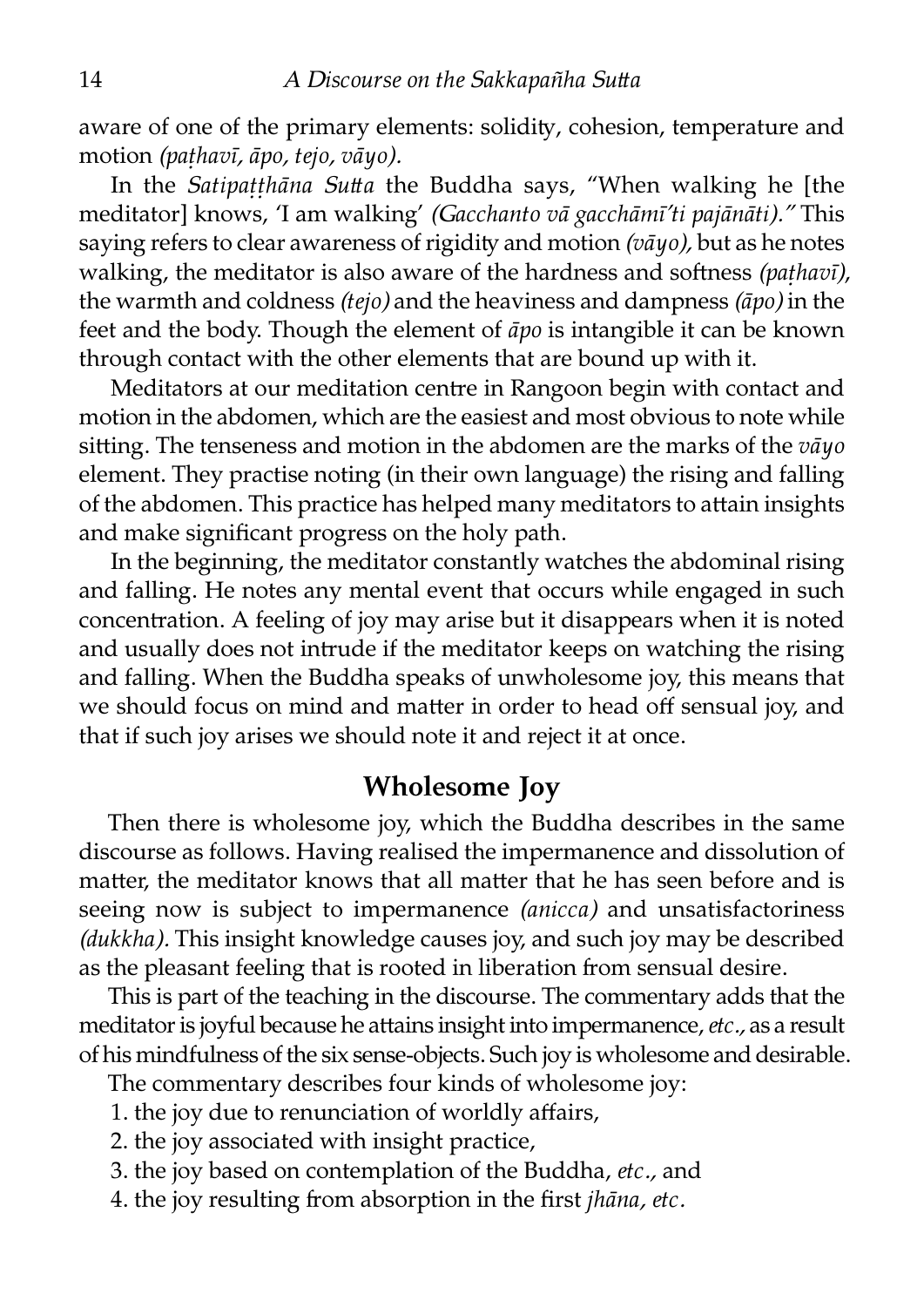#### *Wholesome Joy* 15

Some people are joyful when they think of their renunciation of worldly affairs, their ordination as bhikkhus and the practice of the monastic discipline, concentration and so forth. Feelings of joy also arise when they hear a discourse on the Dhamma or when they go to a meditation centre for the practice of insight meditation. This joy is wholesome since it is dissociated from secular life.

The joy dependent on insight may be the joy that arises while one is being mindful. In particular the highest joy is the joy associated with the emergence of insight into the arising and passing away of phenomena *(udayabbayañāṇa).*

The joy that we have when we contemplate the Buddha, *etc.,* is obvious. The commentaries say that concentration on the joy derived from the six contemplations on the Buddha, the Dhamma, the Saṅgha, on one's morality, on one's generosity, and on heavenly beings, can bring about knowledge and fruition of the path. Even Arahantship may be attained if the meditator notes and reflects on the dissolution and cessation of joy *(pīti)* that is born of these six contemplations. *Pīti* means joy and obviously the joy derived from the six contemplations is wholesome. So, too, is the joy based on the three *jhānas* or their access concentration *(upacāra samādhi)*.

Of the four kinds of renunciation, joining the Saṅgha means freedom from marital responsibilities. One who practices insight meditation *(vipassanā)* is also aloof from attachment and all sensual objects. So the commentary on the *Itivuaka* describes ordination, the first *jhāna,* nibbāna, *vipassanā* and all wholesome *dhammas* as renunciation *(nekkhamma).*

The joy that is marked by thinking and reflection is of two kinds: happiness *(sukha)* that is associated with access-concenation *(upacāra samādhi)* and happiness associated with the first *jhāna.* Then, as mentioned before, there are various types of mundane joy: joy over one's ordination, joy that results from insight practice, the joy of contemplating the Buddha,*etc.* Again, we have four kinds of supramundane joy associated with the four paths of the first *jhāna.*

Superior to these types of joy are those that have nothing to do with thinking and reflection *(vitakka-vicāra)*. This is the attribute of the second *jhāna*; which is marked by joy *(pīti),* bliss *(sukha)* and one-pointedness of mind *(ekaggatā);* and the attribute of the third *jhāna*, which is also marked by joy and one-pointedness. Such *jhānic* joy is mundane joy. The joy derived from the four supramundane paths and from the second and third *jhānas* is free from thinking and reflection and is therefore wholesome. These second and third *jhānic* joys are far superior to the first *jhānic* joy or the joy associated with wholesome thoughts in the sensual sphere; and so too is the joy of insight resulting from attentiveness to the second and third *jhānic* joy.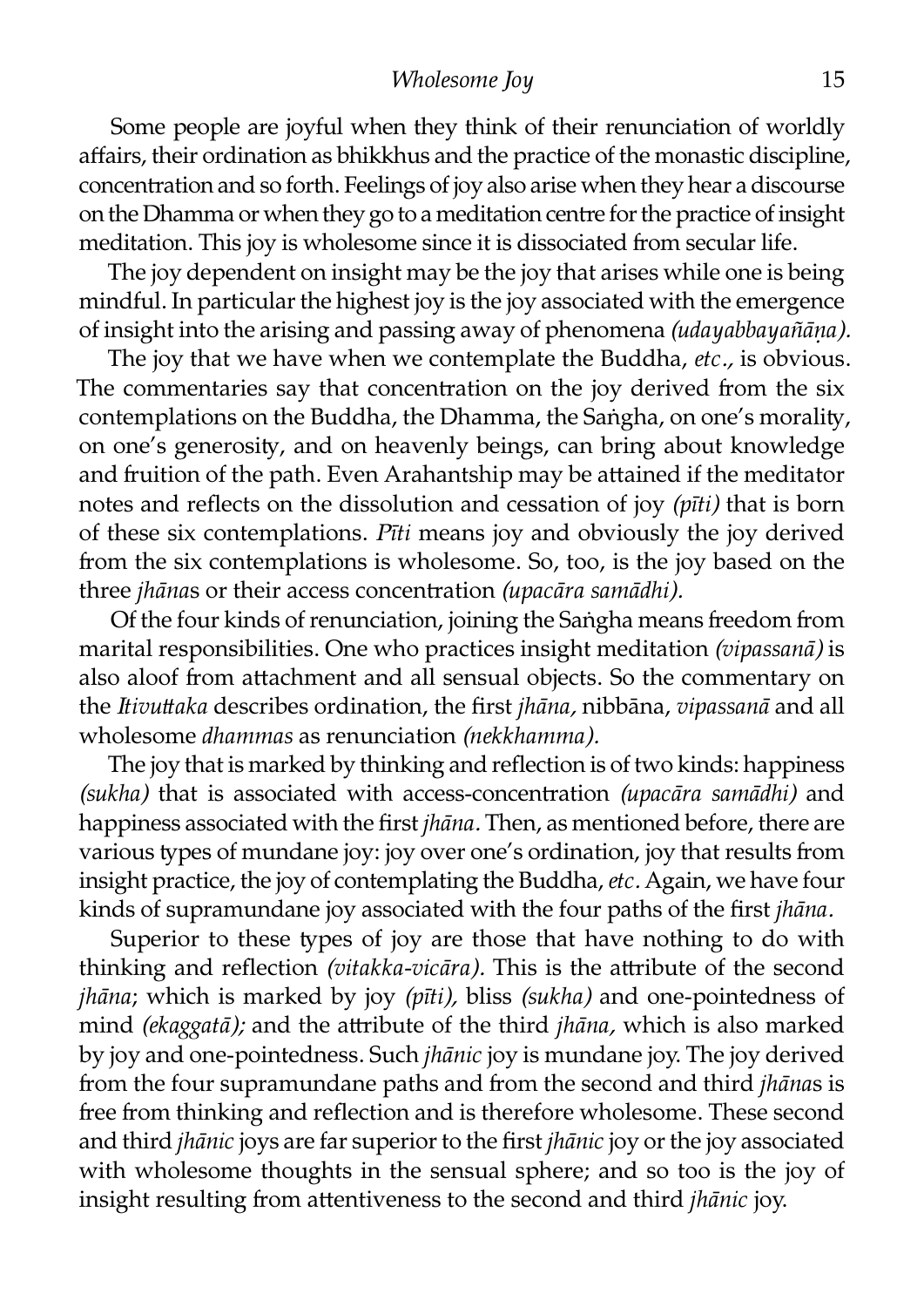A discussion of these joys that are with or without thinking and reflection, is beyond the comprehension of those who have little knowledge of the scriptures. It can be understood thoroughly only by those who have attained *jhāna*.

According to the commentary, when Sakka asked the Buddha how to overcome desire, conceit and wrong-view *(taṇhā, māna, diṭṭhi)*, he was asking the Buddha about the practice of insight on the noble path. The Buddha stressed wholesome pleasure, wholesome displeasure and wholesome indifference as the remedy. It may be hard for unenlightened people to understand this but the Buddha's answer is relevant to the question.

For the *devas*, mind is more obvious than matter, and among the elements of mind, feeling is more obvious than the others. So the Buddha told Sakka to contemplate his feelings *(vedanā).* In many of the Buddha's teachings on insight meditation, contemplating matter takes precedence over contemplating consciousness. This is also true of the *Sakkapañha Sutta* but here no mention is made of matter since it is implicit in the contemplation of feeling.

#### **Insight Meditation**

The object of insight practice is to note all psycho-physical phenomena that arise from contact with sense-objects. It involves the effort to observe empirically all phenomena as they really are, together with their characteristics such as impermanence,*etc.* At first the meditator cannot focus on every mental and physical process and so he should begin with a few obvious events. When he walks he should note 'walking' and so on. By watching every bodily action he usually becomes aware of the element of motion and other primary elements. This accords with the teaching of the *Satipaṭṭhāna Sutta:* "When walking he [the meditator] knows, 'I am walking' *(Gacchanto*) *vā gacchāmi 'ti pajānāti)."*

The meditator tends to be slack if he focuses on just one posture, for example, sitting. So, to keep him alert, we instruct him to focus on the rising and falling of the abdomen. With the development of concentration, he becomes aware of the element of motion *(vāyo)* whenever he focuses on the rising and falling. Later on the distinction between the rising and consciousness; between the falling and consciousness; between the lifting of the foot and consciousness and so forth, becomes clear to him. This discriminative insight into mind and matter is called *nāmarūpaparicchedañāna*.

With the further development of concentration, the meditator knows that he bends his hand because of the desire to bend it, that he sees because he has eyes and there is an object to be seen, that he knows because of an object to be known;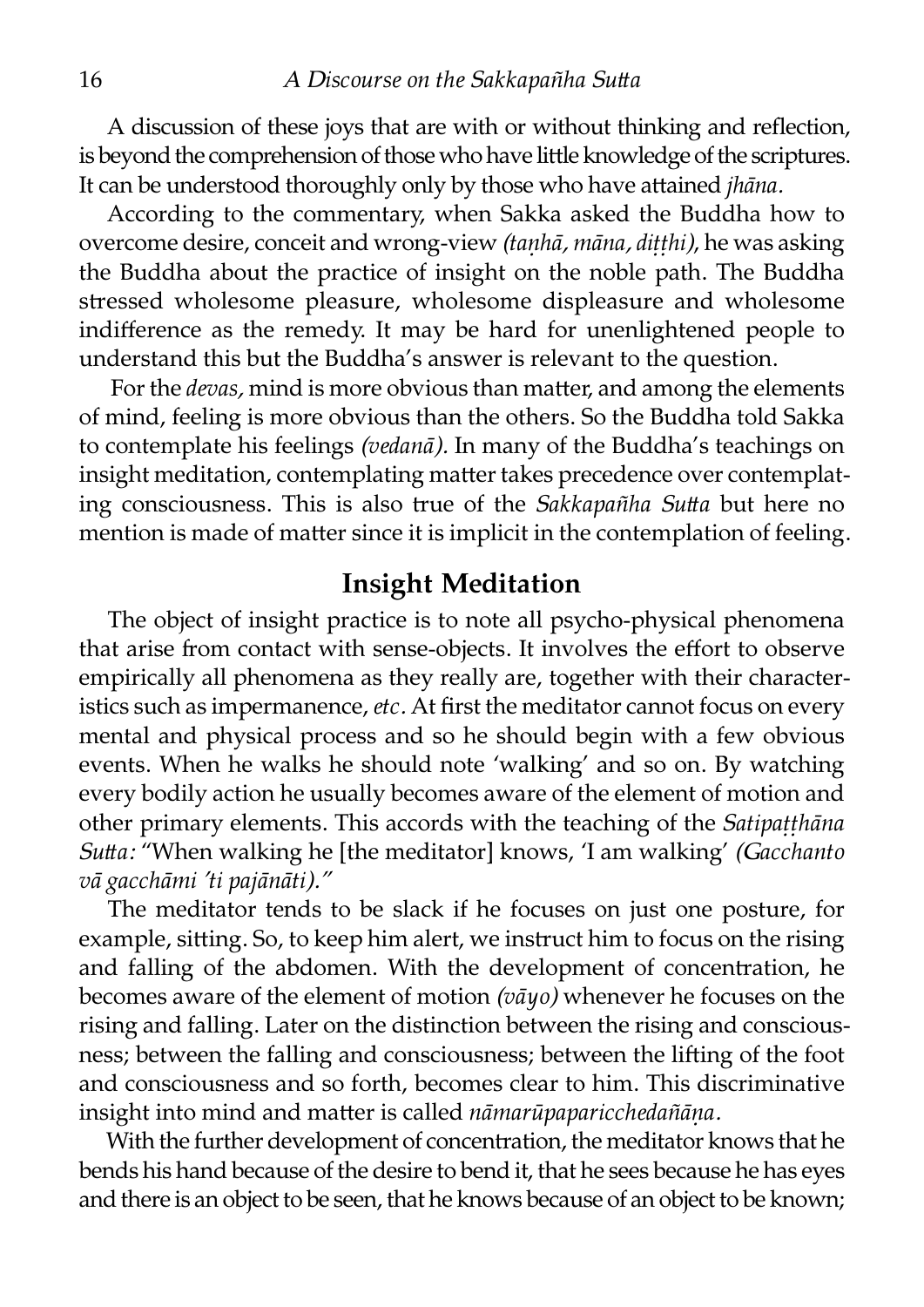that he does not know because of his unmindfulness; that he likes a thing because of his ignorance; that he seeks to fulfil his desire because of his attachment; that good or bad results follow from his actions and so on. This is *paccayapariggahañāṇa* or insight into the primacy of the law of cause and effect.

This is followed by *sammasanañāṇa,* which means insight into the impermanent, unsatisfactory and impersonal characteristics of all phenomena — an insight born of reflection on their arising and passing away.

Then the meditator knows that everything arises and vanishes rapidly. His perception is so keen that nothing escapes his attention. He tends to see lights and to be overly ecstatic and joyful. This pleasant feeling arises together with the extraordinary insight into the flux of mind and matter *(udayabbayañāṇa).* It surpasses all other kinds of joy and is described as a mental state that we should welcome. The *Dhammapada* speaks of the surpassing joy and ecstasy arising in the meditator who contemplates the Dhamma rightly, *i.e.* the impermanence of mind and matter. This state of consciousness is called the Deathless *(amata)* because it is the forerunner of nibbāna, which the meditator will surely attain if he strives for it with faith, will and diligence.

Rapture and joy are called *pamojja* and *pīti* in Pāḷi. *Pamojja* is the rapture that occurs with the emergence of insight into the impermanent, unsatisfactory and not-self characteristics of all phenomena *(sammasanañāṇa). Pīti* means the extreme joy that accompanies *udayabbayañāna* — the perception of the rapid arising and dissolution of phenomena. It develops while the meditator is mindful of the rising and falling of the abdomen, or of the sensations in the body, or while his attention is focused on his bodily movements. He rarely suffers unbearable pain. If pain does occur sometimes, it vanishes instantly as soon as he notes it. Then he feels extremely elated and this elation continues to be intense as long as he is mindful of the rapidi with which each phenomenon arises and passes away.

As with the first three *jhāna*s, the meditator feels very happy when he attains *udayabbayañāna*. At this stage he describes his happiness as an ineffable experience that surpasses all similar states of consciousness. In the *Sakkapañha Sutta* it is called *sevitabbasomanassa*, that is, the pleasant feeling that we should seek.

#### **Unpleasant Feelings to be Sought or Avoided**

The discourse mentions two kinds of unpleasant feeling: the unpleasant feeling that leads to unwholesome kamma (acts, words or thoughts) and the unpleasant feeling that leads to wholesome kamma. The former is to be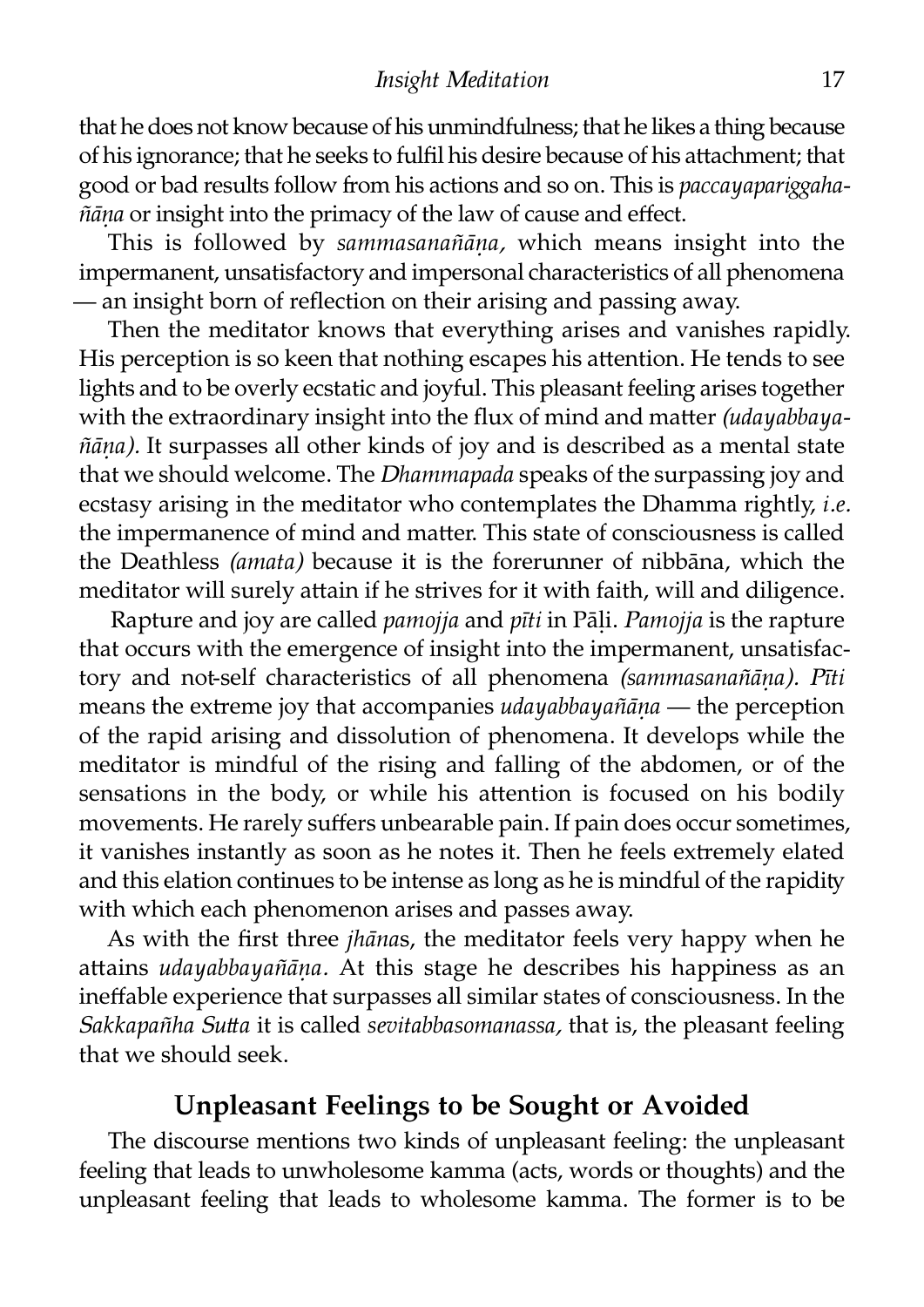avoided whilst the latter is to be welcomed. Unpleasant feelings that result in wholesome kamma are commendable, being conducive to the practice of *jhāna,* the holy path and its fruition, but they should not be deliberately sought.

The *Salāyatanavibhaṅga Sutta* tells us what kind of sorrow we should welcome and what kind of sorrow we should avoid. We usually grieve over the lack of pleasant, desirable sense-objects in the present or over our failure to have acquired these objects in the past. We are unhappy when we have to face dangers and unpleasant objects, when we worry over the possibility of future suffering and danger, or when we think of our past suffering. Such unpleasant feelings do us no good and produce only pain and unwholesome thoughts.

Those who harbour unpleasant feelings cannot contemplate the Buddha image with zeal and concentration because they are so distracted. A calm mind is essential if contemplation of the Buddha is to be worthwhile. Without it there will be only unwholesome thoughts. These feelings are also a hindrance to good deeds so we should try to overcome them. Yet some people seem to welcome suffering and may not like you if you tell them not to grieve over the loss of their loved ones. On the contrary, they may thank you when you say something to justify their grief.

We should keep in mind the law of kamma — the Buddha's teaching that everything happens according to one's actions — and bear our misfortunes calmly. The best remedy in a crisis is the practice of tranquillity or insight meditation. If sorrow, grief or depression afflicts us during our meditation, such unwholesome states of consciousness must be noted and removed. The Buddha describes the *Satipaṭṭhāna* method as the only way to get over grief and to end all suffering. So long as we remain mindful, as explained in the *Satipaṭṭhāna* teaching, we need never feel depressed, and if depression arises, it passes away as soon as we focus our attention on it.

There are many things in life that make us unhappy: frustrated desires, lack of success, loss of property and so forth. Brooding over our misfortunes leads to depression but we should overcome it through mindfulness. Our method is to watch constantly the abdominal rising and falling, the fact of sitting, etc.

The practice of mindfulness was crucial to Sakka, for in the face of his imminent death, which would surely bring about the loss of heavenly bliss and sensual pleasure, he was very depressed. So the Buddha's teaching was realistic and very opportune.

I will now give a translation of the Pāli text in the *Salāyatanavibhaṅga Sutta* about the unpleasant feeling that we should welcome.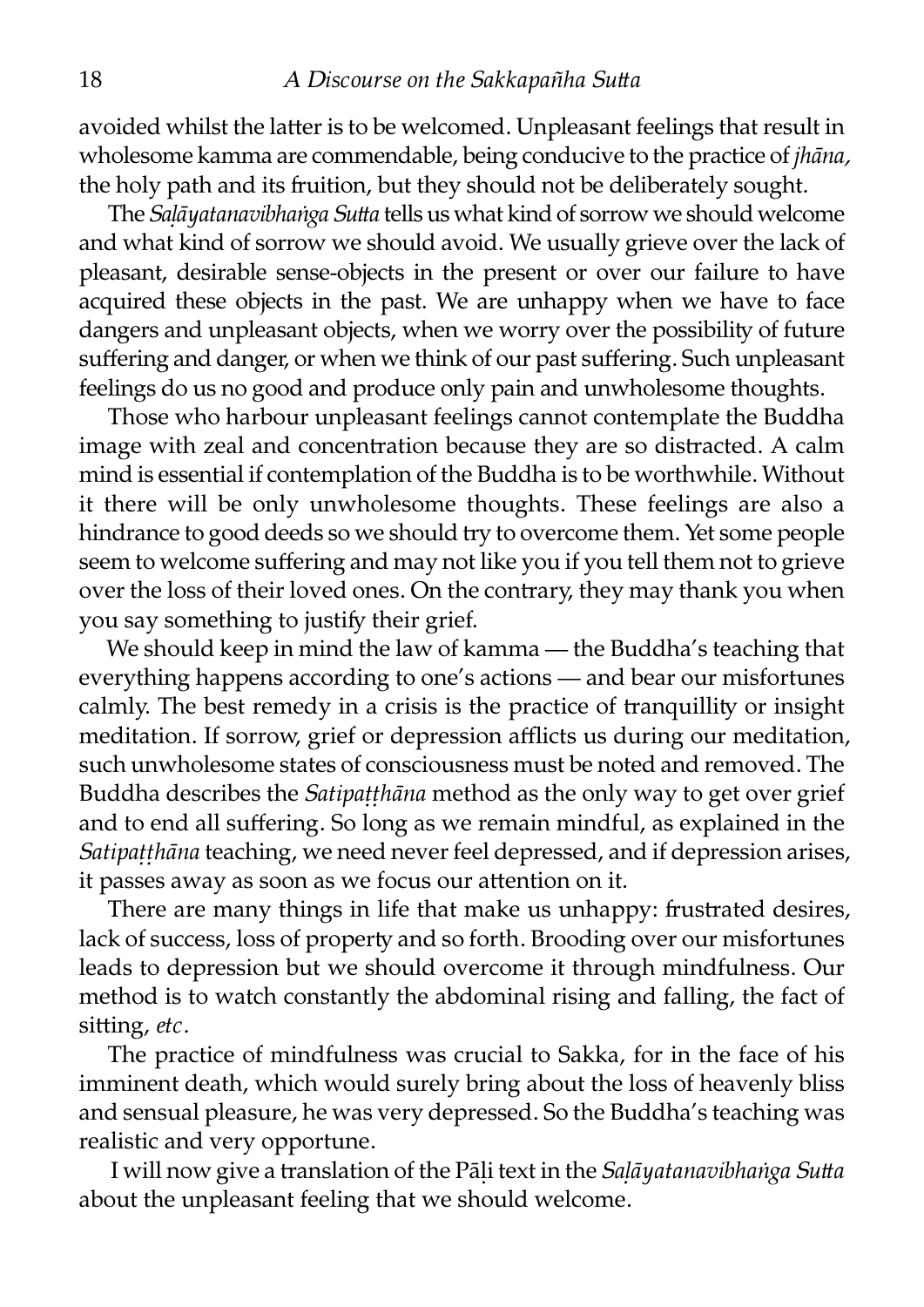"After having observed and realised the impermanence of visual forms, their dissolution and passing away, the meditator gains a true insight into the nature of things as they are, that is, into their impermanence, unsatisfactoriness and impersonality. As a result, the desire for the goal of the noble path, the noble and peerless freedom, arises in him. He looks forward to the day when he will attain the abode of *Ariyas* who have won such freedom. This longing for *Ariyan* liberation causes pain and sorrow, and this unpleasant feeling is called *nekkhamassita-domanassa,* that is pain or sorrow *(domanassa)* due to the desire for renunciation."

Those who observe the psycho-physical phenomena as they arise from the six senses realise their impermanence, *etc.,* and with only a theoretical understanding of the *Ariyan dhamma,* they may keep on meditating in the hope of attaining the goal. However if their hope does not materialise in due course they will get dejected. This mental pain is caused by the desire for renunciation.

This needs some explanation. The meditator who lacks experience in tranquillity, absorption or concentration begins with contemplating mind and matter arising from the six sense-organs. However, it is not easy for a beginner to follow this process thoroughly. He would be well advised to begin with the four primary elements as suggested in the *Visuddhimagga* or with the element of motion in the rising and falling of the abdomen, a method that we teach at our meditation centre.

While he is mindful of the rising and falling, he should note any thought (intention, desire,*etc.*) sensation (heat, pain,*etc.*) or contact with sense-objects (seeing, hearing, etc.) that occurs. However, when concentration is weak, the true nature of mind and matter is not apparent. With the development of concentration the mind becomes calm, pure and free from hindrances. Every thought or feeling is noted and removed. The meditator has then reached the stage known as purification of mind *(cittavisuddhi)*. Later on he grasps the distinction between mind, which knows, and matter, which is known. This is the discriminating insight into mind and matter *(nāmarūpaparicchedañāṇa)* and purification of view *(diṭṭhivisuddhi).* The meditator gains the further insight that distinguishes between cause and effect *(paccayapariggahañāṇa)* leaving him free from all doubts *(kaṅkhāvitaranavisuddhi)*.

The meditator now clearly comprehends that every phenomenon is subject to impermanence, unsatisfactoriness and not-self *(sammasanañāṇa),* and he quickly perceives the instant dissolution of everything that arises *(udayabbayañāna*). At this stage the desire to be liberated arises and he longs to attain a certain stage on the holy path within a limited period of time. If his hope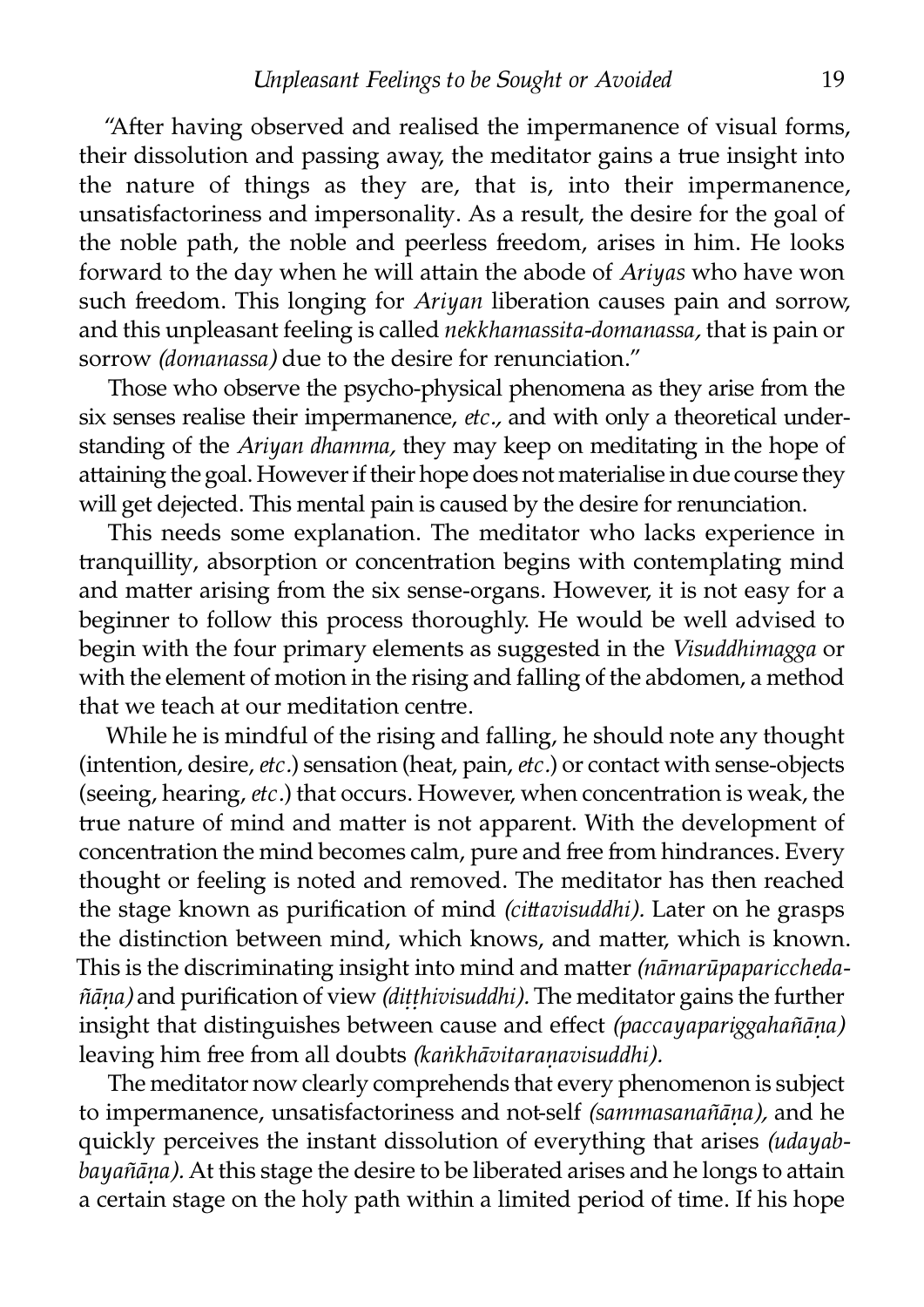is not fulfilled he is sad and disappointed, a prey to doubt and despair, but since this feeling may serve as an incentive to further effort, it is a blessing in disguise — though it should not be sought deliberately.

Of course the best thing for the meditator to do is to make uninterrupted progress from the outset, so that his insights and experiences will bring him great pleasure. So the discourse places the emphasis on the joy rather than the sorrow to be derived from renunciation. Nevertheless, for the meditator who fails to achieve success within the desired time, depression is inevitable.

At our meditation centre we explain the successive stages of insight to a few qualified meditators to help them evaluate their experiences. We confine the teaching to a select few because it serves no purpose in the case of those who have no experience in meditation. It is beneficial only to experienced meditators insofar as it serves as a spur to further effort. Those who hope to hear our teachings without having gained sufficient insights become dejected when their wish is unfulfilled. This dejection will do them good since it encourages them to exert more effort and so leads them to experiences in accordance with our teachings, which they can then joyfully evaluate.

Some meditators are disheartened because of their weak concentration at the outset, but as a result they redouble their efforts and attain unusual insights. So the meditator may benefit from his despair at this stage. According to the commentary, we should welcome despair that arises out of our frustrated desires for renunciation, meditation, reflection *(anussati)* and *jhāna*. We should turn to good account the despair or sorrow over our inability to become a bhikkhu, to practise meditation, to hear the Dhamma, or even to visit a pagoda. As an example of this wholesome sorrow, there is the story of a Buddhist woman in Sri Lanka.

The woman's parents went to a pagoda, leaving their daughter at home because she was expecting a baby. As the pagoda was not far away she saw it illuminated and heard the Dhamma recited by the monks. Her heart sank at the thought of the bad kamma that prevented her from going with her parents, but then she rejoiced over the good kamma of the pilgrims there. Her rejoicing turned into ecstasy *(ubbega-pīti)*, and suddenly she rose into the air and found herself on the platform of the pagoda. Thus the woman's wholesome sorrow helped to bring about miraculously the fulfilment of her wholesome desire.

The commentary on the *Sakkapañha Sutta* cites the story of Venerable Mahāsiva as an illustration of wholesome sorrow that leads to Arahantship.

Venerable Mahāsiva was a great teacher who had many disciples, and those who practised insight meditation under his guidance became Arahants. Seeing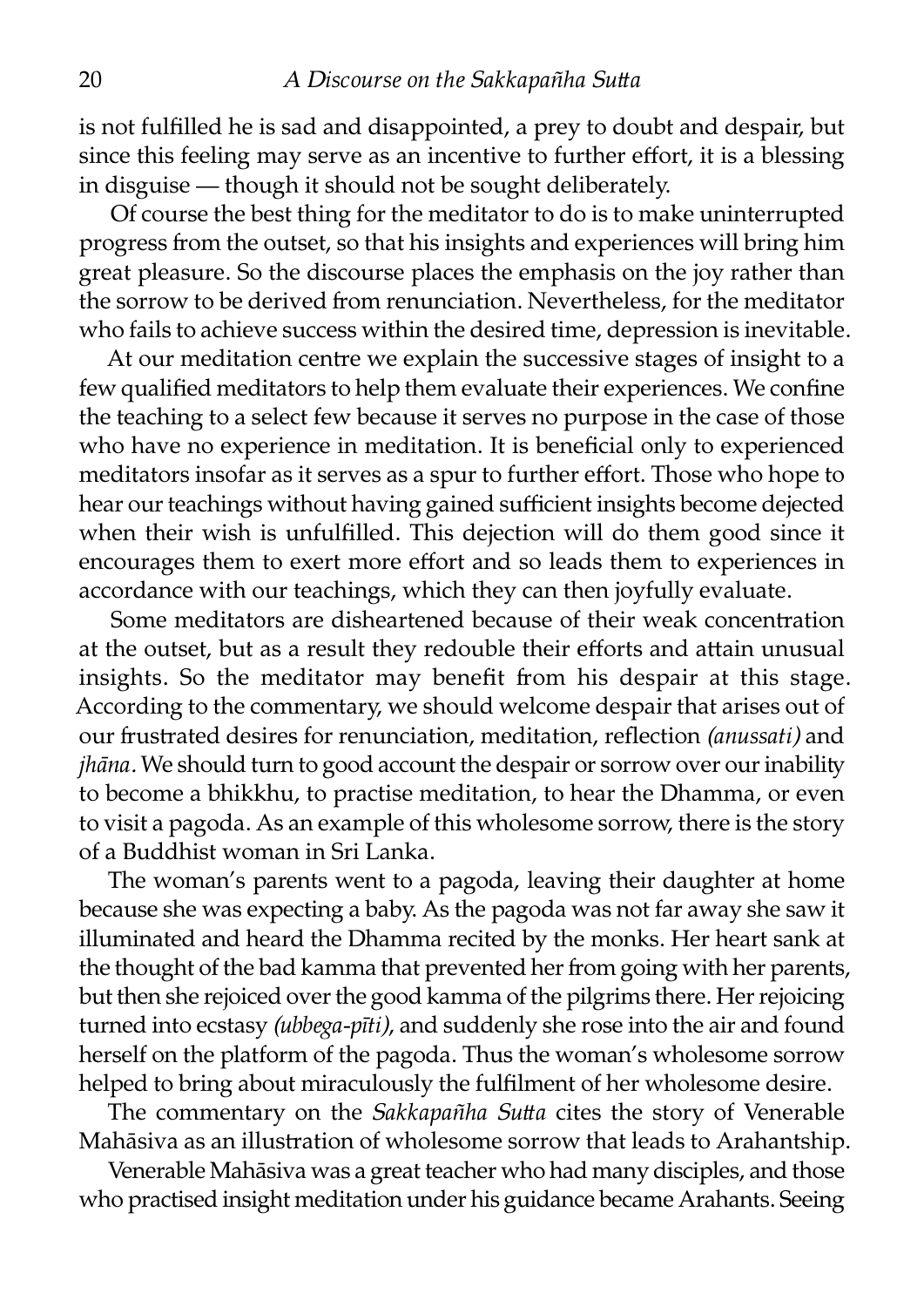that his teacher had not yet attained the supreme goal, one of these Arahants once asked him for a lesson in the Dhamma. Venerable Mahāsiva replied that he had no time to teach the lesson, being engaged the whole day in answering the questions of his disciples, removing their doubts and so forth.

Then the bhikkhu said, "Venerable sir, you should at least have the time to contemplate the Dhamma in the mornings. As matters stand, you will not even have the time to die. You are the mainstay for other people yet you have no support yourself. So, I do not want your lesson." Saying this, he rose into the air and went.

This made Venerable Mahāsiva realise that the bhikkhu had not come to learn the Dhamma but to warn him against complacency. Disillusioned, he left the monastery and retired to a secluded place, where he practised insight meditation strenuously. However, despite his persistent and painstaking efforts, he failed to gain any unusual insights, and even after many years was still far from his goal. At last, when he had become extremely depressed and began shedding tears, a goddess appeared and started crying too. The elder asked her why she was crying and she replied that she expected to attain insights by crying.

This brought the elder to his senses. Pulling himself together, he practised mindfulness, and having passed through the successive stages of illumination on the holy path, he finally attained Arahantship. After all, under favourable circumstances, a meditator can attain insight in a short time. The elder's initial failure, despite his strenuous efforts, might have been due to discursive thinking stemming from his extensive learning.

Thus the disillusionment that prompted Venerable Mahāsiva to make further effort on the path is the kind of wholesome sorrow that we should welcome. The *Sakkapañha Sutta* mentions two kinds of wholesome sorrow: one with discursive thinking and the other without it, but in reality every sorrow is bound up with thinking, and we speak only metaphorically of the sorrow that is without thinking.

In short, sorrow is unwholesome if it originates in sensual desire or worldly affairs, and so we should avoid the kind of thoughts that lead to it. If sorrow arises spontaneously, we must not harbour it, but should fix the mind on other objects, and it will vanish of its own accord. On the other hand, sorrow is wholesome when it arises from our frustrated efforts to promote our spiritual life, such as our attempt to join the Holy Order, to attain insights and so forth. We should welcome such sorrow for it may spur us on to greater effort and lead to progress on the holy path. It should not, however, be sought deliberately. The best thing is to experience wholesome joy in the search for enlightenment.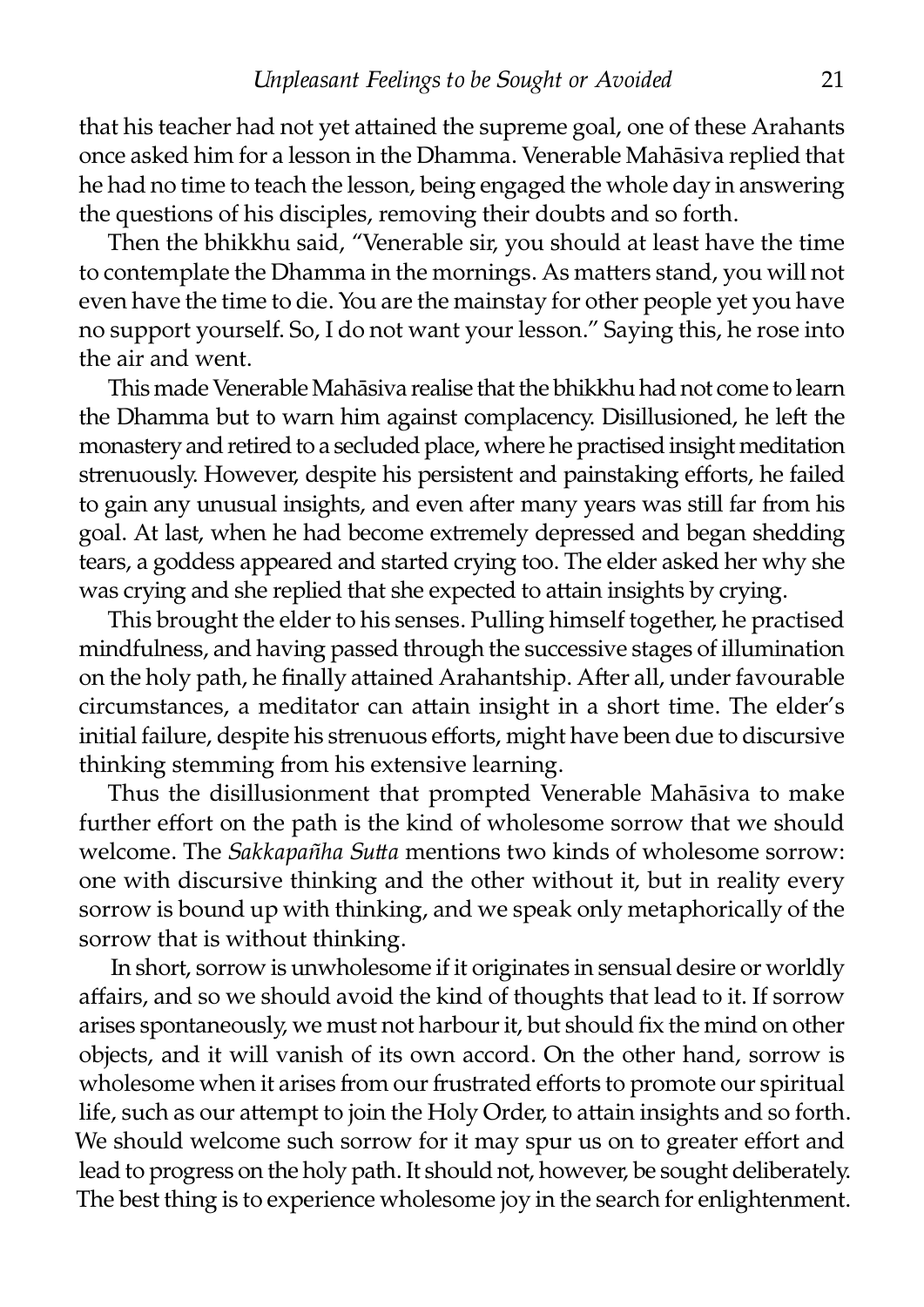#### **Wholesome and Unwholesome Indifference**

*Upekkhā* means indifferent feeling, which is neither joy nor sorrow. It arises more often than the other feelings, joy and sorrow being occasional states of consciousness, but it is apparent only when concentration is powerful. Again, indifference is of two kinds: wholesome indifference that leads to good deeds and unwholesome indifference that leads to bad deeds. The *Salāyatanavibhaṅga Sutta* mentions six types of indifference that arise from the six senses.

The unwholesome indifference that arises from the senses in ignorant and confused persons, is called *gehasita-upekkhā.* We feel joy at the sight of a pleasant object and sorrow at the sight of an unpleasant object, but we have indifferent feelings, which are neither good nor bad, when we see very familiar people or objects. For example, we feel neither pleasure nor displeasure when we see a tree or a stone.

Unwholesome indifference is found among common people *(puthujjana),* unlike *Ariyas* or even refined people *(kalyāṇa puthujjana),* who are aware of impermanence,*etc.* This state of consciousness arises in ignorant commoners, and here we mean those ignorant people who do not know the real nature of sense-objects, because of their lack of mindfulness. As a result they remain unaware of impermanence and are wedded to the illusion that all phenomena are permanent and good.

The commentary gives further details about the ignorant person who is subject to unwholesome indifference. He is not an *Ariya* at the stream-winner stage *(sotāpanna),* which marks the conquest of the defilements that lead to the lower worlds; or at the once-returner stage *(sakadāgāmi),* which ensures freedom from gross sensual desire and ill-will; or at the non-returner stage *(anāgāmi),* which means the total elimination of these two defilements. Not having done away with any one of the defilements, the commoner who suffers from unwholesome indifference is not one of these three types of *Ariya*.

He is also not a person who has neutralised the effect of kamma. It is only the Arahant who can overcome kammic effects such as rebirth-consciousness, *etc*. These two negative attributes, namely, being still prone to defilements and being still subject to the law of kamma, show that unwholesome indifference arises only in non-*ariyan puthujjana.* By *puthujjana* the commentary means the ordinary person who is devoid of insight and knowledge.

He is described as a person who does not see the evils of delusion *(moha).* Owing to his lack of mindfulness he does not understand the truth, believing instead in the illusion of a permanent ego. This illusion leads him to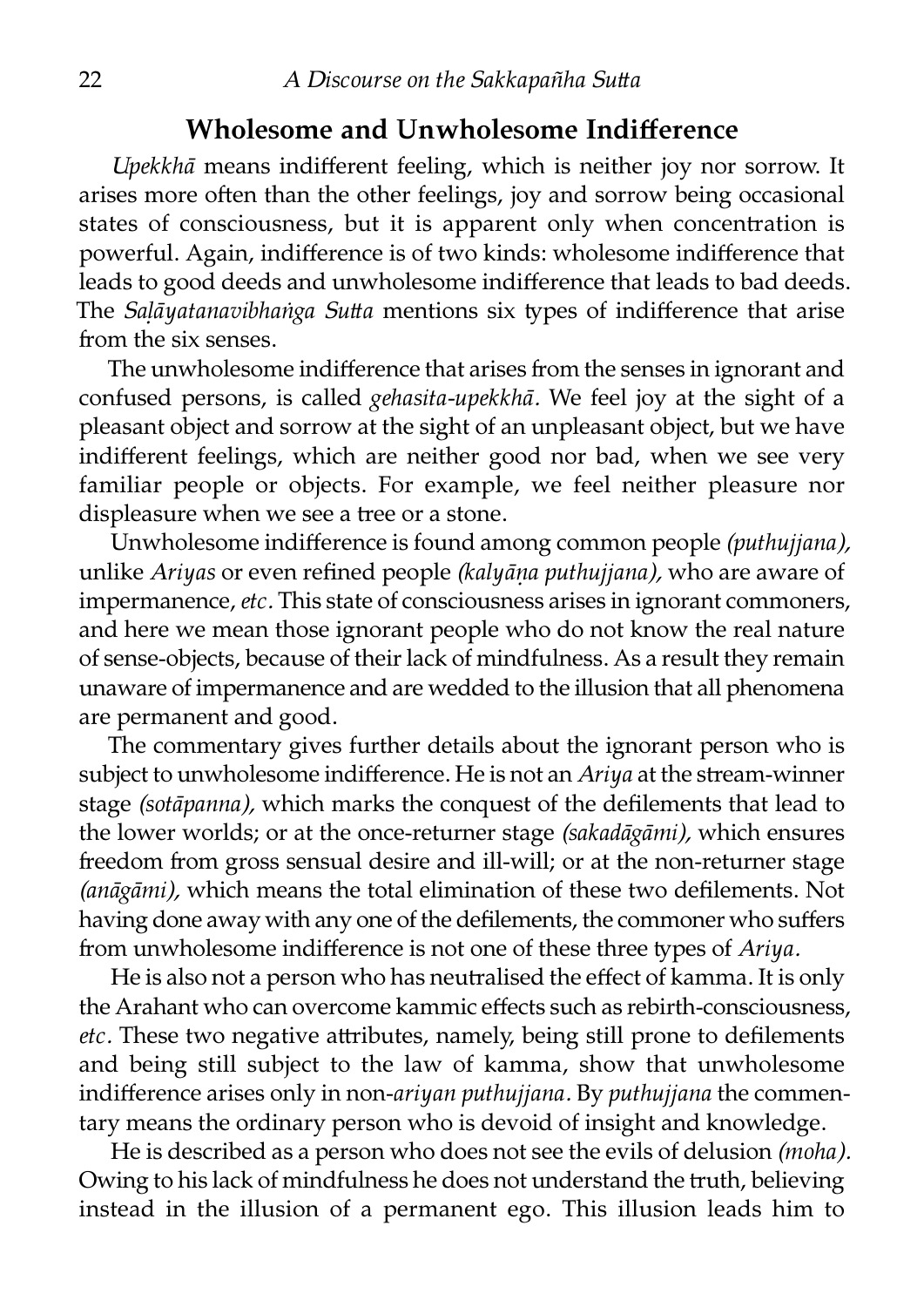pleasurable desire, to attachment and to the effort for self-fulfilment. This effort in turn gives rise to good or bad kamma, resulting in rebirth, which brings old age, sickness, death and all other sufferings.

The ordinary person does not see these evils of illusion nor does he have knowledge. Knowledge is of two kinds: knowledge of the Buddha's teaching through hearing discourses, *etc.,* and empirical knowledge gained through meditation and insight on the path. Both kinds of knowledge are foreign to him, so he has the indifference that is born out of illusion. The sense-objects cause neither joy nor pain in him but he nevertheless remains steeped in the world of the senses. Hence the term *gehasita-upekkhā* is used where *geha* means the house of the senses. In other words, the ordinary person does not outgrow the phenomenal or the sensual world, and so remains blind to its real nature: its impermanence and other characteristics.

The commentary on the *Sakkapañha Sutta* explains wholesome indifference at length on the basis of what is said in the *Saḷāyatanavibhaṅga Sua*. Wholesome indifference, or renunciation-oriented indifference, is called *nekkhammasita-upekkhā* and is of six kinds, depending on the six senses. The meditator who is mindful of the passing away of all sense-objects realises that every phenomenon is subject to impermanence, suffering and dissolution. This insight into the reality of the universe leads him to a feeling of equanimity, which helps him to outgrow the sensual world and to free himself from attachments. He is then indifferent to both pleasant and unpleasant sense-objects.

For the meditator who is mindful and has developed concentration, everything arises only to pass away instantly. The discourses usually stress this fact with reference to visual objects in the first place, but in practice it is initially apparent with regard to the objects of contact and thought. If any thought arises while being attentive to the rising and falling of the abdomen, it vanishes the instant the mind is fixed on it. With the development of concentration the meditator becomes aware of the rising and of the falling separately, and later on his awareness extends to the repeated disappearance of each of them. At this stage of insight into dissolution *(bhaṅgañāṇa)* he sees the abdomen, hands, *etc.,* not as solid things but as phenomena that vanish ceaselessly and instantaneously.

The ceaseless dissolution of phenomena becomes more apparent with the development of *bhaṅgañāṇa* so that the meditator finally realises the law of impermanence. Knowing thus the nature of mind and matter as it really is, he feels neither joy nor sorrow, but simply remains aware of the sense-objects. This fleeting awareness leads to a feeling of indifference, which is more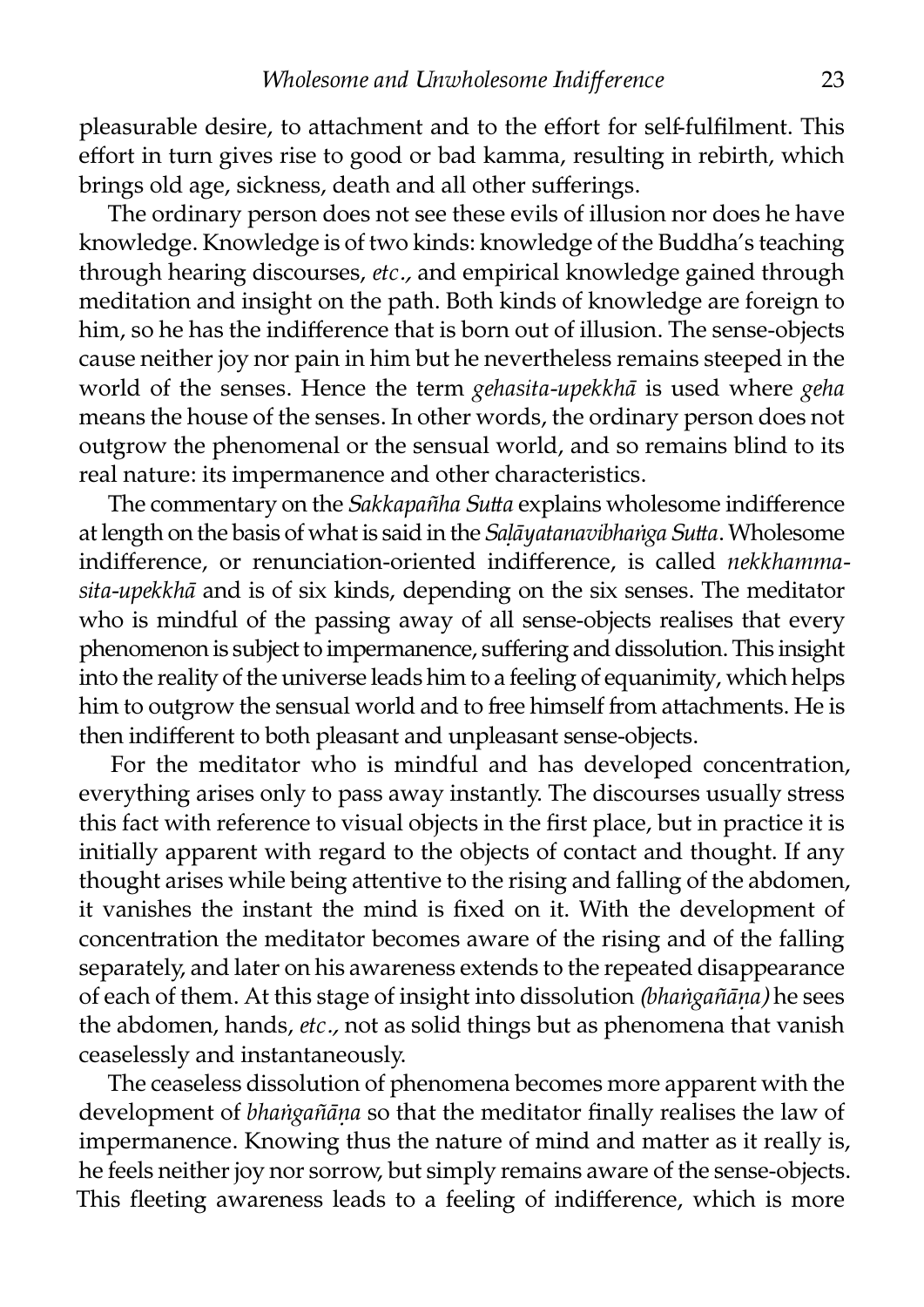predominant when knowledge of dissolution and knowledge of equanimi with regard to formations *(saṅkhārupekkhañāṇa)* flash across the mind.

At these stages on the path the meditator is neither pleased nor displeased with the sight of pleasant or unpleasant objects. He is above attachments with regard to sights, sounds,*etc.,* and his indifference is beyond the sensual world. In fact this is the goal of insight meditation practice, which is freedom.

The meditator should seek this wholesome, insight-oriented equanimity. It is first experienced at the advanced stage of rising and passing away, and is most pronounced at the stage of equanimity with regard to formations *(saṅkhārupekkhāñāṇa).* According to the discourse, it is of two kinds, namely equanimity with discursive thinking and equanimity without such thinking. In reality all equanimity that occurs during contemplation involves discursive thinking. However, the equanimity that arises while watching the sensual and first *jhānic* consciousness is called equanimity with discursive thinking, whilst that which occurs while absorbed in the second *jhānic* state is called equanimity without discursive thinking. Of the two kinds of equanimity, the one without discursive thinking is superior.

#### **The Rebirth of Sakka**

The main aim of insight meditation is to seek and cultivate the equanimity that is associated with the knowledge of equanimity with regard to formations. To this end we should avoid sensuous joy, and should seek wholesome joy in good deeds and contemplation. Likewise we should welcome wholesome sorrow arising from the frustration of our efforts on the holy path, and we should avoid unwholesome sorrow. Similarly, we should avoid the unwholesome equanimi of the sensual world and seek the wholesome equanimity of the holy path.

Here the emphasis is on the positive aspect of the practice. In other words, we should concentrate on wholesome joy, wholesome sorrow and wholesome equanimity, because the cultivation of these wholesome states of consciousness means the elimination of their negative, *i.e.* unwholesome, counterparts.

We should also eliminate wholesome sorrow through wholesome joy. This means that if we are depressed because of our failure to make much progress on the holy path, we must overcome this depression by exerting more effort to attain insight. Likewise, wholesome joy must be rejected through wholesome equanimity, as this wholesome equanimity through insight is the pinnacle of the holy life. However, the joy attained in insight meditation is not to be wholly rejected because this joy forms the basis for the first three *jhānic* paths and their fruitions. Moreover, the meditator who does not attain *jhāna* cannot attain the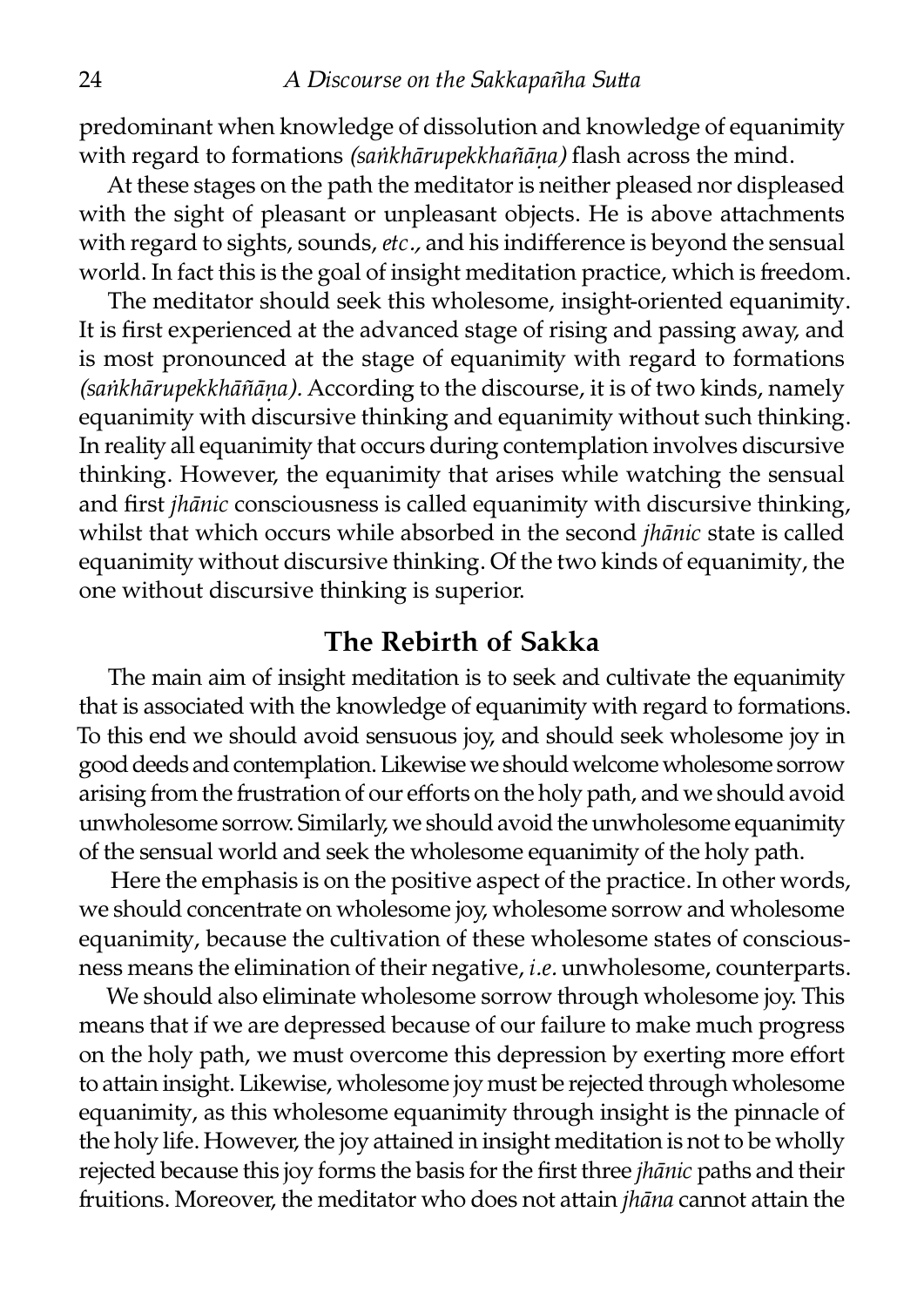fourth *jhānic* path, which is the path with equanimity. He can attain only the first three *jhānas* with joy. He usually attains the path and its fruition through the stage of adaptation knowledge *(anulomañāṇa)* with joy. Hence the Buddha's emphasis on *vipassanā upekkhā* as the highest state of consciousness.

Thus *saṅkhārupekkhā* insight with joy or with equanimity is only one step removed from the holy path and its fruition. If the meditator does not become complacent with this insight, he usually attains the path in four or five days. So equanimity with renunciation-joy should be sought since it is conducive to the holy life at the level of the path of insight.

A meditator should subordinate wholesome sorrow to wholesome joy, and even wholesome joy to wholesome equanimity, until attaining the knowledge of equanimity with regard to formations. This means the attainment of the four stages of the holy path, and the extinction of desire, conceit and wrong-view. Summarising this, the Buddha said to Sakka, "O King of *devas!* The bhikkhu who avoids unwholesome *dhammas* and seeks wholesome *dhammas* is committed to the middle way of the good life that leads to nibbāna, the extinction of all defilements."

While following the Buddha's discourse, Sakka contemplated his states of consciousness, cultivated wholesome joy and wholesome equanimity, developed insight knowledge and became a *sotāpanna.* This was followed by his demise and rebirth as a new Sakka. He attained only the first stage of the holy path as his spiritual potential was limited.

The rebirth of Sakka shows that a dying *deva* can benefit by hearing the Dhamma. Through mindfulness of wholesome emotions the meditator can make good progress on the holy path, and the most common of these emotions is wholesome joy. In Sri Lanka, Venerable Phussadeva became an Arahant after contemplating the joy that arose in him at the sight of the Buddha image. The queen of King Asoka also attained the stream-winner stage after contemplating the joy that welled up in her when she heard a bird, whose singing sounded like the voice of the Buddha. According to the commentaries, the meditator may even attain Arahantship while contemplating wholesome joy, or he may attain the holy path and its fruition through the contemplation of generosity or morality, and the impermanence of the wholesome joy that results from his recollection of them.

Having attained the first stage, Sakka became wholly free from doubt and the illusion of an ego-entity. The freedom that he now enjoyed was superior to any that he had experienced in the past, in that it was the freedom of a stream-winner, whereas formerly his freedom had been based on knowledge and thinking.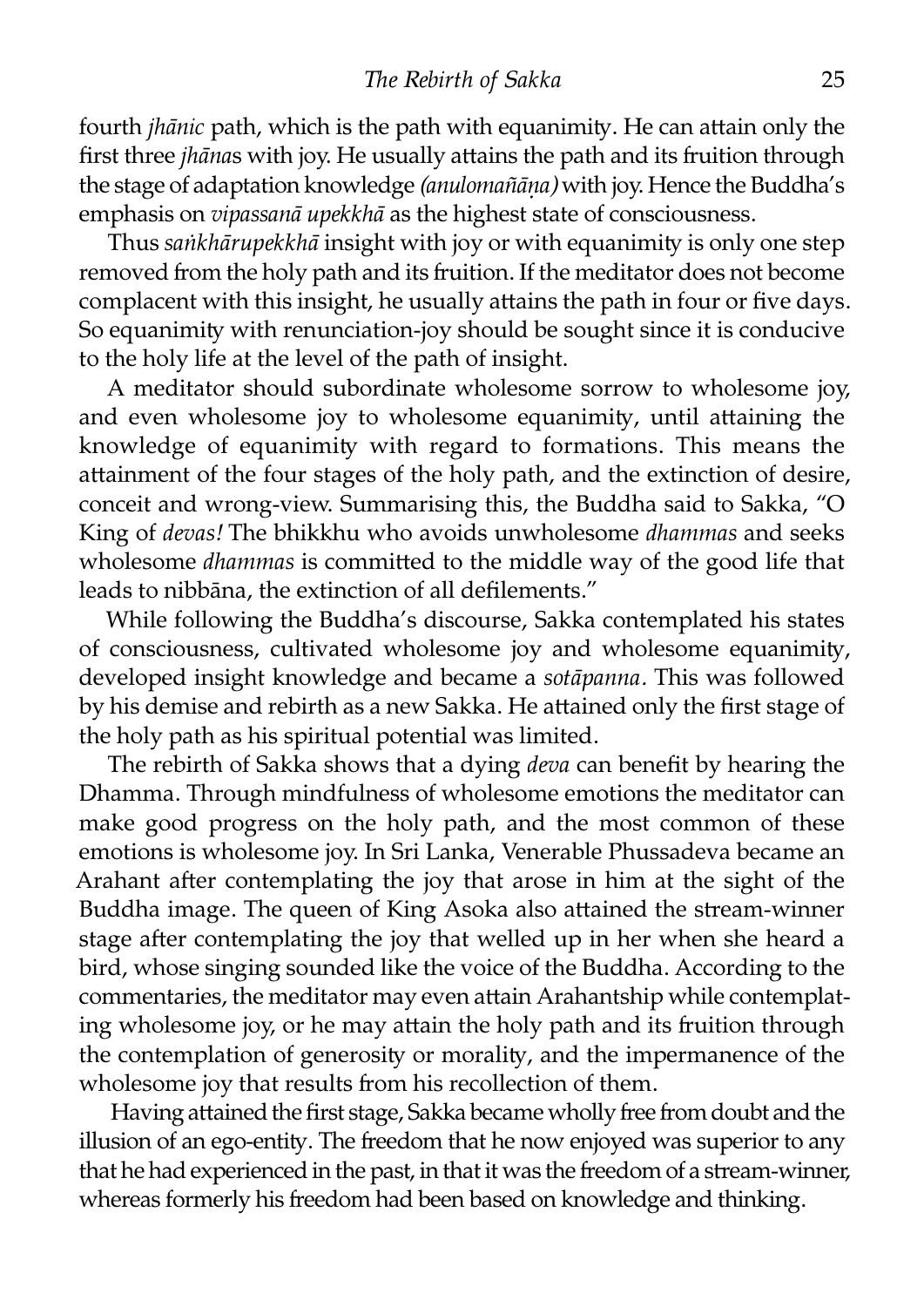#### **The Virtue of Monastic Restraint**

Sakka asked the Buddha about the relationship between morality and the holy life. "Lord, what is the moral practice that protects one from the lower worlds or from unwholesome deeds, words or thoughts?"

The Buddha said that there are two kinds of deeds: wholesome deeds and unwholesome deeds. He classified speech and livelihood in the same way. Any action, speech or means of livelihood that contributes to good kamma is wholesome, and any that contributes to bad kamma is unwholesome. Unwholesome actions are killing, stealing and indulging in sexual misconduct. Abstinence from these actions constitutes wholesome action. These are the precepts for lay disciples, but there are many more precepts that the bhikkhus have to observe in accordance with the teachings of the *Vinaya Piṭaka.*

Lies, slander, abuse, and idle, frivolous talk are unwholesome verbal actions, whereas abstaining from such unwholesome speech is wholesome verbal action. To make one's living through unwholesome actions or unwholesome speech is likewise unwholesome livelihood. Conversely, wholesome livelihood is that which has nothing to do with such action or speech. It follows that, for the layman, the observance of the five precepts ensures moral purity.

Some people may say that the precepts refer only to lying and do not explicitly enjoin abstinence from the other kinds of wrong speech and wrong livelihood. However, abstinence from lying implies abstinence from the other kinds of unwholesome speech since all of these evils involve false assertions. Likewise, we avoid wrong livelihood if we avoid killing, stealing, sexual misconduct and selling intoxicants, since keeping the five precepts entails avoiding these immoral actions, whether it is to earn one's living or for any other reason. So the five precepts constitute the basic moral restraint for the laity.

#### **The Virtue of Sense-faculty Restraint**

Then Sakka asked the Buddha how a bhikkhu should practise senserestraint *(indriyasamvarasīla). Indriya* means to govern or control, and here it refers to the six governing sense-organs, namely the eye, the ear, the nose, the tongue, the body and the mind. These six govern seeing, hearing, smelling, tasting, touching and consciousness respectively. Sakka asked the Buddha how one should guard these senses.

The Buddha made a distinction between two kinds of sense-objects: those that should be accepted and those that should be rejected. One should accept the sense-objects that discourage bad kamma and encourage good kamma;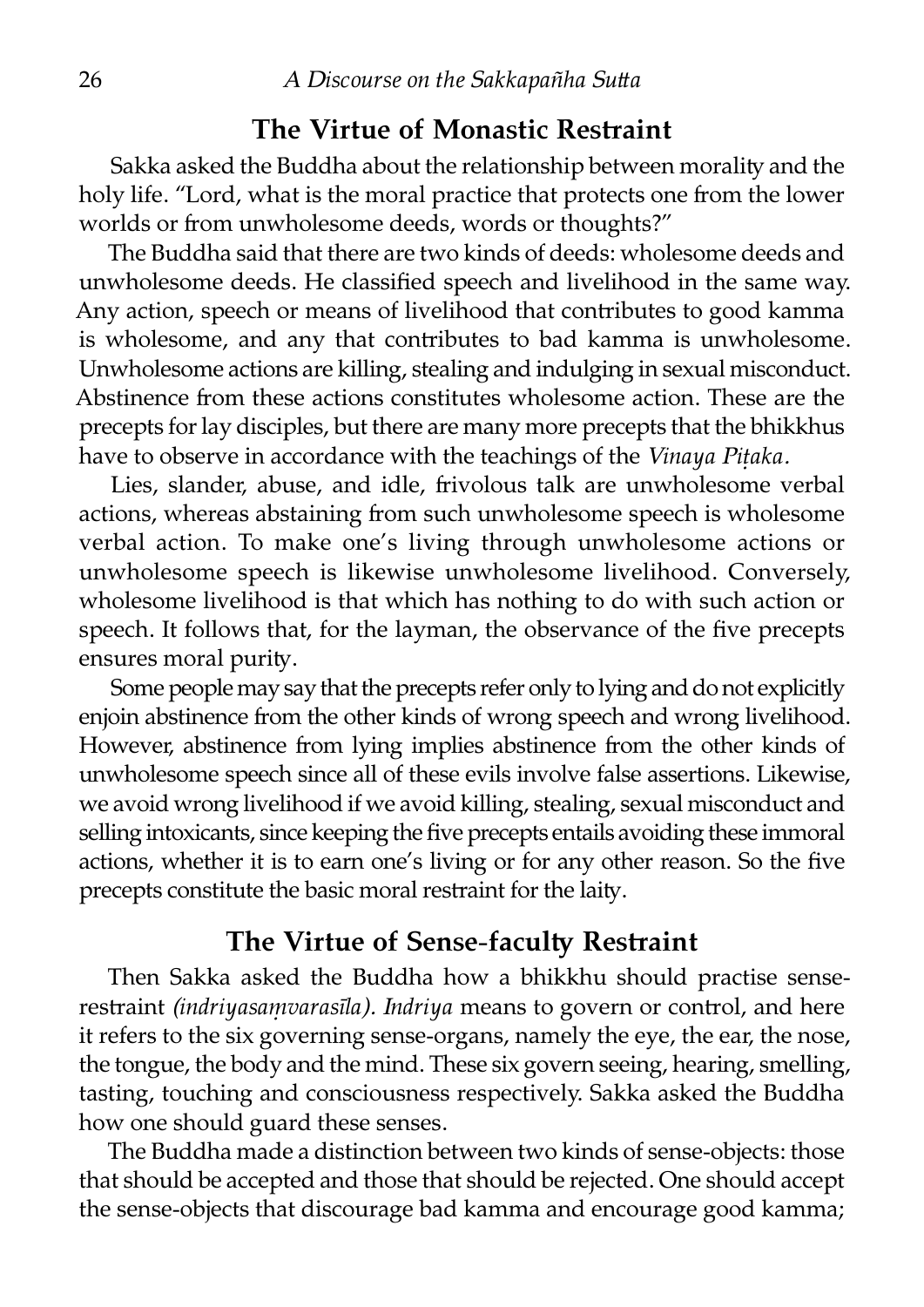and one should ignore those that discourage good kamma and encourage bad kamma. We should avoid looking at objects that cause pleasure, anger, *etc.* If they are unavoidable, we ought to stop thinking and practise some kind of contemplation; or we should make a note of seeing, and stop short of letting the mind wander beyond bare awareness. This is the way to reject unwholesome sense-objects.

Similarly, we should not pay attention to unwholesome kamma. On the other hand we should listen to the recitation of the Dhamma, as it is obviously the mainspring of good kamma. Whatever the sound may be, if we focus on hearing and note its qualities of impermanence, *etc.*, this will contribute to the development of insight.

The enjoyment of the sense of smell usually causes bad kamma. On rare occasions it induces good kamma as, for instance, when we note the fragrance of flowers offered at the shrine, with reference to the three characteristics. The same may be said of tastes, but since we cannot live without food, we can avoid bad kamma only by eating mindfully. It is also good for us if we can avoid very delicious food, and of course, we should always avoid any food or drink that is intoxicating. Although we may eat good food, we can avoid defilement if we do not crave for or care about its delicacy. This degree of restraint is impossible for unmindful persons.

Bodily contact also usually leads to unwholesome kamma. It is not possible to avoid all touching, but we should avoid, as far as possible, sexual contact, which causes pleasure and attachment. We should restrain the senses so that we can detach ourselves, and thus disregard delightful or painful sensations. The best way to gain total restraint is, as mentioned before, to note the impermanence, *etc.,* of all tactile sensations. Good kamma arises through mindfulness of all tactile impressions in accordance with the *Satipatthāna Sutta*. Discriminative and discursive thinking about men, women, enemies, and so on, is to be avoided since it leads to passion, ill-will and the other defilements. Should such thoughts occur, they must be replaced with meditation on the Buddha, one's morality, *etc.*, and their arising and passing away should be noted.

There are many other discourses that contain the Buddha's teaching about the restraint of the senses. Typical of these teachings is the following advice: "When you see a man or a woman you should not think of his or her physical features. You should avoid noticing the eyes, eyebrows and other particular features of the body as this will surely give rise to defilements."

Men should not think of a woman's physical features as a whole, or the particular features such as hair, mouth, bosom and so forth, and likewise,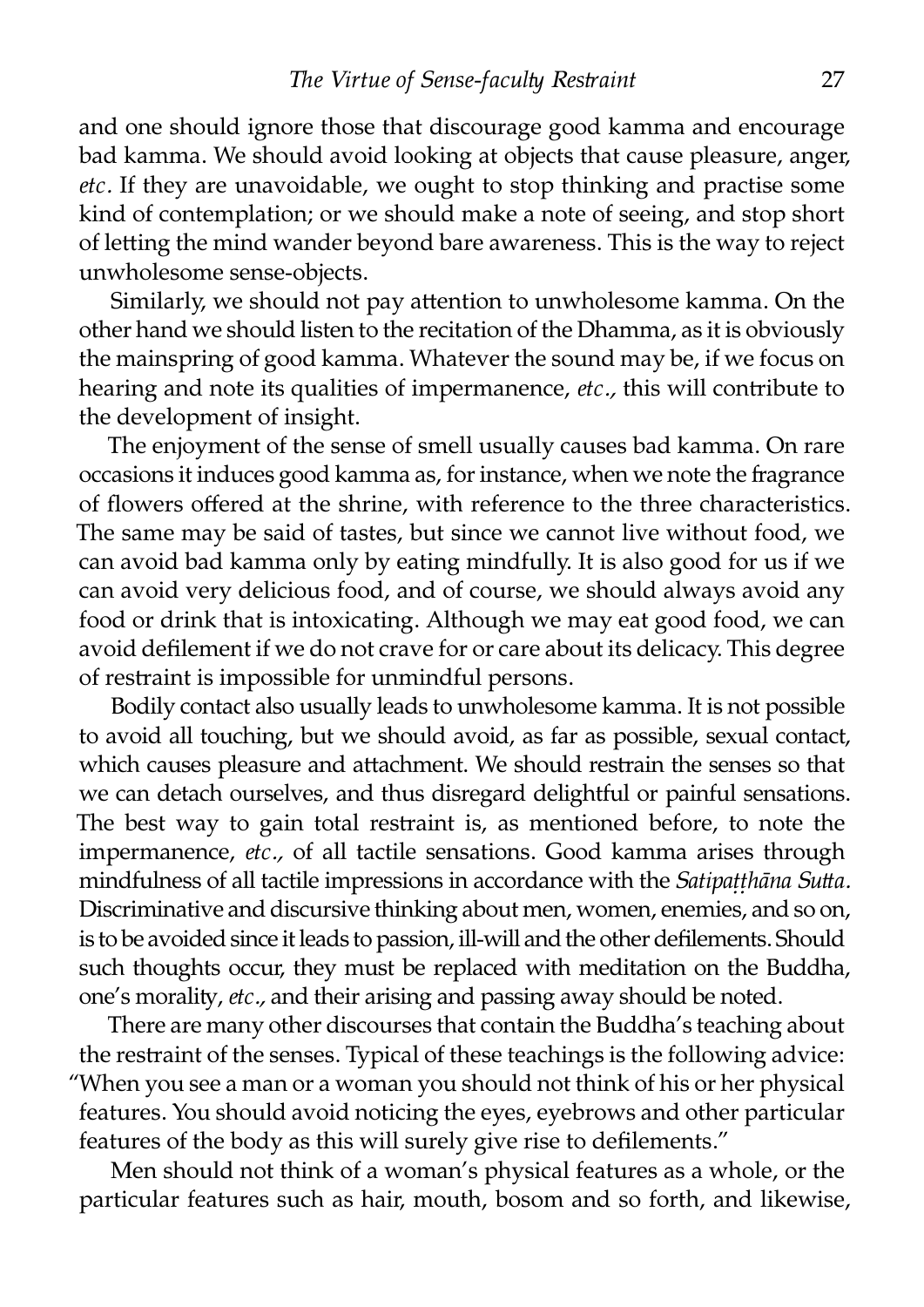women should avoid thinking of those of a man, for such thinking fuels the passions. The meditator must give bare attention to seeing and avoid thinking about the physical form as a whole or about the different parts of the body.

The Buddha pointed out the evils arising from lack of sense-restraint: "One who does not guard his eyes is forever beset with craving and ill-will", but this restraint must be exercised in the proper way. The meditator must avoid looking at familiar objects (pleasant or unpleasant) that arouse unwholesome thoughts. If he sees them by chance he should pay no attention to their form, colour,*etc.,* and should retain no impression of them. He simply keeps himself aware of what he is seeing and bears in mind its impermanence, *etc.*

The same may be said of the other senses: hearing, smelling, tasting, touching and thinking. With the development of concentration, the meditator can focus on all psycho-physical phenomena and realise their characteristics of impermanence, unsatisfactoriness and not-self, thereby leaving little room for the emergence of defilements. This is the best way to restrain the senses, and through such sense-restraint the meditator can attain the holy path and its fruition, after passing through the successive stages of insight. The attainment of Arahantship in this way is mentioned in the following story of Mahātissa thera from the *Visuddhimagga*.

#### **The Story of Mahātissa Thera**

While Mahātissa thera was on the way to Anurādhapura to collect alms, he met a woman. Having quarrelled with her husband, she had set out for her parents' home. She was well dressed and at the sight of the elder she laughed seductively. Formerly the elder had often reflected on the impurity of the human body, and so, on looking at the woman, he had a vision of a loathsome skeleton. Consequently he attained the first *jhāna*, and through insight meditation, became an Arahant. The husband, having followed the woman, met the elder and asked him whether he had seen a woman. The elder replied that he had seen only a skeleton that had gone along the road.

The elder must have practised contemplation on the impurity of the body for a long time. His experience is a lesson for meditators who are disheartened by their lack of progress, for they will attain insight in due course if they keep on trying.

#### **The Story of Cittagutta Thera**

The restraint of the senses as practised by another elder is also cited in the *Visuddhimagga.*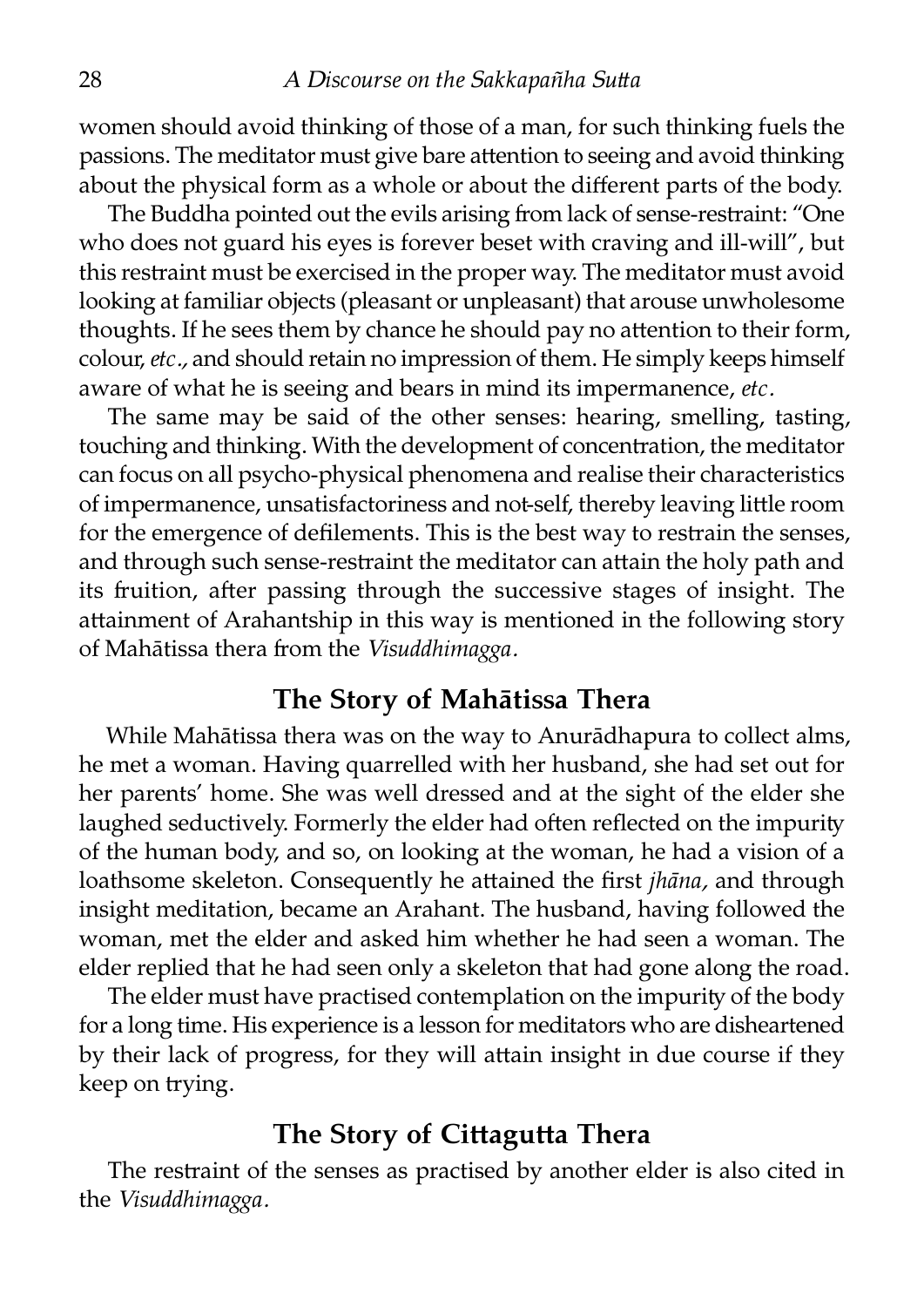Cittagutta thera dwelt in a cave in Sri Lanka, high up on the walls of which were frescoes of the Buddha's birth stories *(Jātakas)*. Since he practised constant sense-restraint, the elder never looked up, and so he remained quite unaware of these frescoes.

One day some young monks came to the cave. They were fascinated by the pictures and remarked on their beauty to the elder, but he replied that he had never noticed them, although he had lived in the cave for over six years. His response was an indirect rebuke to the visitors for their lack of mindfulness with respect to their eyes.

There was also a Gangaw tree near the entrance of the cave. The elder had never looked up at it and so he knew that the flowers were in full bloom only when he saw the petals lying on the ground. Hearing about the elder's holiness, the king invited him to the palace, but, in spite of repeated invitations, the elder refused to visit the king. As a consequence, the king forbade the suckling of infants by their mothers in the village where the elder went about to collect alms in the morning. So, out of compassion for the babies, the elder finally went to the palace. The king and the queen paid respects to the elder and he blessed them one after another saying, "May the king be happy!" When the young monks asked him why he always said "May the king be happy!", whether he addressed the king or the queen, the elder replied that he did not notice whether it was the king or the queen. This is a lesson for those who practise sense-restraint.

The most important thing is to avoid those sights that give rise to defilements, and if they are unavoidable, to contemplate their impurities or to make a note simply of seeing. Here we should bear in mind the Buddha's reply to Venerable Ānanda, on the eve of his *parinibbāna*, when he asked how a bhikkhu should behave regarding women. The Buddha said that a bhikkhu should avoid seeing women, and if he cannot avoid seeing them, he should not speak to them. If he cannot avoid speaking to them, then he should be mindful, and regard the woman either as his mother, sister or daughter, according to her age.

This is the first practice suggested in the *Bhāradvāja Sutta* of the *Samyuttanikāya*<sup>1</sup> for overcoming sensual desire. The second practice mentioned is the reflection on the impurity of the human body. The third practice is the restraint of the senses.

The Buddha's teaching applies to other sense-objects as well. We should avoid listening to sounds such as songs, *etc.,* which arouse the defilements.

 $1$  S.iv. pp.110–112.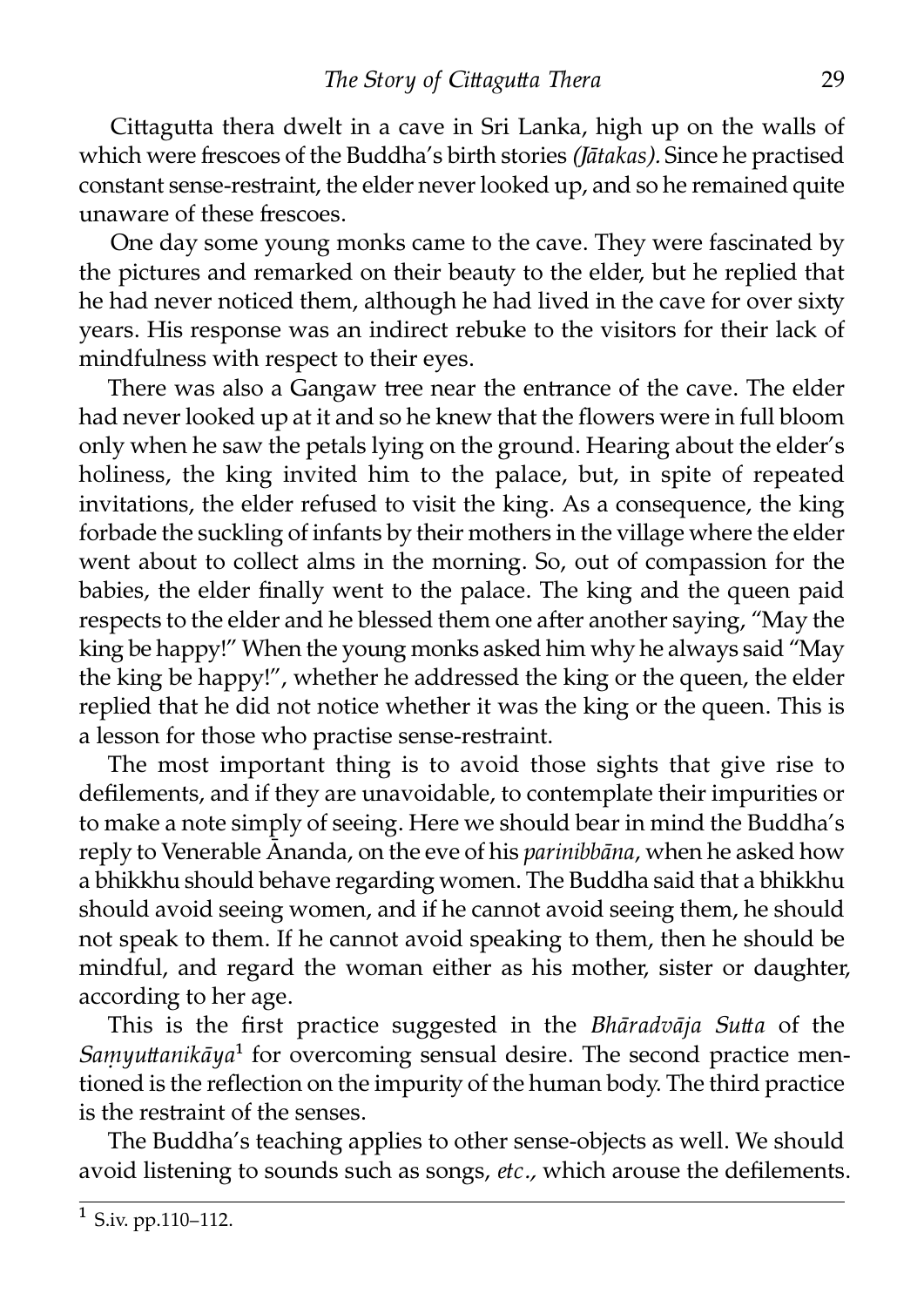If we cannot avoid them, we must make a note simply of hearing. The need for such mindfulness is obvious in the case of monks and meditators, but the Buddha's teaching was addressed to Sakka and to the other *devas. Devas* are usually engrossed in sensual pleasures and so it is necessary for them to restrain their senses as far as possible. The same may be said of lay disciples when they observe the Sabbath or practise meditation.

The scents of flowers, perfumes,*etc.,* that cause defilements to arise should be treated in the same way. So should the food that the meditator eats only after due reflection (that he eats not for pleasure but to preserve his health). Sensations of taste and touch that lead to defilements are also to be avoided, and if unavoidable, they should be dealt with in the same way. Making a note of walking, sitting, *etc.*, constitutes mindfulness of tactile sensations.

According to the commentary, the practice of *Nissajji dhutaṅga* is a wholesome pursuit in relation to the sensation of touch. *Nissajji dhutaṅga* is the ascetic practice of never lying down but remaining always in the sitting position, even when asleep, which some meditators do. Venerable Sāriputta, Venerable Mahākassapa and other prominent disciples of the Buddha practised it for long periods, ranging from twelve years in the case of Venerable Rāhula to a hundred and twenty years in the case of Venerable Mahākassapa. Since they were Arahants their object was not to acquire merit but to serve as examples for posterity.

The meditator should patiently make a note of wholesome sensations of touch while practising insight meditation, keeping himself mindful of wholesome sense-objects. When he feels unpleasant sensations in the body he should not fidget, but should exercise patience as far as possible, and keep on contemplating those sensations in accordance with the teachings of the *Sakkapañha Sutta*.

Moreover, the meditator should not think of anything that can give rise to craving or ill-will; he must refrain from doing so, not only with respect to the mental-objects or thoughts that occur to him at present, but also with regard to those belonging to the past and the future as well. They should be noted and rejected.

#### **The Self Restraint of the Three Theras**

The commentary mentions the story of three elders whom we should emulate in our efforts to remove unwholesome thoughts and to practise mindfulness. On the first day of their rains-retreat, they admonished one another and pledged that they would have no sensual or aggressive thoughts during the three months.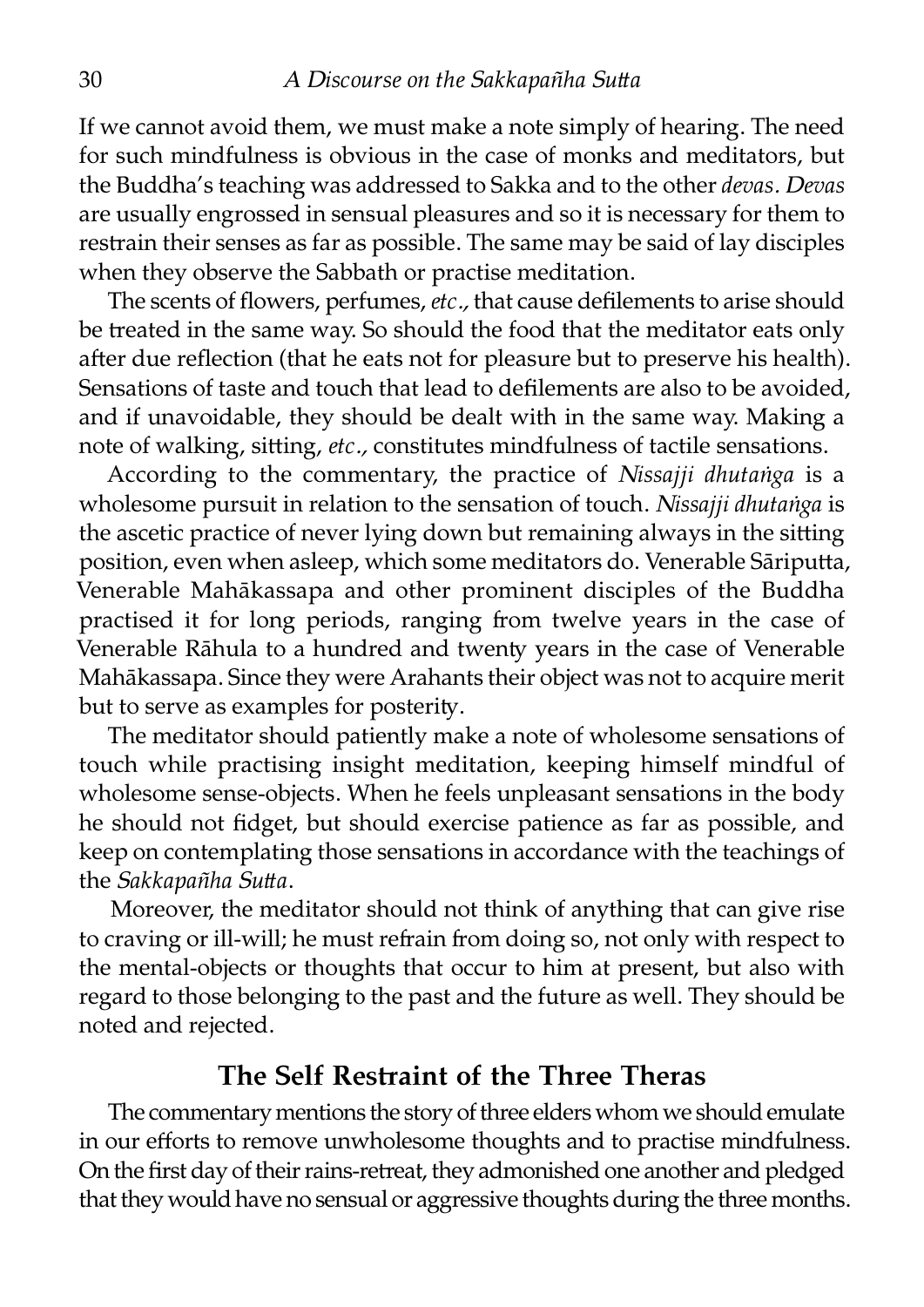On the *Pavāranā* day, which marks the end of the rains-retreat, the eldest bhikkhu asked the youngest how he had controlled his mind during this time. *Pavāraṇā* is a ceremony in which one bhikkhu invites another to point out his faults or any breaches of the monastic rules that he has unwittingly committed during the retreat. The young monk said that he had not allowed his mind to leave the monastery but had kept it confined within the building.

By this he meant that if his mind went astray during his meditation, he restricted it to the monastery, so that he never thought of anything outside it. His accomplishment was indeed laudable in view of the fact that, by and large, meditators do not have a firm hold over their minds before they develop concentration. They cannot prevent their minds from wandering when asked to practise mindfulness.

When the eldest asked the second monk the same question, the latter said that he did not allow his mind even to leave his room. So his powers of concentration were better developed than those of the younger monk.

Then the two younger monks asked the eldest how much control he had had over his mind. The elder replied that he had not allowed his mind to leave his own body and mind. This shows that he confined his attention simply to the psycho-physical phenomena that arise at the six senses with every moment of seeing, hearing, *etc*. The elder's ability to concentrate is most impressive perhaps he was an Arahant. This degree of mind-control, which the three elders had attained, is indeed an inspiration for those who practise mindfulness.

The commentary commends the contemplation of mind-objects together with loving-kindness *(meā) etc.,* so we should cultivate *meā* saying, "May all beings be free from danger" and so forth. Moreover, since the commentary says *"meā, etc.,*" it is to be assumed that all mind-objects should be contemplated for insight knowledge. To summarise, *vipassanā* contemplation of any kind is commendable because it means the accumulation of wholesome kamma.

#### **Satipaṭṭhāna: A Big Heap of Wholesome Kammas**

Of the many kinds of contemplation, the Buddha described the four foundations of mindfulness as the sum total of all wholesome *dhammas* or kammas. Giving alms frequently or leading a very good moral life may mean a big accumulation of wholesome kammas. However, the donor, though a morally good person, may occasionally be harassed by irrelevant thoughts, and, of course, it is impossible to perform charity or to practise strict morality all day and all night. So it is not really true to call charity or morality a big heap of wholesome kammas.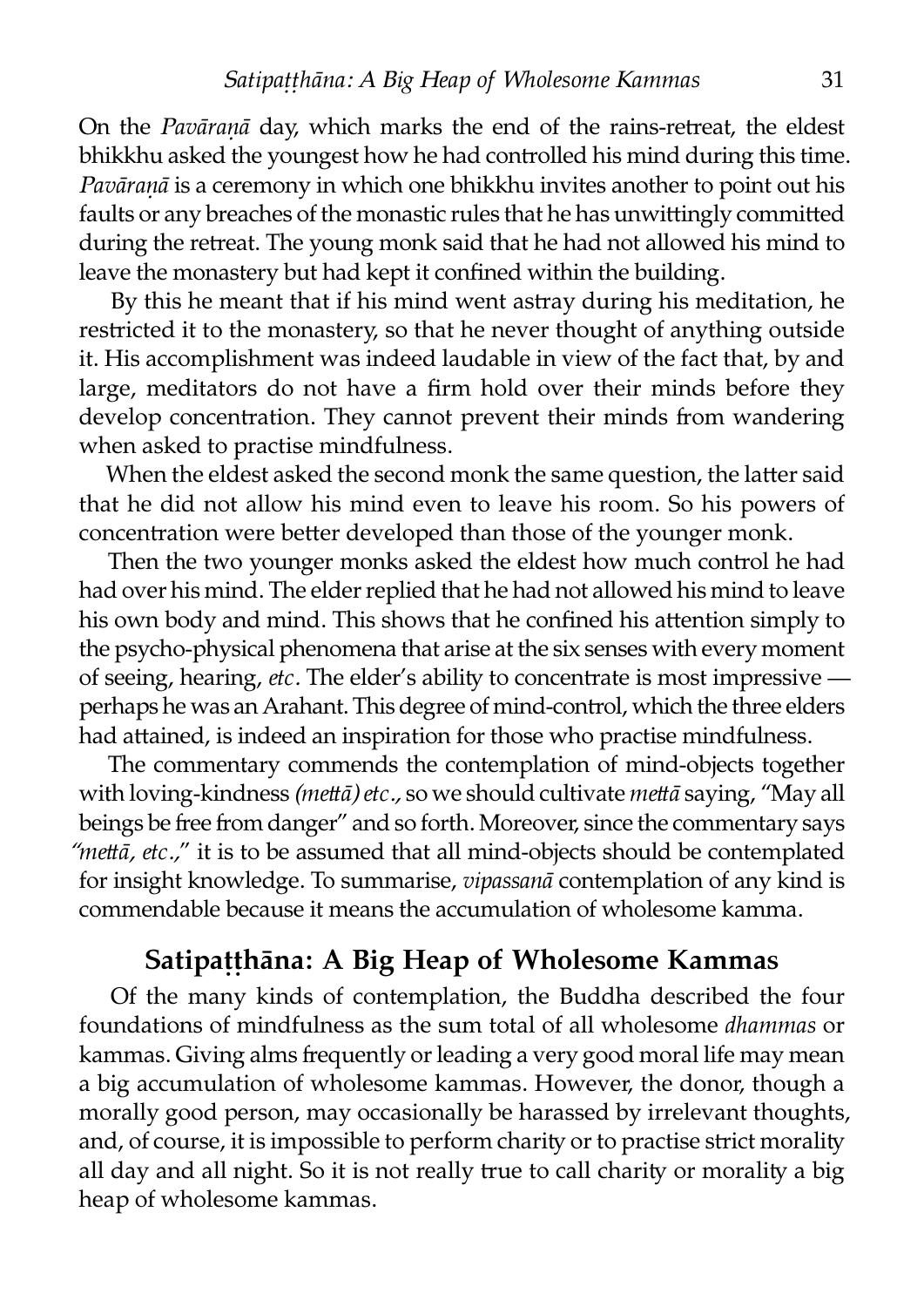On the other hand, the practice of *Satipaṭṭhāna vipassanā* requires constant mindfulness of all bodily behaviour, feelings, thoughts, moments of seeing, hearing, *etc.* Except during sleep, the meditator has to be mindful at every moment. If one makes a note of his feelings, *etc.,* at least once in a second this means one acquires one wholesome *dhamma* in that brief period. One gains 3,600 wholesome *dhammas* in an hour, so, if we exclude four sleeping hours, one gains merit to the tune of 72,000 wholesome *dhammas* in a day. Merit accrues at every moment of noting 'sitting', etc. One can acquire it even while urinating, so *Satipaṭṭhāna* is no doubt a big heap of wholesome *dhammas* that should be cultivated.

#### **Diversity of Views**

Sakka was very gratified by the Buddha's discourse. Before he came to see the Buddha, he had met several self-styled sages and had made enquiries about their teachings, but had found that they held different views. Now that he had attained the first stage of the holy path after hearing the words of the Buddha, he knew the true Dhamma, and hence he knew also the true Buddha and the true Saṅgha. He was now free from all doubts. He did not tell the Buddha explicitly about this but he implied it in his next question.

"Lord, do all those who call themselves *samaṇa-brāhmaṇas* hold the same views? Do they all lead the same moral life? Do they all have the same desire or the same goal?"

Of course, Sakka knew the answers to these questions but he asked only as a prelude to his question about their differences. The Buddha answered his second question as follows.

"O Sakka! In this world people do not have the same kind of temperament. Their temperaments are different. Reflecting wrongly, they firmly and obsessively cling to the views that best suit their temperaments. They insist that only their view is right and that all other views are wrong. It is because of their bigotry that all self-styled sages and holy men hold different views. They are committed to different systems of moral values; they have different desires and different goals in life."

Owing to their different temperaments, people differ from one another in their inclinations and preferences with regard to colour, sound, clothes and so forth. Likewise they talk about the beliefs that they have accepted on the basis of their attachments and speculations. Some cherish the belief in the immortality of the soul. They say that the soul *(atta)* exists for ever and that it is not subject to destruction like the gross physical body. This is the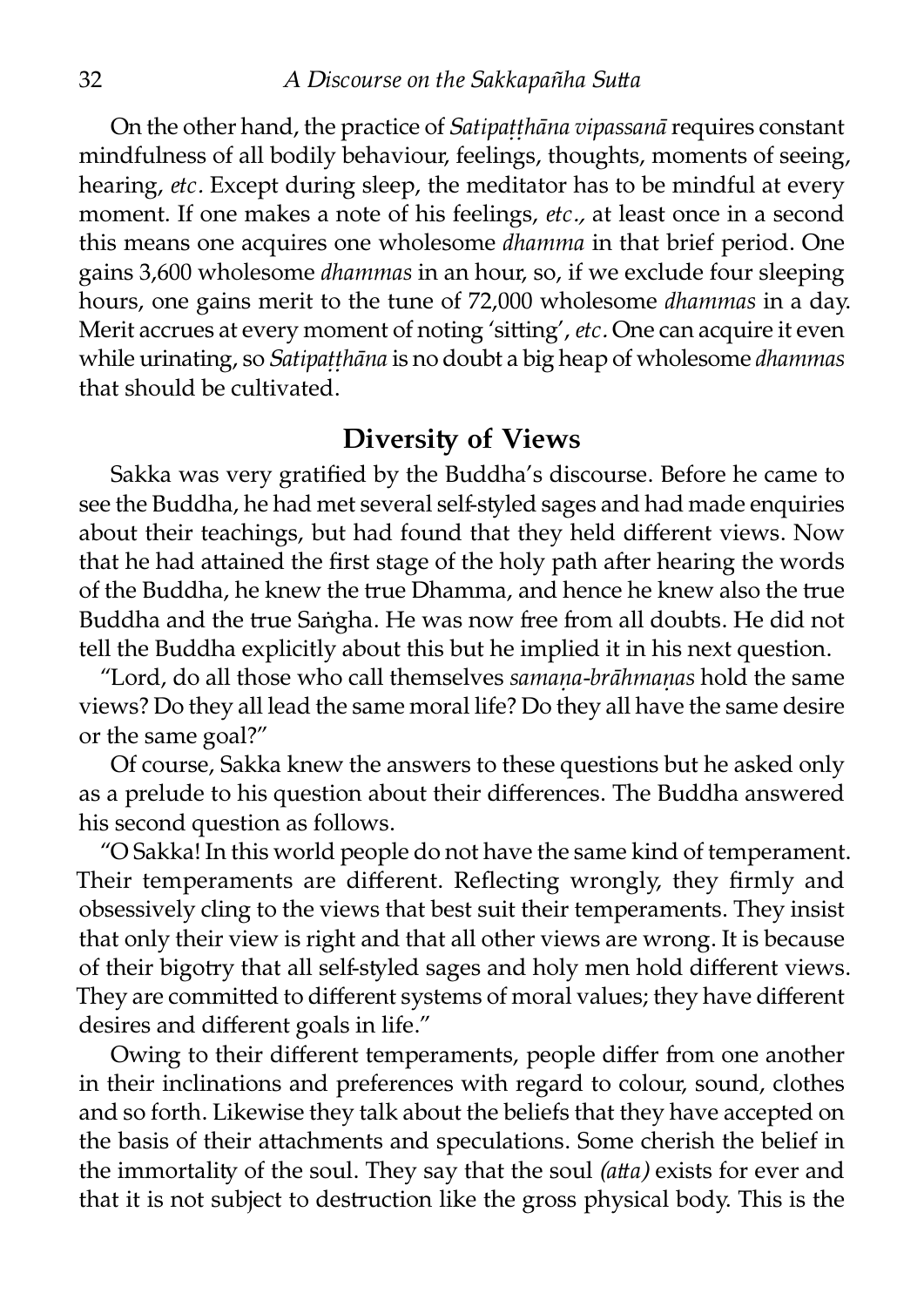eternity belief *(sassataditthi)*. It has wide appeal, not differing fundamentally from the religions that teach that man is created by God, and that after death those who have pleased Him achieve salvation in heaven, while those who have displeased Him are condemned to eternal damnation. Then there is the annihilation belief *(ucchedadiṭṭhi),* which denies a future life and insists on the complete extinction of the individual after death. These are the doctrines of those religions that claim a monopoly on the truth and that reject all other teachings as false. Such bigotry is the cause of differences in the beliefs, moral principles, aspirations and objectives of life.

#### **Eternity Belief and Buddhism**

According to Buddhism, when a man dies he is reborn, the new existence being conditioned by his kamma. This raises the question as to whether the Buddhist theory of rebirth is the same as the eternity belief, but the Buddha's teaching is very far removed from the idea of a permanent ego. Buddhism denies the existence of an ego-entity and recognises only the process that involves the ceaseless arising and passing away of all psycho-physical phenomena. When rebirth-consciousness ceases, the life-continuum consciousness *(bhavaṅga-citta)* arises, which also passes away incessantly. With the life-continuum always in this state of flux, the consciousness that reflects on visual form, sound, *etc.,* arises, and this reflecting consciousness is followed by eye-consciousness, ear-consciousness and so forth. When this ceases, life-continuum takes its place. Thus the two streams of *bhavaṅga-citta* and ordinary consciousness flow alternately. At the moment of death, the decease-consciousness *(cuti-cia),* the last moment of life-continuum, passes away. The cessation of *cuti-citta* is termed death because the process of mind and matter ceases, without the arising of any new consciousness.

Immediately after the cessation of decease-consciousness, the rebirth-consciousness arises, conditioned by one's kamma. This rebirthconsciousness marks the beginning of a new existence. So it follows that rebirth has nothing to do with any ego-entity or the transfer of mind and matter from the previous life. With the cessation of this new consciousness, the continuous flow of life-continuum,*etc.* arises, as in the previous existence. We regard this process of mind and matter as a particular person but it does not embody any soul or ego-entity. This fact can be realised by those who practise insight meditation.

Buddhism does not propound eternalism since it teaches that craving leads to rebirth. When the meditator attains Arahantship, he is wholly free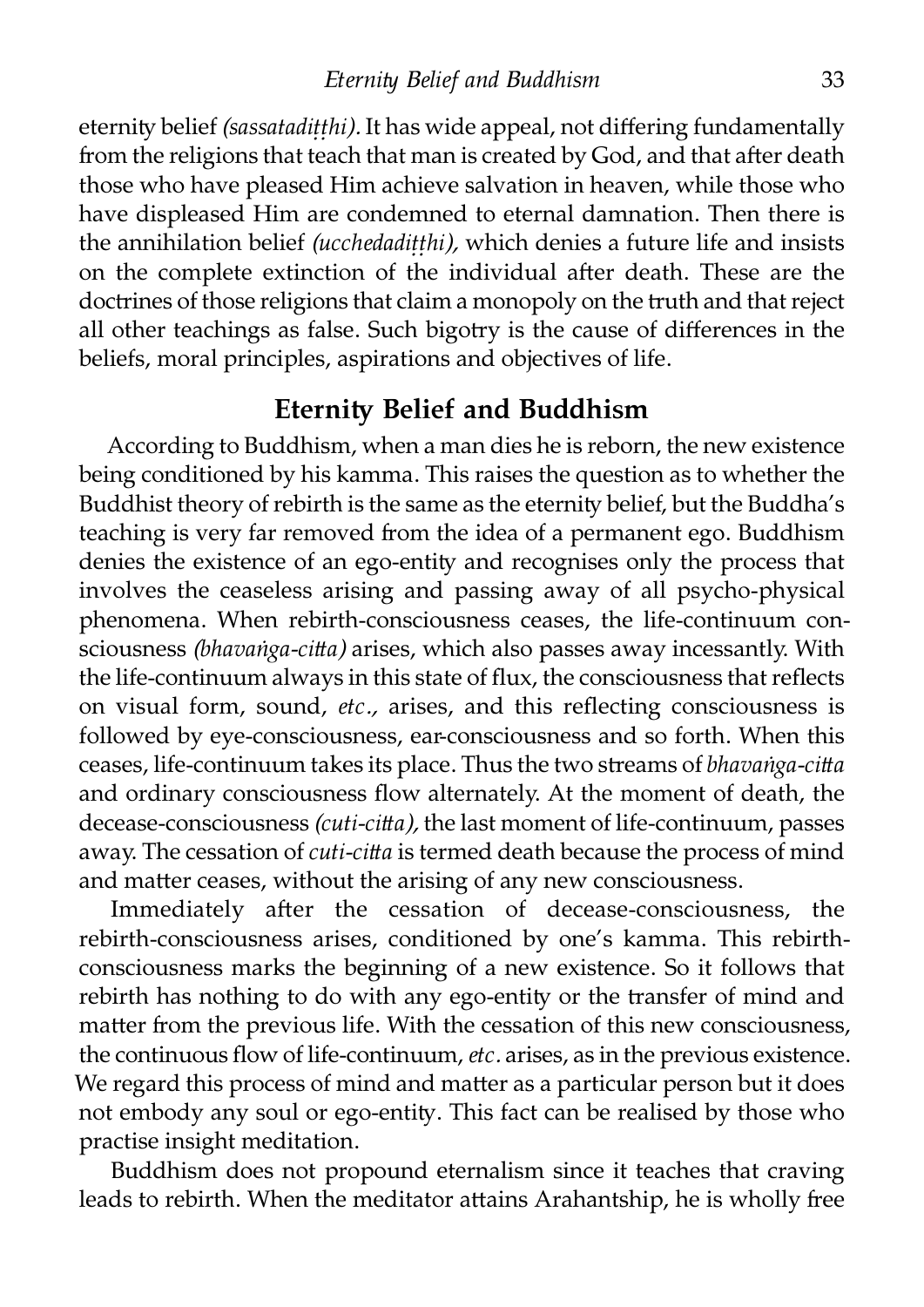from craving and the other defilements. The Arahant is not attached to any sense-object, even on the verge of death, so this rules out the arising of any new process of mind and matter. Nevertheless, it does not follow that Buddhism teaches annihilationism *(ucchedavāda),* for the annihilationist view presupposes an ego in a living being — an ego that is the subject of experiences, good or bad. Buddhism rejects the idea of the ego and recognises only that there is a process of mind and matter. At the death of the Arahant, it is not the ego but the process of mind and matter that becomes extinct. This extinction is brought about through the practice of insight meditation, which ensures the end of craving for the continuation of life.

#### **Mahāyāna and Theravāda**

There are now four great religions of mankind. Their differences are due to the diverse temperaments and contrasting views among the followers of each religion. There are two schools of Buddhism: Theravāda and Mahāyāna, which have held different views for over 2,000 years. This is due to the different inclinations attributable to the adherents of the two schools.

The basic teaching of Mahāyāna Buddhism is that all living beings achieve complete freedom from the suffering of samsara only after attaining Buddhahood. Being an Arahant or a *Paccekabuddha* does not mean full liberation. After becoming a Buddha, the Mahāyānist does not enter the nibbānic state alone. He enjoys the peace of nibbāna only in the company of other beings, that is, only after all other beings have become Buddhas.

This is an indirect repudiation of egoism but the view is quite untenable. For, if the Buddhas are to defer their *parinibbāna* and wait until all other living beings have attained Buddhahood, where and how are they to live for such a long time? Insects and other forms of lower life are innumerable. Are the Buddhas to wait and suffer old age, sickness and death until the liberation of the lowest living being? This view makes little sense and yet it is acceptable to some people because it suits their temperaments.

It differs from the doctrine of the Theravāda, which is the true Dhamma based on the Buddha's teaching in the Pāḷi Canon. According to this view, among meditators who reach the last stage of the holy path, there are those who aspire to be the close disciples of the Buddha. On the Arahant's attainment of *parinibbāna* the process of mind and matter, which conditions rebirth, ceases, so there is an end to their suffering in saṃsāra. They need not wait for anybody nor is it possible for them to do so. This is also the destiny of*Paccekabuddhas* and*Sammāsambuddhas.* This view is quite reasonable.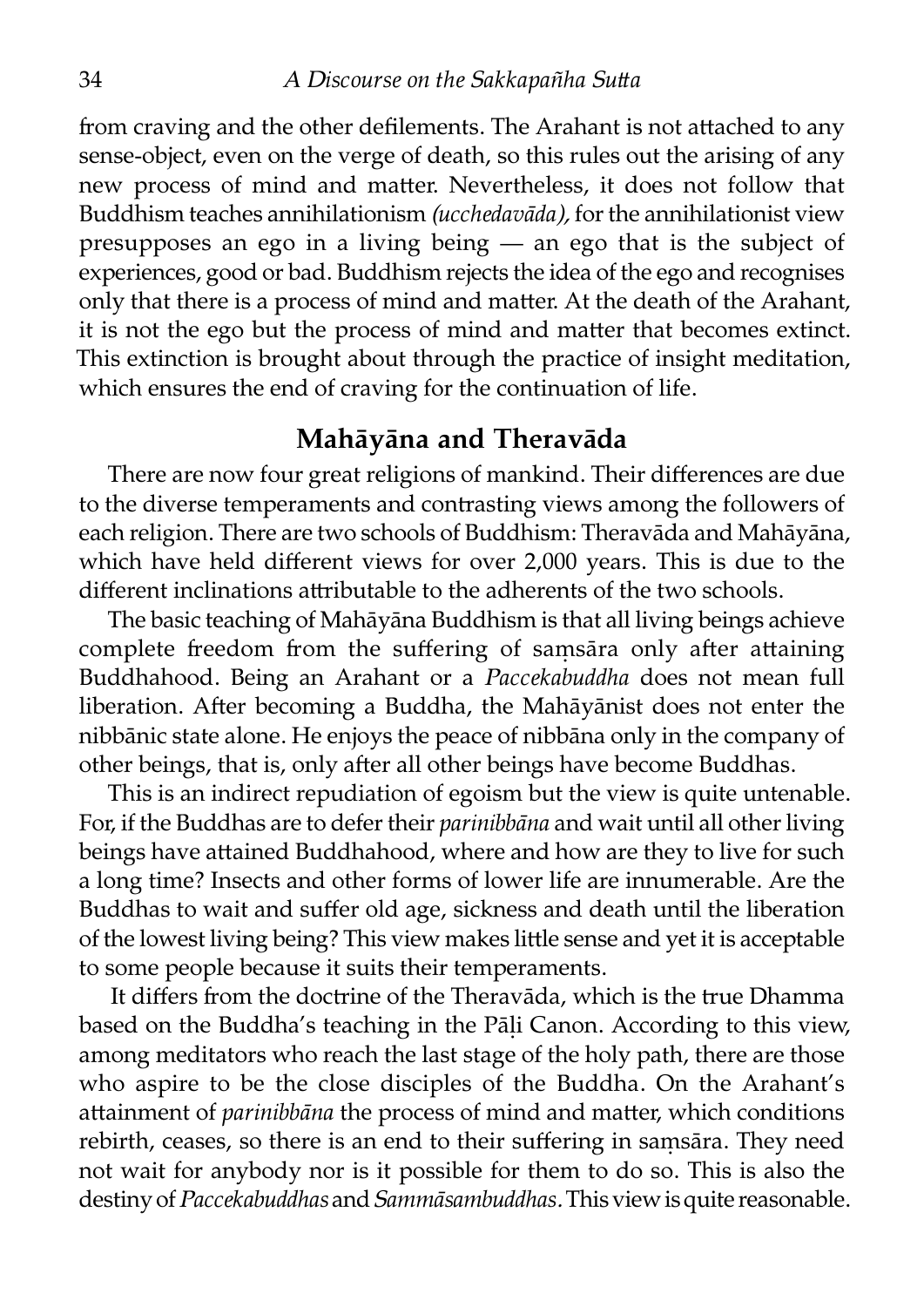Mahāyāna Buddhists identify their nibbāna with the Sukhavati abode. They describe it as a paradise, and say that, as Buddhas, all living beings live happily there forever, being free from old age, sickness and death. Sukhavati does not differ essentially from the heaven that is glorified by those who believe in immortality. This belief is probably based on the writings of those who sought to spread the eternity view among Buddhists.

Later on, many Mahāyāna sects arose, which was also due to the different temperaments of their followers.

The commentaries tell us how the Theravāda split into eighteen sects. In Burma today there are also differences of opinion regarding the Buddha's teaching. There is no doubt that the Buddha emphasised the four noble truths, and the noble eightfold path comprising morality, concentration and wisdom; but some say that it is not necessary to practise insight meditation, that they can follow their easy way to salvation. Some dismiss morality as irrelevant to the goal of Buddhism, a view that is shared by those who do not care for morality. They express such views because they do not accept the teaching in the *Sakkapañha Sutta* and other discourses.

The Buddha's teaching to the wandering ascetic, Subhadda, provides a criterion for deciding whether any doctrine is really the true Dhamma for conquering defilements. The gist of the teaching, which is found in the *Mahāparinibbāna Sutta*, is that no doctrine that is devoid of the noble eightfold path can lead to stream-winning and the other stages of the holy path. The eightfold path is found only in the *Buddha-dhamma*, and thus it is only this Dhamma that will make a man a stream-winner, and so forth. We can judge any doctrine by this criterion and so tell whether it accords with the Buddha's teaching.

Nevertheless, the fact is that most people accept only those teachings that accord with their inclinations. There are some Buddhists who believe that theirs is *Ariyan* morality if they regard what they practise as *Ariyan* morality. Others want to enjoy life only as human beings, *devas, etc.* They do not relish the prospect of the process of mind and matter ceasing. Some people do not wish to be reborn in the *brahmā* worlds, which are devoid of sensual pleasure, because they prefer rebirth in the sensual world. Then there are some who crave for the renewal of both mind and matter, while others want only one of these renewed. However, wise men, who realise the evils of the endless cycle of samsāra, seek the extinction of both mind and matter.

Some people believe in eternal happiness in heaven or annihilation after death as their destiny. For some, the supreme goal is the perceptionless *Asaññā*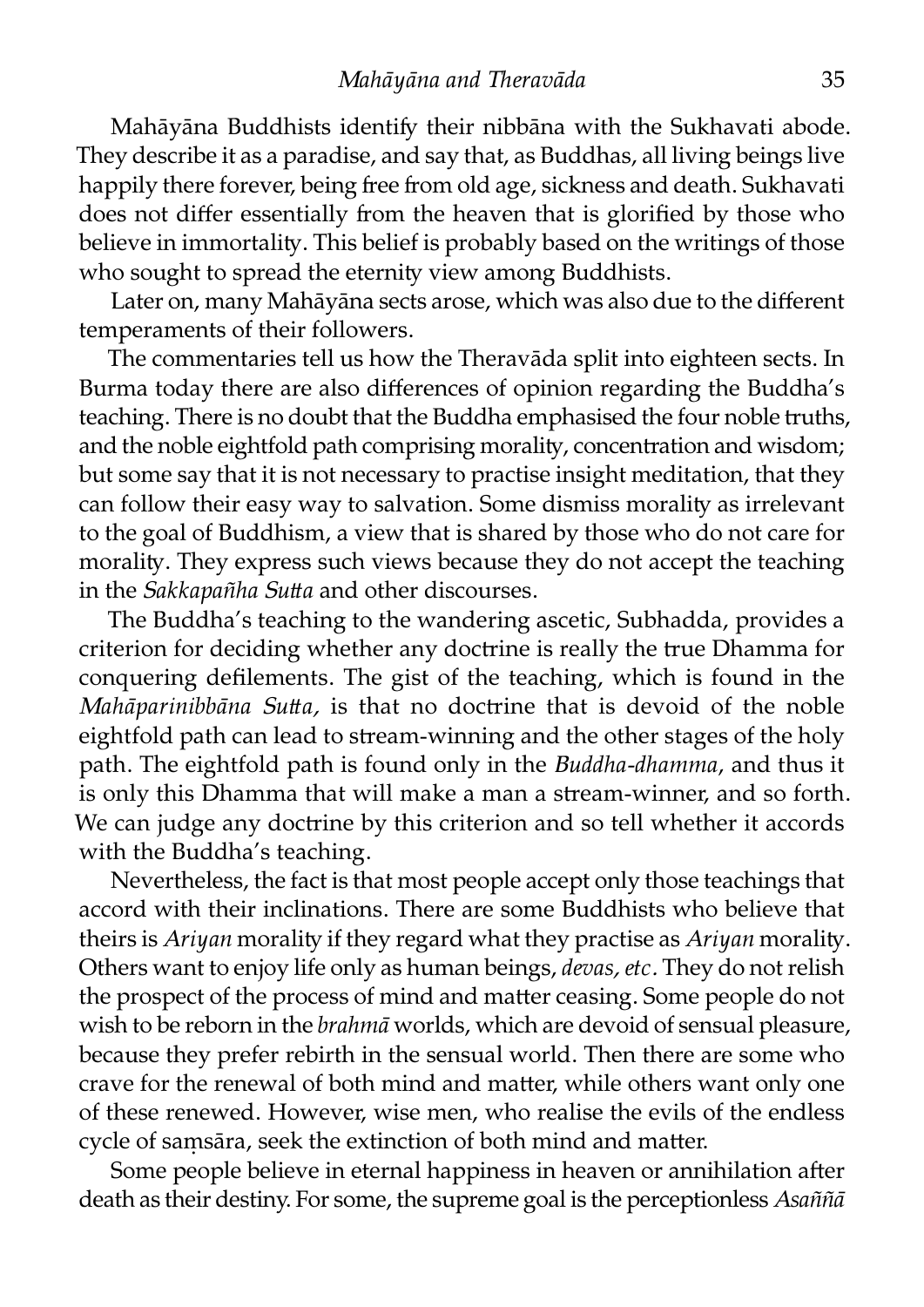world, which they believe is free from all suffering. Again, some regard the formless world *(arūpaloka)* as their ultimate objective, while others say that their goal is to make a clear distinction between the soul *(atta)* and the mind-body complex. These various goals depend on the different temperaments of the people who pursue them. Actually, the highest goal of life is the nibbāna of the Arahant, which means the complete cessation of the mind and matter continuum after death, as a result of the total extinction of defilements.

#### **The Ultimate Goal**

Sakka was pleased with the Buddha's answer and so asked another question: "Lord, do the so-called *samana-brāhmanas* really attain their ultimate goal? Is there any real end to their striving? Do they live the genuine noble life? Do they really have the ultimate Dhamma?"

Here the ultimate goal, the real end to striving *(iccantayogakkhemi)* and the ultimate Dhamma *(iccantapariyosana)* refer to nibbāna. By the noble life he meant the practice of insight meditation and the noble path. In other words, with these four questions Sakka asked the Buddha whether the ascetics and the *brāhmaṇas* practise insight meditation and the eightfold path, and whether they have attained nibbāna.

The Buddha answered in the negative. According to the Buddha, only those bhikkhus who are liberated through practice of the path leading to the extinction of craving achieve the supreme goal, put an end to striving, lead the noble life and attain the ultimate Dhamma.

Here the bhikkhus referred to in the Buddha's statement are the Buddhas, *Paccekabuddhas* and Arahants. The Arahant is one who has done away with the four biases *(āsavas),* which give rise to a new existence. In fact, he has uprooted the fetters *(yogas)*<sup>1</sup> and so has attained the ultimate goal and the ultimate Dhamma; and his final victory is due to his practice of the noble path.

Those who have not yet freed themselves from the fetters and biases through the eightfold path are far from nibbāna. They continue to be subject to rebirth and suffering. So, when Baka Brahmā invited the Buddha to what he regarded as his eternal paradise, the Buddha told him to have no illusions about his mortality, and to have no craving for any kind of existence.

The Buddha said, "Having seen the perils of all kinds of existence, whether it be that of a human being, a *deva,* a *brahmā* or the denizens of the lower worlds ... I do not glorify any kind of existence, but deprecate it."

<sup>&</sup>lt;sup>1</sup> The Pāli word 'yoga' has two meanings. In one sense it means 'striving,' 'undertaking,' or 'duty,' in another sense it means 'union,' 'bondage,' or 'fetter.' (Editor's note).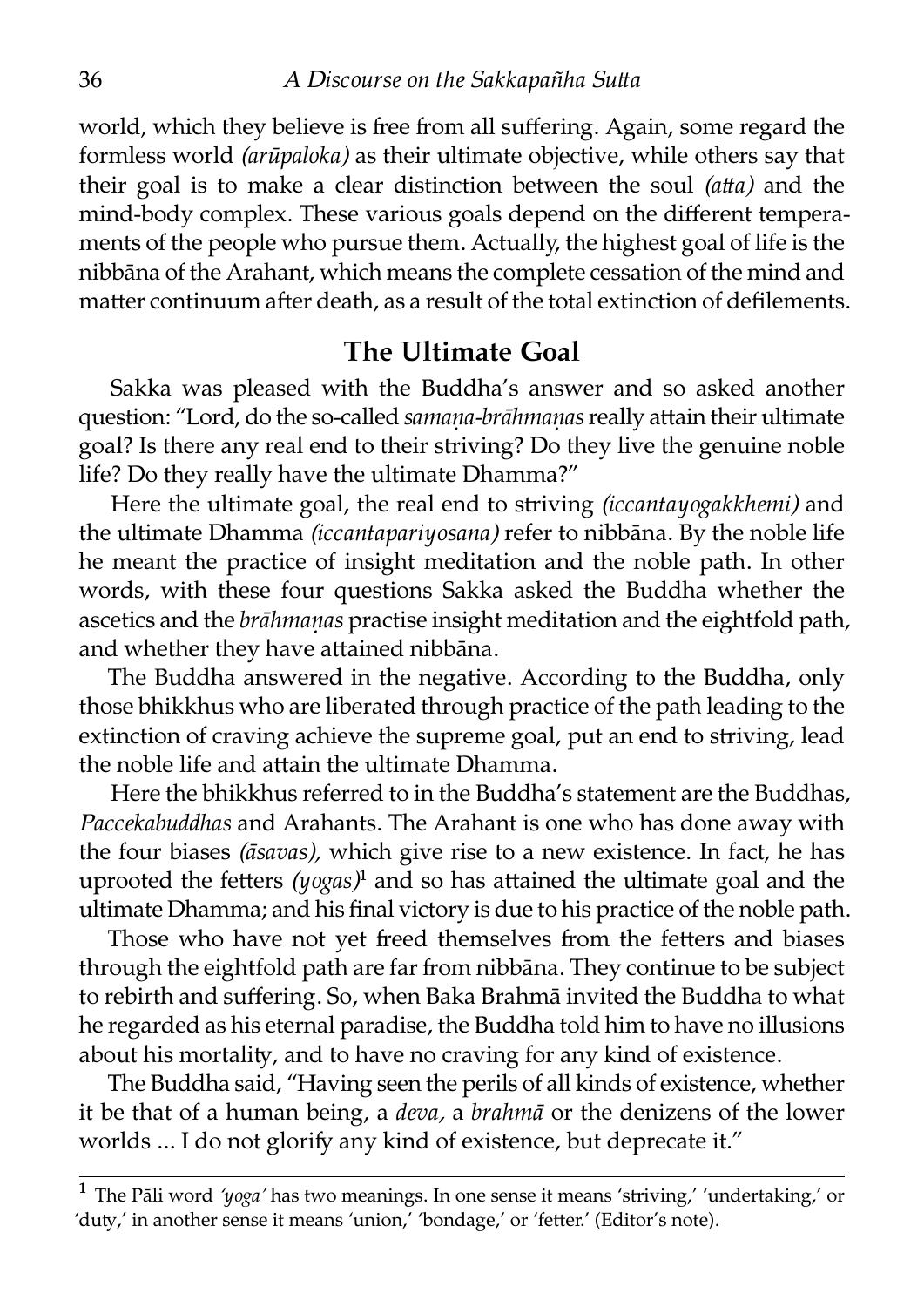Every kind of existence is subject to suffering. It is worst in the lower worlds, but human existence is also afflicted with the suffering of old age, sickness, and death. Even the *devas* have to suffer because of their frustrated desires, and in the *brahmā* world they are not free from the suffering of thinking, planning, and ceaseless change.

The Buddha said, "I have seen the perils of every kind of existence; I have also seen the path of those who do not want existence and who therefore seek its extinction. So I deprecate all kinds of existence."

Being aware of the evils of existence, some wise men became ascetics so that they could seek liberation, but they did not know nibbāna or the eightfold path leading to it. Some attained *rūpajhāna* and believed that they would enjoy immortality in the *rūpavacarabrahmā* world, the goal of such *jhāna*. For some ascetics, eternal life was to be found in the *Asaññā* (perceptionless) abode of the *rūpavacarabrahmā* world, whilst for others it was to be enjoyed only in the *arūpavacara* world. So these ascetics were content with the rūpajhāna and the arūpajhāna that they had attained.

Contrary to their expectations, these yogis were not immortal in the *brahmā* worlds, and so after death they returned to the sensual world of *devas* and human beings. From there they passed on according to their kamma. As a result of some evil kamma they might have found themselves in the lower worlds. Thus, although they had sought the extinction of existence, they did not achieve their objective, and had to go on suffering. Hence the Buddha's disdain for all kinds of existence. The renewal of existence is due to attachment to life. This attachment is the same as the sensuous bias *(kāmayoga)* and the bias for existence *(bhavayoga).* The Buddha repudiated and overcame this attachment.

According to the commentary, there were altogether fourteen questions that Sakka put to the Buddha. Sakka was very pleased with the answers that he was given and, after expressing his deep appreciation, he stated his view about craving as follows:

"Lord, this virulent craving is a disease; it is like a boil, an arrow or a thorn in the flesh. It attracts living beings to existence and so they live miserably."

"Craving is virulent because it thirsts first for this and then for that. It attaches itself to pleasant objects and longs to consume them. Like a leaf rustling in the wind, it is always in a flurry, restless, hungry and greedy. Craving is a chronic disease that is incurable, but it is not so critical as to cause immediate death. It sets a man at ease when it is gratified, yet however much he pampers it with the sense-objects that it likes, it is insatiable; it longs for all sense-objects, which it seeks to enjoy repeatedly."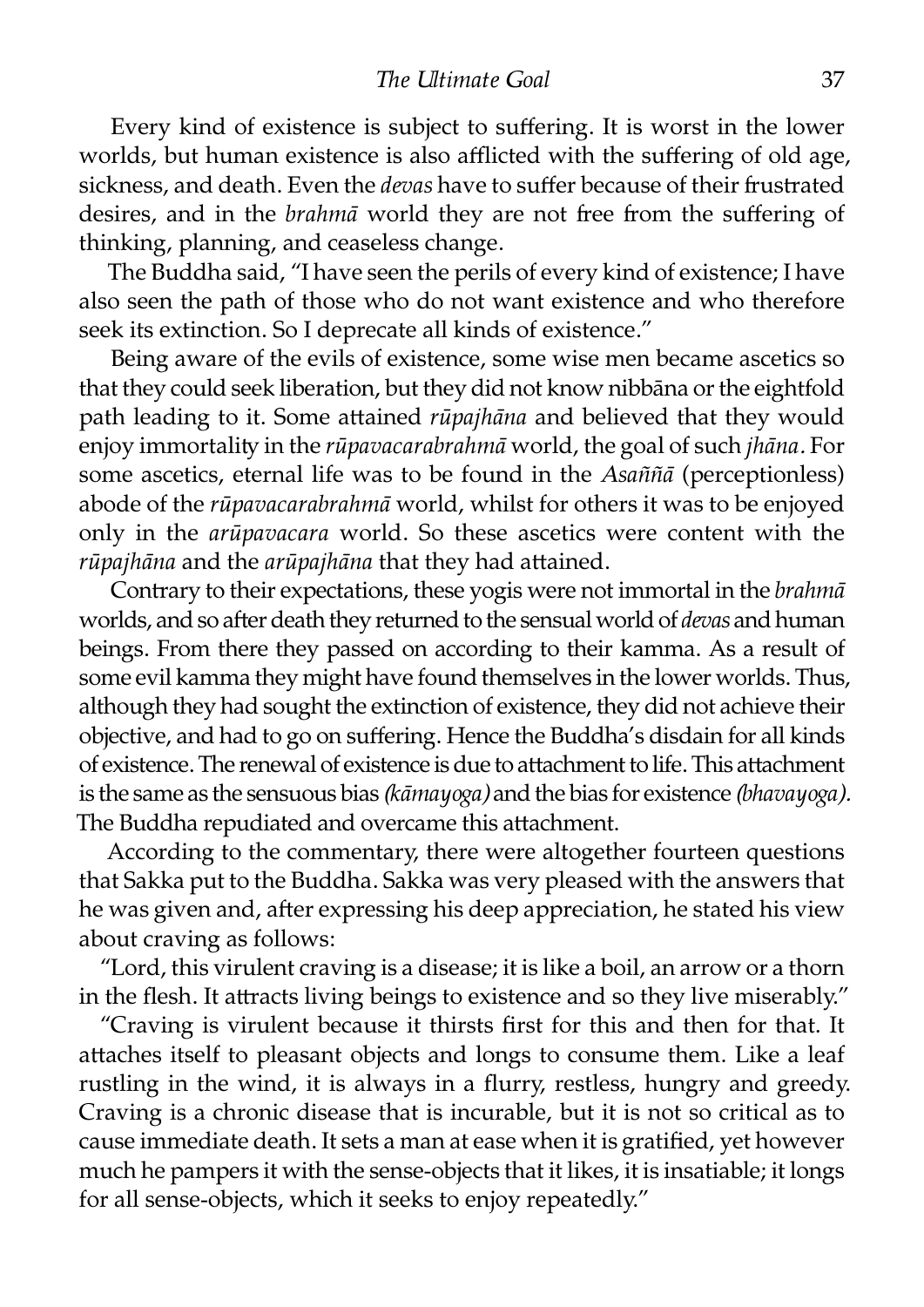"Craving is loathsome and terrible like a boil. It is also like a thorn in the flesh." A thorn may be hidden in the flesh so that we cannot see any sign of it. As we cannot remove it, it will keep on causing pain. Likewise, it is hard to get rid of craving, which is always harassing us. We worry so much about the objects of our desire that we cannot sleep at night, and because of our attachment to life we have to wander from one existence to another, the nature of each existence depending on our kamma."

After commenting thus on the Buddha's teaching, Sakka declared himself free from all doubts, as a result of hearing the Buddha's discourse. He had attained the first stage of the holy path, which obviously ruled out the possibility of his rebirth in the lower worlds after his death. He was assured of a good rebirth, which meant that he could now attain the higher stages of insight independently.

#### **Moral Practice of a Candidate for Sakka's Office**

The commentary mentions the seven duties of a man who aspires to be king of the gods. These are enumerated in the *Sagāthāvagga Samyutta*<sup>1</sup> as follows:

1. He supports and looks after his parents throughout his life.<sup>2</sup>

2. He always reveres the old people among his relatives.

3. He speaks gently and sweetly.

4. He never speaks ill of another person.

5. He manages his household with a mind free from the taint of meanness.

6. He always speaks the truth.

7. He sees to it that he is never angry. If he sometimes gets angry, he removes his anger instantly.

As for Sakka, the king of the gods who had the dialogue with the Buddha in the *Sakkapañha Sutta*, the commentary on that discourse gives an account of his previous life as the youth Māgha in Macala village in the kingdom of Māgadha, long before the rise of Buddhism.

Māgha was the leader of thirty-three young men who repaired roads and bridges, built rest-houses and together did other good deeds for the welfare of the community. The headman of the village was corrupt and so he hated them. Formerly he had been used to getting money from them, when they were given to drinking and doing unlawful things, but now that they were

 $1$  S.i. p.228.

 $<sup>2</sup>$  After his parents have died, his duty is not over. He must perform meritorious deeds,</sup> sharing the merit with them. (Editor's note).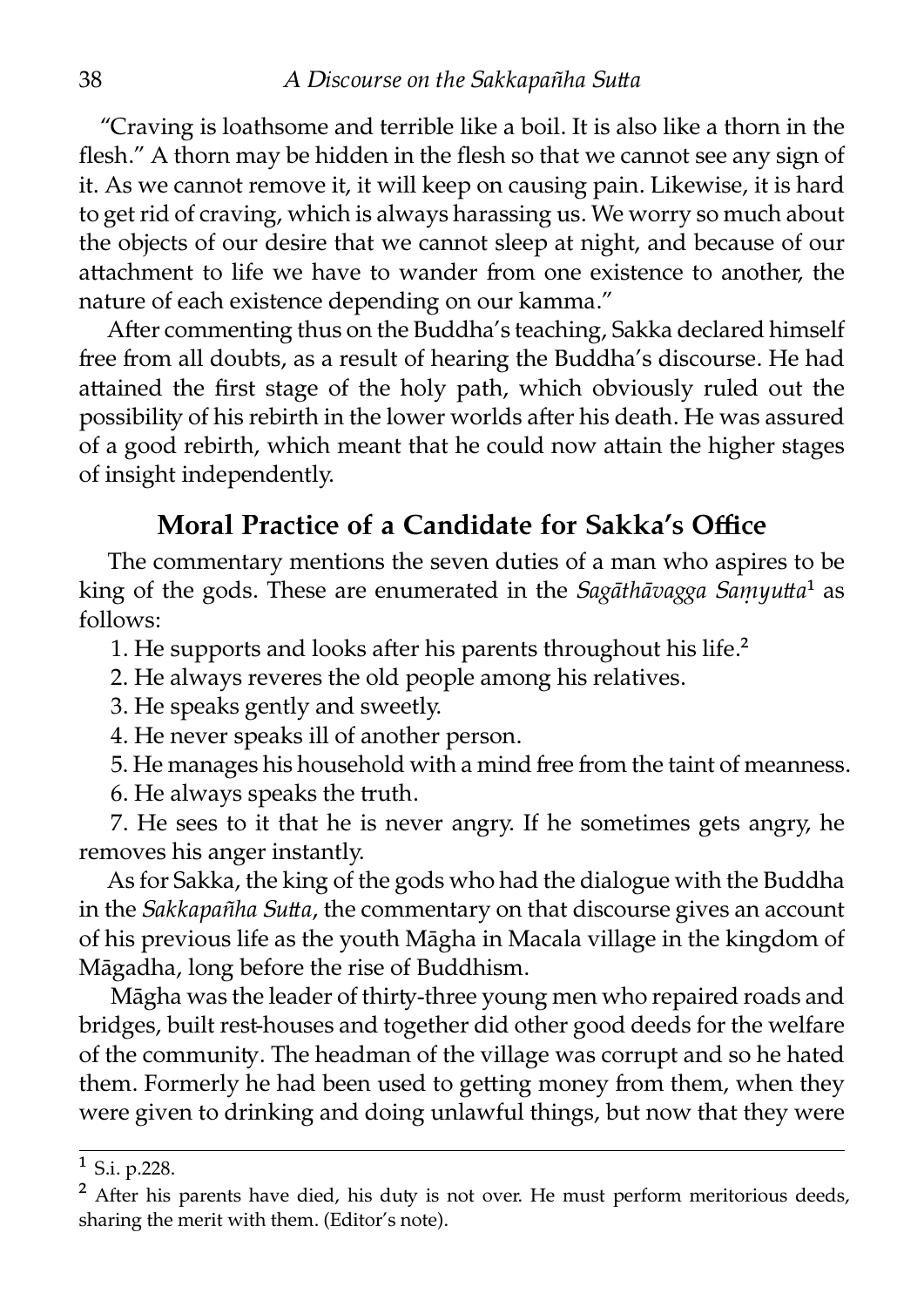devoting themselves entirely to serving the community, there was an end to this source of income. So he went to the king and presented false charges against them. Without making any enquiries, the king ordered them to be arrested and trampled to death by elephants.

Then Māgha said to his friends, "It is natural that misfortunes befall all beings who are immersed in the round of rebirths. The real refuge for people in this world is in speaking the truth. So we should declare solemnly, 'If we are thieves or robbers, let the elephant trample us. If we are not, let it not trample us'."

Māgha's friends acted on his advice, and so the elephant did not even approach them, but ran away trumpeting loudly. The king's men goaded the animal in vain with their spears. So the young men were brought before the king. Questioned by him, Māgha said that it was their invocation of the power of truth that had repelled the elephant. He also told the king what they had been doing before this, and how it was greed that had prompted the village headman to lay false charges against them.

On hearing this, the king at once set them free, gave them gifts, and conferred on them permanent ownership of Macala village. The young men devoted themselves to community service more zealously and vigorously than ever. After death, Māgha became Sakka and his thirty-three comrades became *devas* in his celestial abode.

Such, in brief, is the account of Māgha's good deeds that led to his rebirth as Sakka. There is one thing that we should note in this story of Māgha. The good deeds they did were not due to their thorough knowledge of the *Buddha-dhamma.* Perhaps they might have heard only that good deeds have good results, and it was this simple teaching that motivated Māgha to do good. He did not hope to attain the holy path or nibbāna by doing this, but because of his good deeds he became the king of the gods, and after hearing the Buddha's discourse, he attained the first stage of the holy path.

This shows that a person may not have nibbāna in mind while he is doing good deeds, but if he believes in the law of kamma and does those good deeds sincerely, he will, as a result, pass on to the celestial or human worlds. There he will be reborn with three wholesome predispositions.<sup>1</sup> Thanks to such predispositions he can attain special insights, after hearing and practising the Dhamma. So when we do good deeds our actions should be based on belief in kamma. The best thing, of course, is to do good in the hope of attaining the path or nibbāna.

Tihetupatisandhika: = being reborn with three noble root-conditions viz., non-greed, nonhatred and non-delusion.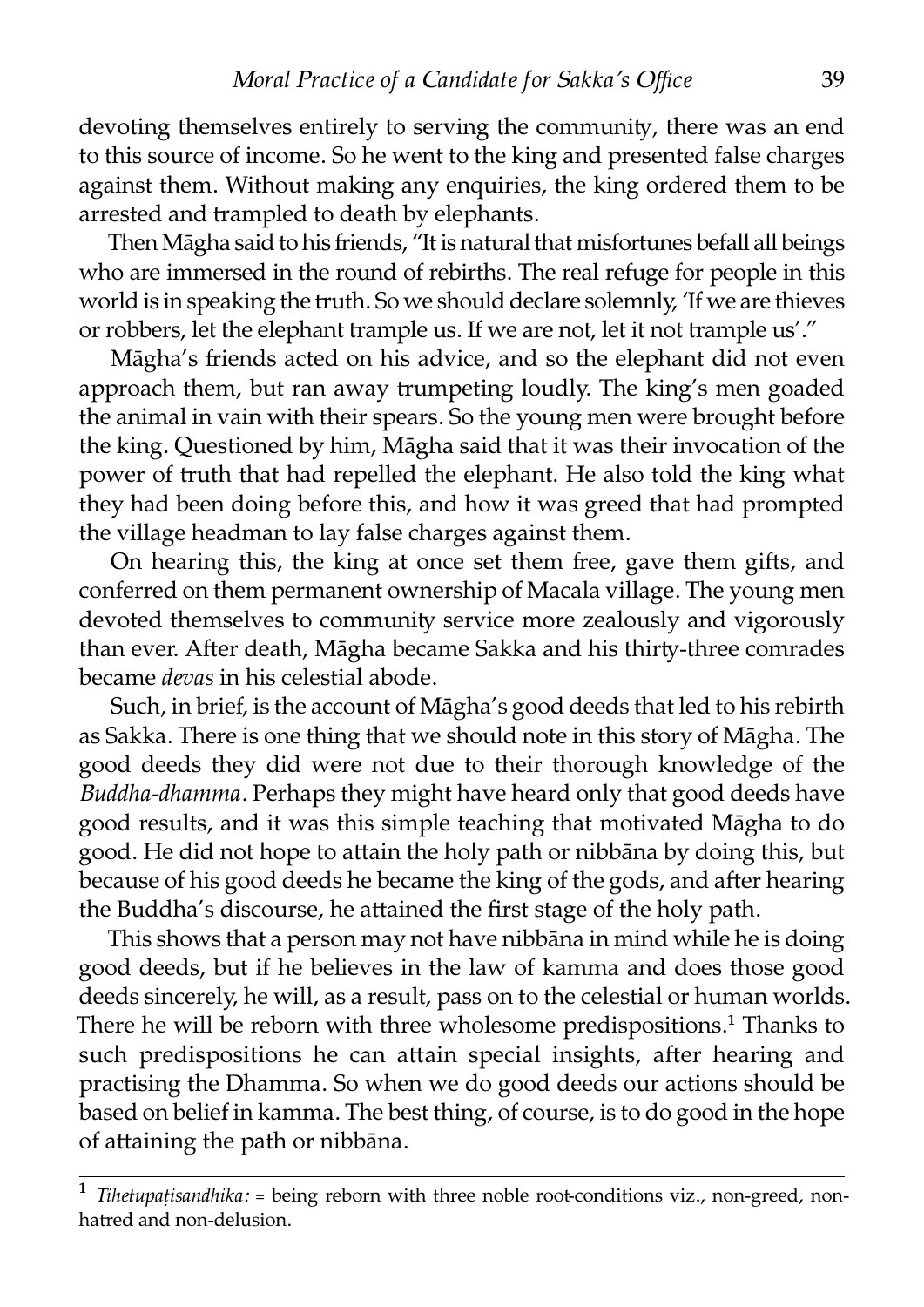#### **The Elation of Sakka**

When Sakka expressed his joy at attaining the first stage of the holy path, the Buddha asked him whether he had ever experienced such joy before. Sakka replied: "Lord, I was once overjoyed at my victory in battle against the Asuras, but that joy had its origin in the clash of weapons. It had nothing to do with disillusionment and it did not lead to special insight-knowledge or nibbāna. But now my joy at the attainment of the stream-winner stage is not rooted in the clash of weapons. It is bound up with disillusionment and detachment, and will also lead to illumination and nibbāna."

Sakka went on to say that he was overjoyed because of the six benefits that would accrue to him.

1. The first thing that made him joyful was his attainment of the stream-winner stage and the renewal of his existence as Sakka. For his good deeds in his previous life as Māgha, he became king of the *devas,* and this first existence lasted thirty-six million years by human reckoning. Then seeing that his death was imminent, he came to hear the *Buddha-dhamma.* While listening to the Buddha's discourse on wholesome indifference, he practised insight meditation and attained the first stage of the holy path. He was overjoyed at his permanent liberation from the lower worlds and at the prospect of enjoying heavenly bliss for another thirty-six million years.

2. He will be reborn in the human family of his choice when his life in the *deva* world has run its course. It is said that the span of life among human beings is now decreasing by one year in every century. About 2,500 years have elapsed since the time of the Buddha and so we have to assume that the span of human life has decreased by twenty-five years. This assumption is plausible since today only a few people live beyond seventy-five years.

Man's life-span is likely to be reduced to only ten years after the next 6,500 years. It is said that by that time delicacies such as butter, honey, *etc.*, will have disappeared. Good varieties of rice will become a thing of the past, and poor quality grain will become the best staple food.

People will no longer avoid killing, stealing and other misdeeds. Immoral acts will become rampant and nobody will have any sense of moral values. Those who do not respect their parents, older relatives or virtuous monks will be extolled and honoured by many people. Even now there is a trend in some places towards such disregard of traditional values. Moreover, there will be sexual perversions such as incest, and the moral life of mankind will degenerate to the level of animals.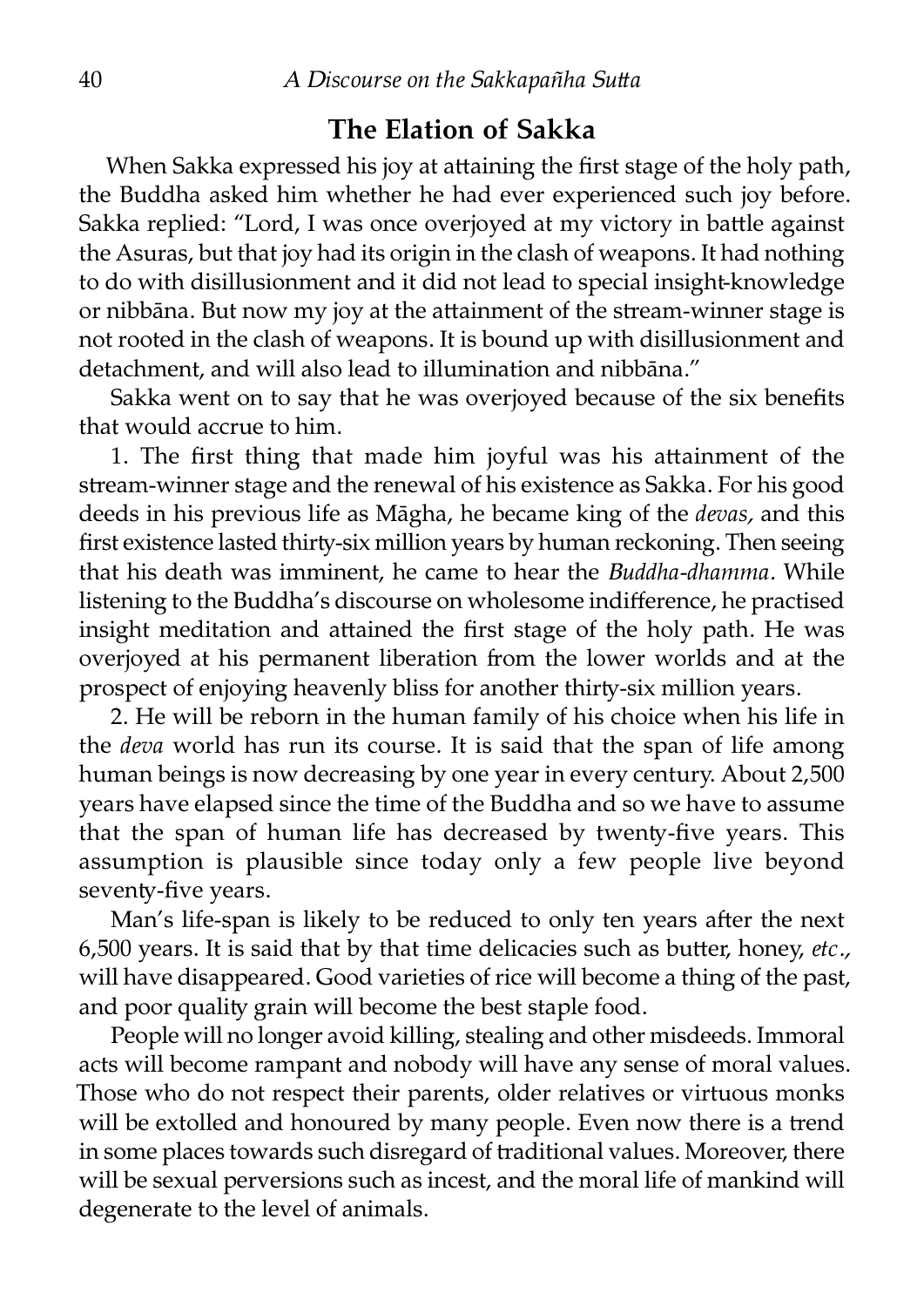*The Elation of Sakka* 41

People will become extremely malicious, aggressive and murderous, even towards their own parents and children, and fratricidal strife will mark relationships among brothers and sisters. There will be armed conflicts, followed by a holocaust that will lead to mutual destruction, with men regarding one another as animals. It will then be easy to produce powerful weapons. The possibility of such a holocaust does not seem remote in view of the production of extraordinary weapons in modern times.

Mutual destruction will eventually bring mankind to the verge of total extinction. Only those who do not want to kill or be killed, and who take refuge in forests, will escape death. It will be hard for these few survivors to meet one another, and they will do so only after travelling great distances. As a result they will love each other, and will abstain from killing and from other evil deeds. This will lead to a gradual increase in man's life-span, and people will again do good, avoid evil and enjoy longevity. As Sakka's rebirth in the human world will take place in that developing era, he will associate with good people.

Sakka says that he will be conceived in his mother's womb with full awareness. This shows what naturally happens to a stream-winner in his passage from one existence to another. Obviously a *deva's* mind is clear and serene at the moment of death because he dies without suffering. Likewise he will not be confused when he is in the womb of his human mother. The human stream-winner, too, dies without delusion. He may be afflicted with physical pain but his consciousness is clear and normal. Although he is unable to speak, he usually dies with his mind free from delusion and obscurity. Sakka is happy because he will die peacefully and pass on to the human world to be reborn in the noble family of his choice.

3. Sakka says that it will give him great pleasure to live by the teaching of the Buddha. If the span of human life is to decrease by one year in every century, it will be reduced to ten years at the end of ninety centuries. Suppose a great part of the human race were to be wiped out by a nuclear war, Sakka would be only nine thousand years old and would continue to live more than thirty-five million years. The average man's life-span would then be hundreds of thousands of years.

In view of the prediction that the Buddha's teachings will persist for only five thousand years, and that there will be mass destruction at the time when mankind has a ten year life-span, it has to be assumed that Buddhism will have become extinct by the time of the global conflict. There will be nobody who has memorised the*Buddha-dhamma,* nor will there be Buddhist books and scriptures. Inscriptions from the *Pitaka* may still exist in Burma but there will be no one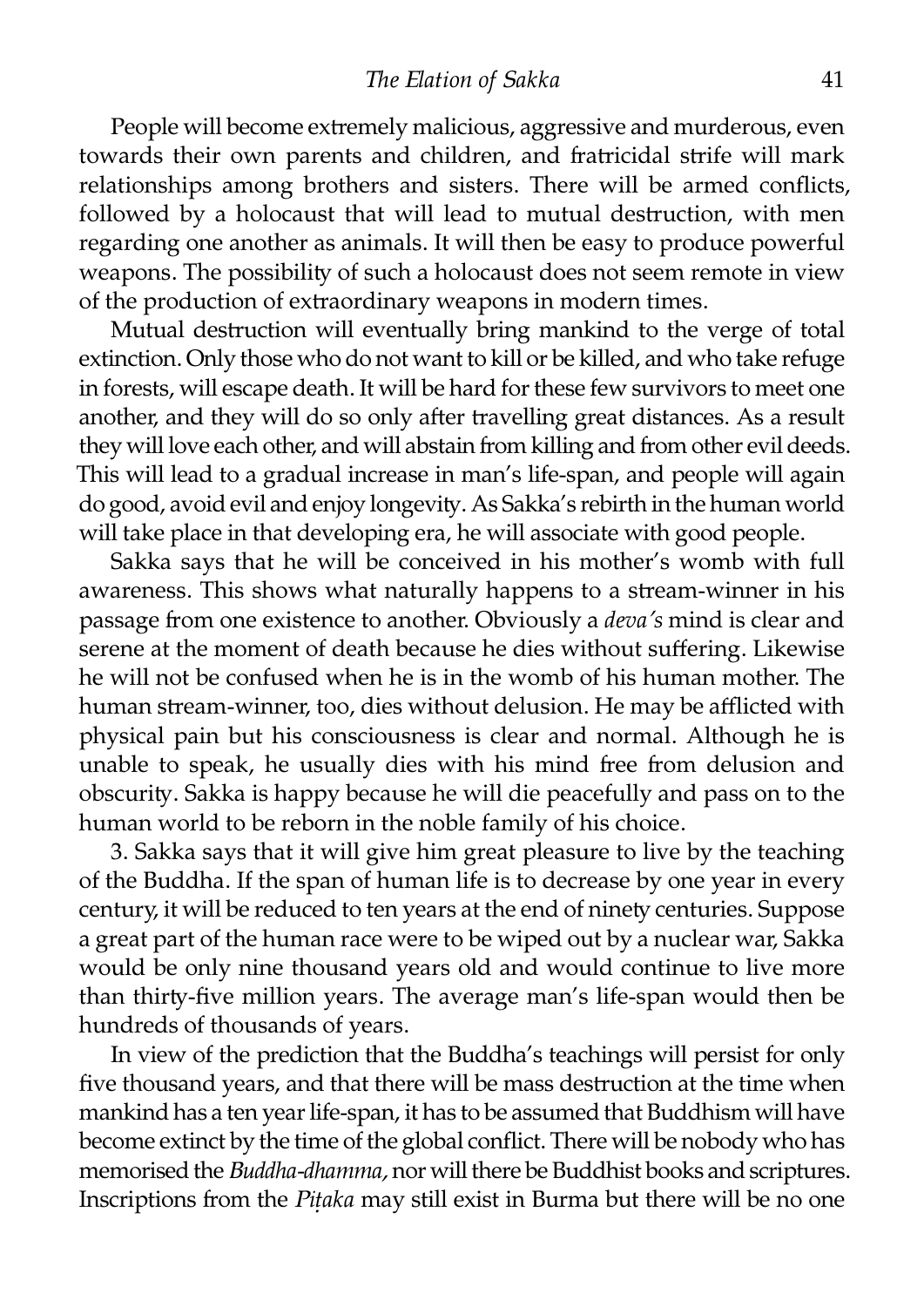who can preach the Dhamma. However, since Sakka is a stream-winner, the Dhamma will remain fresh in his memory as it will for all other *Ariyas*. Therefore, although Buddhism will be unknown to the majority of people of that time, it will continue to be a living force for the man who is Sakka incarnate. He will observe the five precepts, understand impermanence, unsatisfactoriness and not-self on the level of a stream-winner, and overcome some defilements. In other words, he will continue to be a dedicated disciple of the Buddha.

A stream-winner in the immaterial world *(arūpaloka)* will not forget to practise mindfulness. He can contemplate the mental processes and attain Arahantship. He may be in the *rūpavacara-brahmā* world during the lifetime of the next Buddha, but, as a disciple of the former Buddha, he will become an Arahant and attain nibbāna. These stream-winners do not become disciples of the succeeding Buddha, but practise insight meditation as disciples of the former Buddha. This is evident since some former disciples of the preceding six Buddhas identified themselves during the visit of Gotama Buddha to the Suddhavāsa realm. So it is pointless to pray for Arahantship under the guidance of another Buddha if one has already attained the stream-winner stage within the former Buddha's dispensation.

Sakka also says that while living by the *Buddha-dhamma,* he will always be mindful. He will continue to practise mindfulness just as he is practising now. This prospect affords him much pleasure because he is thus assured of the successive attainment of other insights.

4. Sakka says, "Lord, if through the right practice of insight meditation I attain *sambodhi*, I will try and contemplate to attain higher insights. The sambodhi that I attain as a human being will mark the last of my human existences."

Here *sambodhi* means the three higher stages of insight. But later he says that he will again become the king of the gods, that after attaining the non-returner stage in his present life he will pass on to the Suddhavāsa realm, and that finally he will attain Arahantship in the Akanittha realm. In view of these statements, the commentary holds that *sambodhi* refers to the insight of a once-returner.

So Sakka will be at the once-returner stage when he passes on to the human world. It will be the last existence in which he is bound up with old age, sickness and the other sufferings of human life. This is the fourth reason why he is joyful.

5. Sakka says that, after his death in the human world, he will again become the highest god *(uttamo devo)* in the celestial worlds.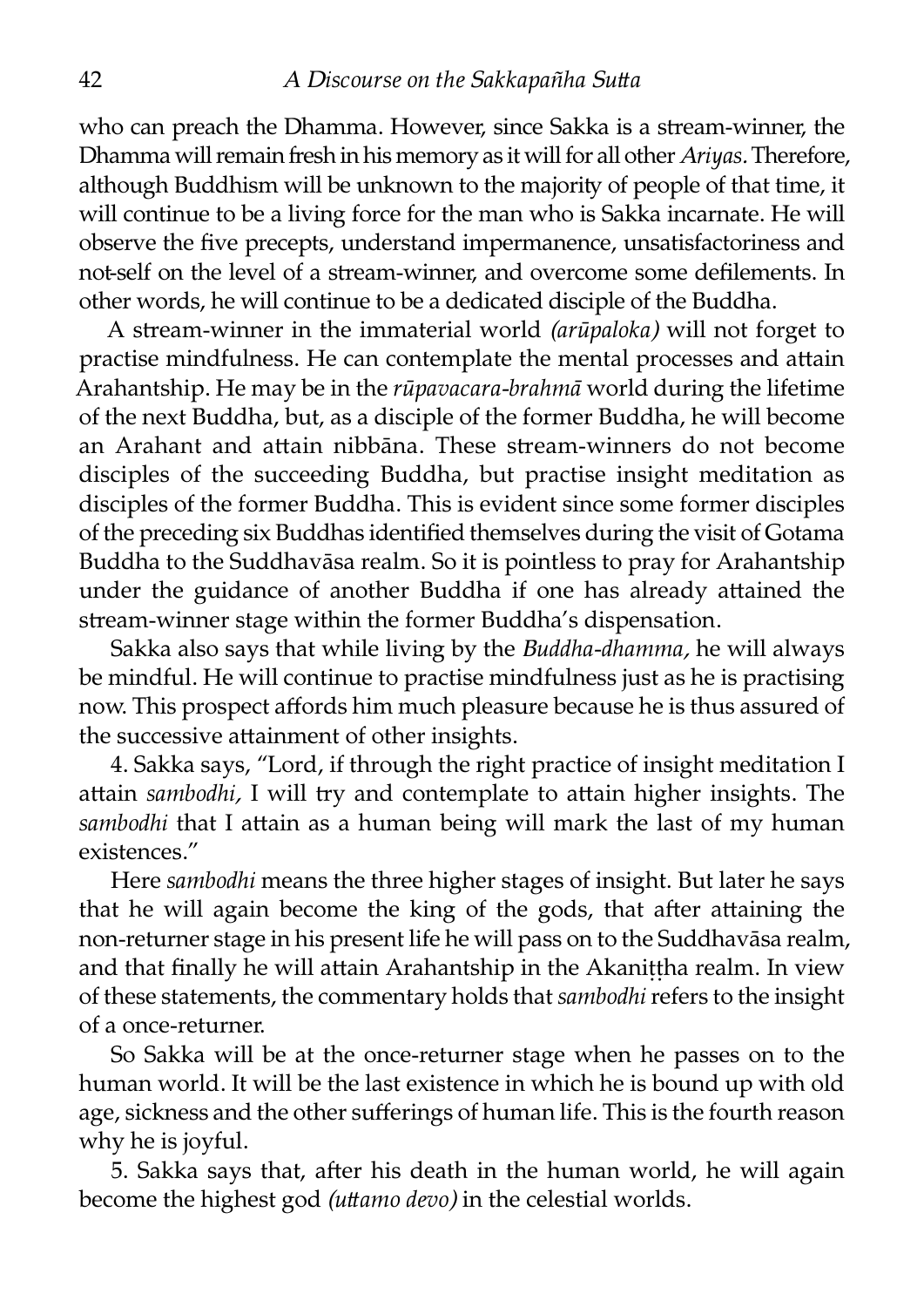According to the commentary, he will become the chief *deva* of Tāvatiṃsa heaven. So, if he has to pass through a single life-time as a human being, the human life-span must be the same as that of the *devas* in Tāvatiṃsa. Sakka incarnate on earth must be as old as a deity who holds the office of the king of the gods, in other words, he must live for thirty-six million years.

Alternatively, the stream-winner Sakka may pass through several lifetimes. In that case what are we to understand by the seven lifetimes of a streamwinner? Here Sakka's rebirths in the human world should be understood in the same sense as that of a non-returner. The non-returner is said to be subject to a single rebirth. He may be reborn up to five times in the Suddhavāsa realm, but since this takes place only in the material world and has nothing to do with the sensual or immaterial *(arūpa)* worlds, we may say that he is reborn only once. Likewise, Sakka may be conceived many times in the human world, but as his rebirth is restricted to human existence, it may be regarded as a single lifetime on earth.

Sakka was overjoyed at the prospect of attaining the once-returner stage as a human being, and at his rebirth as the king of the gods.

6. Sakka says, "The Akaniṭṭha world is so called because there the *devas* are endowed with power, wealth, longevity and other qualities. They are the noblest *devas.* I will have my last existence in that superior world."

Akanittha is the highest of the five Suddhavāsa worlds. Although its inhabitants are called *devas,* they are in fact *brahmās*. Presumably there are many *brahmās* since each is said to have many attendants. Sakka will be a once-returner on earth, and a non-returner in the *deva* world, where he will pass on to Aviha, which is the lowest of the Suddhavāsa worlds. Then after passing through other celestial worlds, he will reach the Akanittha world where he will attain nibbāna.

According to the commentary, Sakka will be in the *brahmā* world for 31,000 world-cycles. There are only two other individuals, Anāthapindika, the merchant, and Visākhā, the great female disciple of the Buddha, who will enjoy the same longevity in the *brahmā* worlds. Thus Sakka, Anāthapindika and Visākhā have no equal, in respect of the high quality of their lives, among beings subject to rebirth.

So the sixth cause of Sakka's joy was the prospect of attaining nibbāna in the Akaniṭṭha Brahmā world. Then Sakka concluded his statement to the Buddha as follows.

"Lord, today I pay my respects to you just as the *devas* are doing to Brahmā. Lord, you are the only true Buddha *(Sambuddha)*. You are the supreme teacher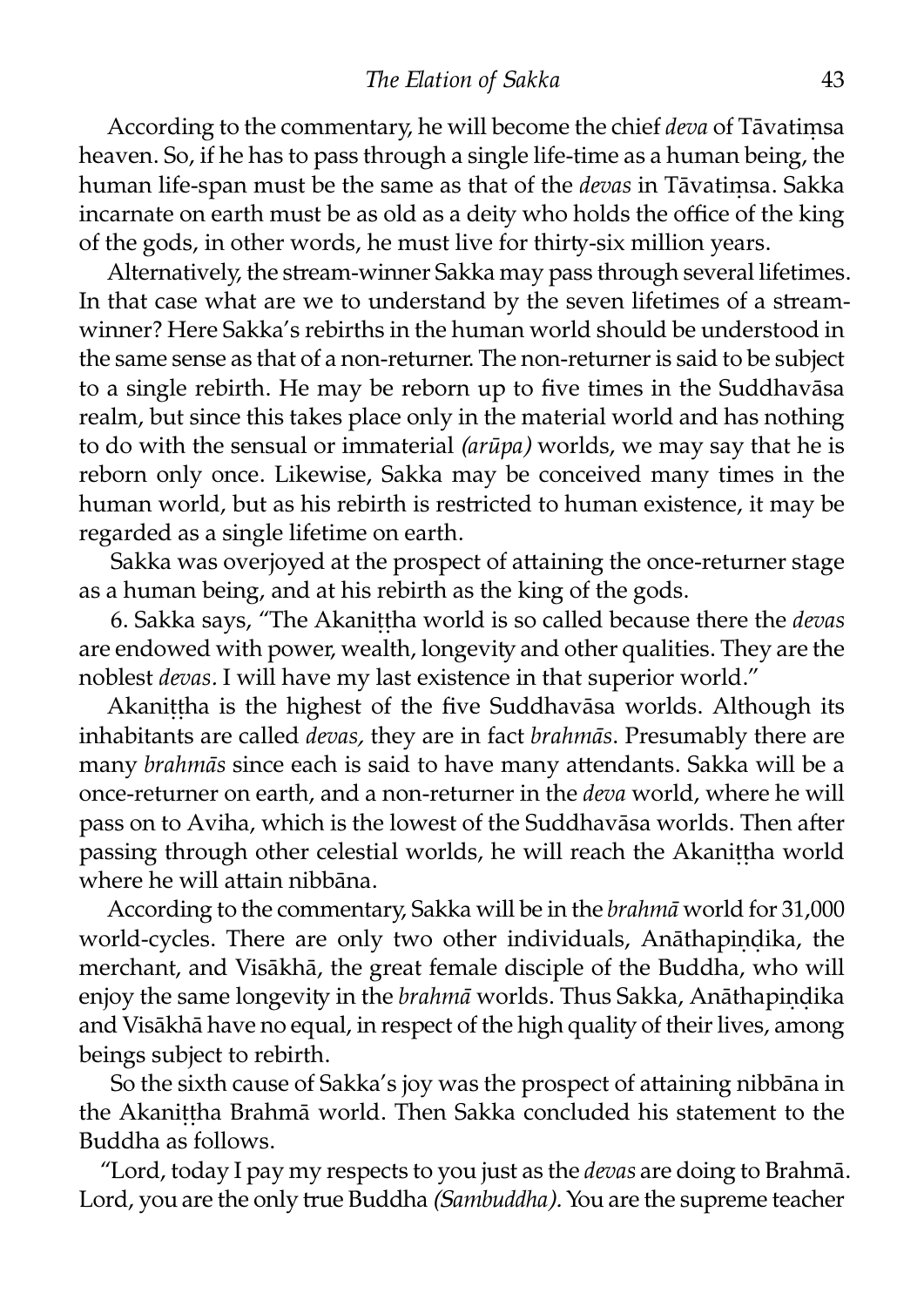who can instruct the *devas* and human beings for their ultimate welfare. In the worlds of *brahmās, devas* and human beings you have no equal."

Then Sakka uttered three times: "Namo tassa bhagavato arahato sammā*sambuddhassa"* and joyfully bowed before the Buddha. Here *arahato* means "worthy of honour" and *Sammāsambuddho* means "One who knows the four noble truths by himself."

This is the end of the *Sakkapañha Sutta*. The discourse has enlightened many living beings, as it did Sakka and many other *devas.* Those who study and apply its teaching will certainly attain unusual insight knowledge on the noble path.